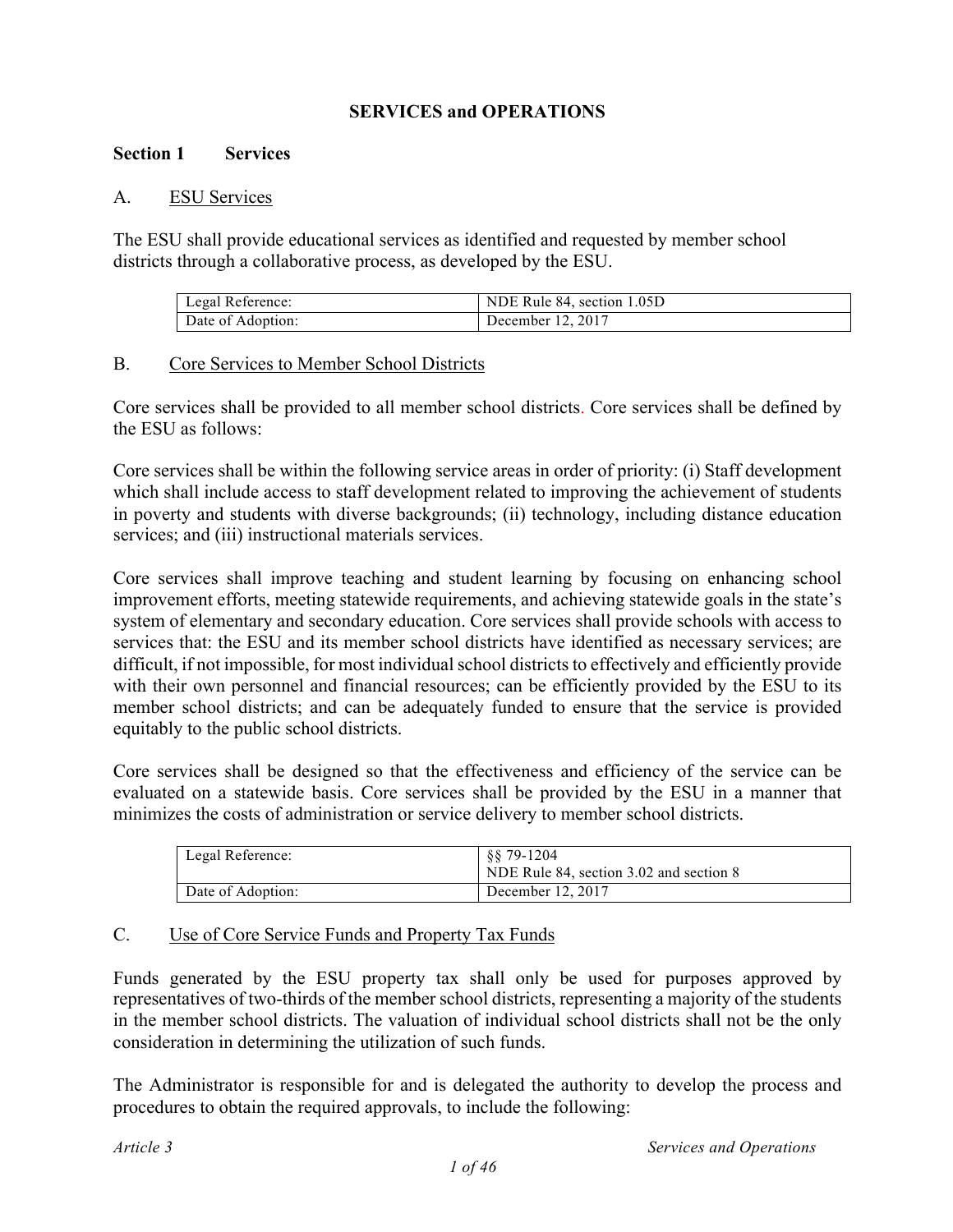- 1. The Administrator or designees shall prepare and transmit a written proposal of core services offerings and use of the property tax levy to all member school districts each fiscal year.
- 2. The member school districts through their designated representatives shall indicate their approval or disapproval of the proposal within thirty calendar days after receipt of the proposal. Failure to so indicate within such time period shall be deemed approval of the proposal.
- 3. In the event a proposal fails to receive approval, the Administrator will consult with the designated representatives and/or the Boards of the member school districts. After such consultation, written proposals may be amended and resubmitted.

| Legal Reference:  | 879-1242<br>NDE Rule 84, section 1.05D |
|-------------------|----------------------------------------|
| Date of Adoption: | December 12, 2017                      |

## D. Services: Requests, Cost, and Payment

1. Services to Member School Districts. Services to be provided member school districts are determined by the ESU Board, in collaboration with members school districts, and where the service involves use of core service funds or funds generated by the ESU property tax, obtaining the requisite approval for services from member school districts.

Services will be annually reviewed by the Administrator. Requests for new services are to be made to the Administrator and, if interest is sufficient, brought before the ESU Board.

The Administrator will communicate to member schools the process by which member school districts may request and pay for services.

Services to Non-Member School Districts. ESU 17 establishes the following process by which services are provided to and paid for by nonmember school districts:

| Legal Reference:  | §79-1222, 79-1224, 79-1225 and 79-1242 |
|-------------------|----------------------------------------|
|                   | NDE Rule 84, sections 3.05B            |
| Date of Adoption: | December 12, 2017                      |

## E. Use of Funds from Other Sources

The Board may receive, for the purpose for which made available, any school district, county, state, or federal funds made available to it, or funds or property received from any other source. The Board may use tax revenue from the levy of the ESU for operational expenses and for the purpose of matching any funds that may be made available to it on a matching basis by any state or federal agency. The Board may utilize such personnel or services that may lawfully be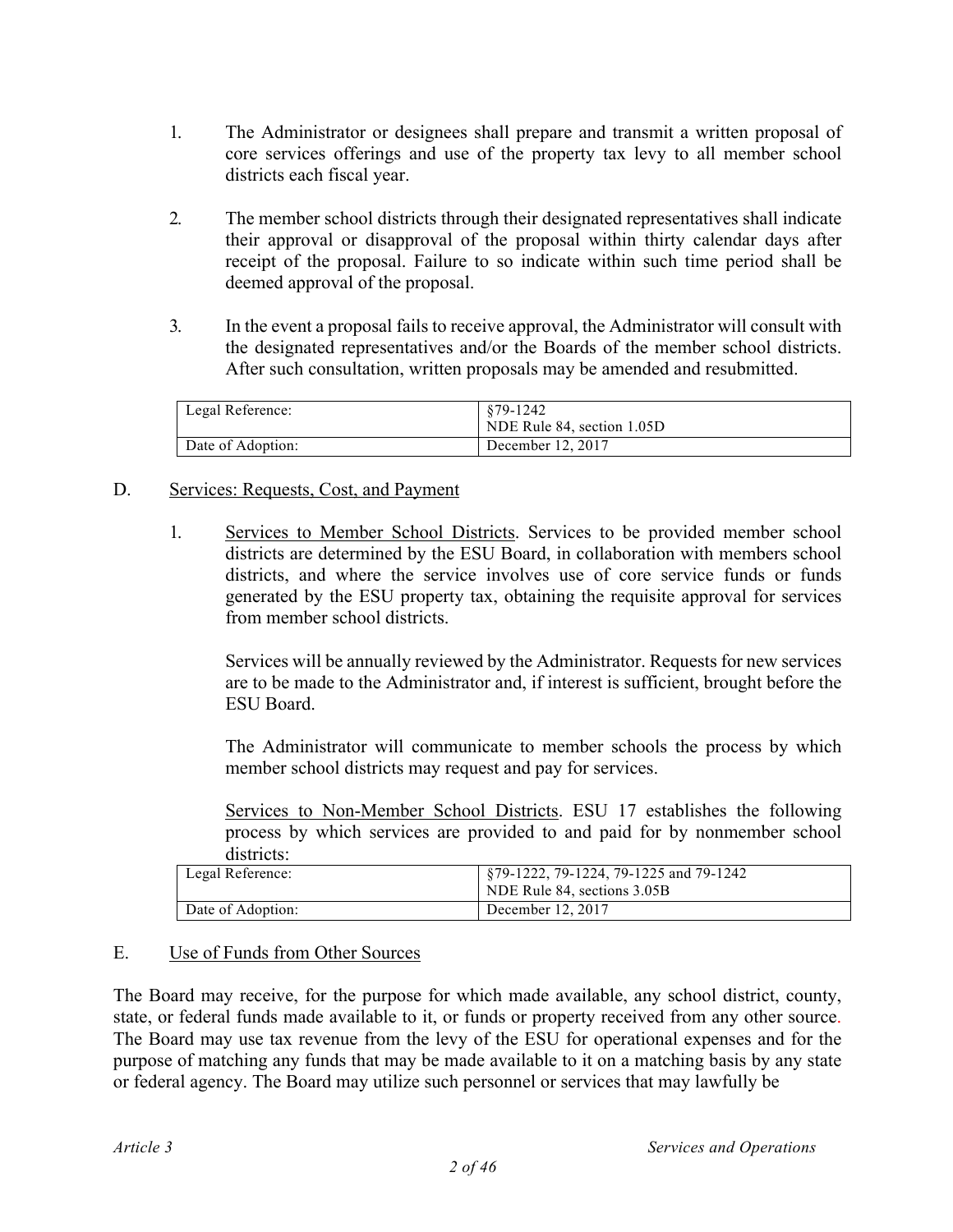offered by any state or federal agency or governmental unit.

It is the policy of the ESU to comply with the conditions of state and federal grant programs in which the ESU participates, including the conditions of the Every Student Succeeds Act ("ESSA") as applicable.

- 1. Authority to Sign Applications. The Administrator is authorized to sign applications for grant funds, including ESSA formula grants, on behalf of the ESU and may delegate such authority to other administrators at the discretion of the Administrator. The Administrator shall submit such applications as determined appropriate so long as acceptance of the funds does not include conditions contrary to the policies of the Board.
- 2. Supplement not Supplant. Federal funds shall be used to supplement, not supplant, the amount of funds or services available from non-federal sources, in compliance with the requirements of federal law. ESSA funds shall not be used to provide services otherwise required by law to be made available.
- 3. Equitable Allocation. Federal funds shall be used in a manner to ensure equitable allocation of resources. Staff are to be assigned and curriculum materials and instructional supplies are to be distributed to the schools in such a way that equivalence of personnel and materials is ensured among the schools in compliance with the requirements of federal law.
- 4. Maintenance of Effort. The ESU shall maintain fiscal effort related to ESSA programs in compliance with the requirements of federal law.
- 5. Resources. The procurement of resources related to ESSA programs, including contracts and purchase or service agreements for such program, shall be in accordance with the ESU's written procedures for purchasing and contracting. Purchase orders and invoices shall indicate an appropriate record of expenditures. All equipment purchased with federal funds, including those used in nonpublic and other facilities, shall be appropriately identified, inventoried, and when no longer useful to the program, properly disposed. Resources such as staff, materials and equipment funded by Title I shall be used only for children participating in the program.
- 6. Maintenance of Records. Records of all federal financial and program information shall be kept for a minimum of 5 years after the start date of the project.
- 7. Identification of Eligible Children. The Administrator and the designees shall implement an appropriate process to identify children eligible for services provided under federal programs.
- 8. Coordination of Services. Title I services shall be coordinated and integrated with the regular classroom, with other agencies providing services, and with other federal, state and local programs.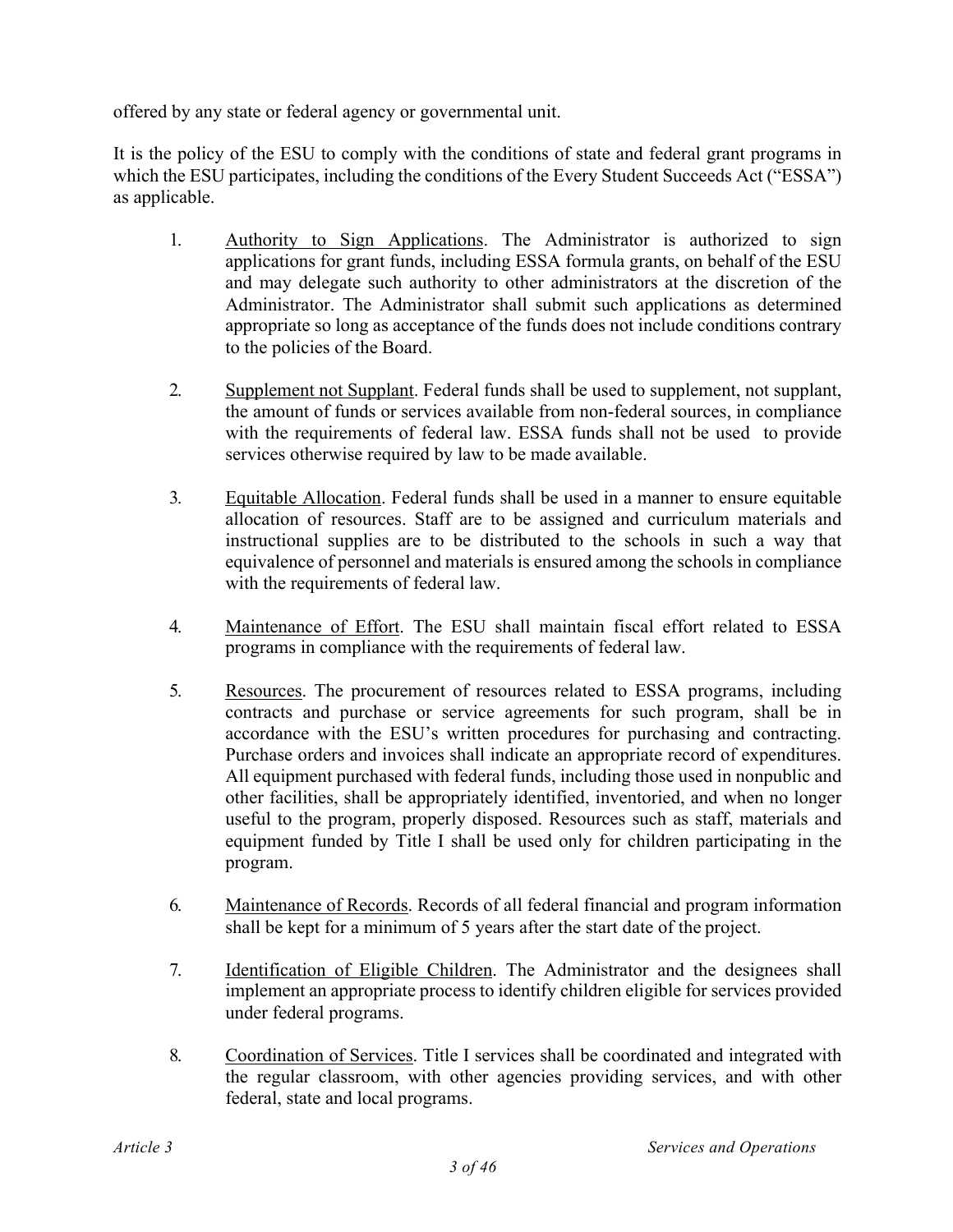9. Other Requirements. The Administrator shall take or cause other staff to take such action as required by law for the ESU to maintain compliance with ESSA and specific ESSA grant programs in which the ESU participates.

| Legal Reference:  | $79 - 1$<br>24: ESSA |
|-------------------|----------------------|
| Date of Adoption: | December 12, 2017    |

## **Section 2 Budget**

#### A. Fiscal Year

The fiscal year for ESU 17 will be from July 1 through June 30.

| Legal Reference:  | -503<br>$1.3 - 7$ |
|-------------------|-------------------|
| Date of Adoption: | December 12, 2017 |

## B. Budget Preparation

- 1. Budget Statement. The Administrator shall annually prepare, in consultation with appropriate Board officers and committees, a proposed budget statement on forms prescribed and furnished by the auditor and present it to the Board. The proposed budget statement shall be made available to the public prior to publication of the notice of the public hearing on the proposed budget statement.
- 2. Budget Contents. The budget for the operation and maintenance of the ESU for the ensuing year shall itemize the contemplated expenditures and the expected revenue from taxation received by the ESU from available federal, state, and county sources, from contractual revenue from school districts, and from all other agencies and sources. Upon approval by the governing body, the budget shall be filed with the auditor.
- 3. Public Hearing. The Board shall each year conduct a public hearing on its proposed budget statement in accordance with law. A summary of the prepared yearly budget of the ESU shall be published one time in a legal newspaper published in or of general circulation in each county in the ESU at least five days before the meeting at which the budget is considered for adoption by the Board. Such publication shall also specify the date, time, and place of the public hearing at which the budget will be considered and any tax levy made.
- 4. Filing Budget. Upon approval by the Board, the budget shall be filed with the auditor.

| Legal Reference:  | $\S$ 13-503; $\S$ 13-506; $\S$ 79-1226; $\S$ 79-1227 |
|-------------------|------------------------------------------------------|
| Date of Adoption: | December 12, 2017                                    |

#### **Section 3 Reports, Evaluations and Audits**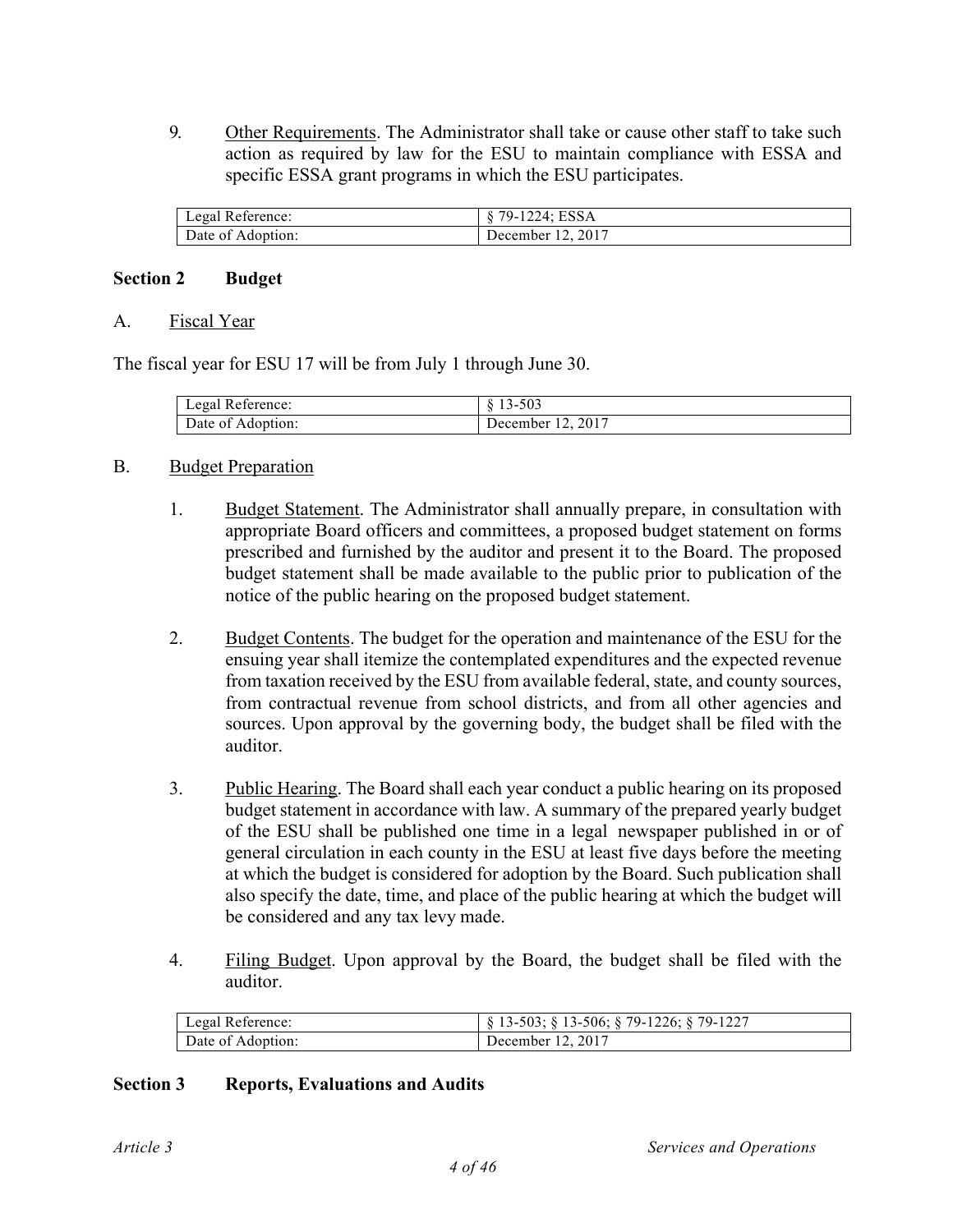## A. Report of Yearly Activities

The Board shall cause to be published by November 1 of each year a brief report of the yearly activities of the Board. The report shall include the amount of revenue received and expenditures itemized by categories. This publication shall be for one time in a newspaper of general circulation distributed in each county in the ESU. A copy of the report shall be distributed to each member school district by November 1 of each year.

| Legal Reference:  | 1228<br>79-<br>$\circ$ |
|-------------------|------------------------|
| Date of Adoption: | December 12, 2017      |

## B. Annual Program Report

An annual written program report on the various programs of service to schools for the past year shall be provided by the Administrator to the ESU Board, to member school districts and to the Nebraska Department of Education by November 1 of each year.

| Legal Reference:  | § 79-1228, NDE Rule 84.003.04A |
|-------------------|--------------------------------|
| Date of Adoption: | December 12, 2017              |

## C. Improvement and Evaluation

The ESU will develop and implement a continuous improvement process to promote quality learning, equity, and accountability. This improvement process will include, but is not limited to, the following activities within each five-year period: review and update of a mission and vision statement; on-going collection and analysis of aggregate data about student performance, programs, core services and services, demographics, and school district satisfaction; identification of annual improvement goals based on such data; development and implementation of a plan that includes procedures, strategies, or actions to achieve goals; and annual evaluation of progress toward improvement goals.

This continuous improvement process will include an on-site visitation by an external team to review the process. The external team shall be made up of a minimum of five (5) persons, not employed by the ESU or in schools served by the ESU. The chair of the external team shall be assigned by the Commissioner or his or her designee with remaining membership of the team agreed upon by the Administrator and the Commissioner or his or her designee. A copy of the external team's written report, including recommendations, shall be provided to the Department. The external team visits shall be conducted at least once each five years.

| Legal Reference:  | <b>NDE Rule 84.006</b> |
|-------------------|------------------------|
| Date of Adoption: | December 12, 2017      |

#### D. Submission for Accreditation

The Administrator shall ensure that an application for accreditation is completed and submitted on or before November 1 of each year to NDE and that such other action is taken as necessary to maintain accredited status.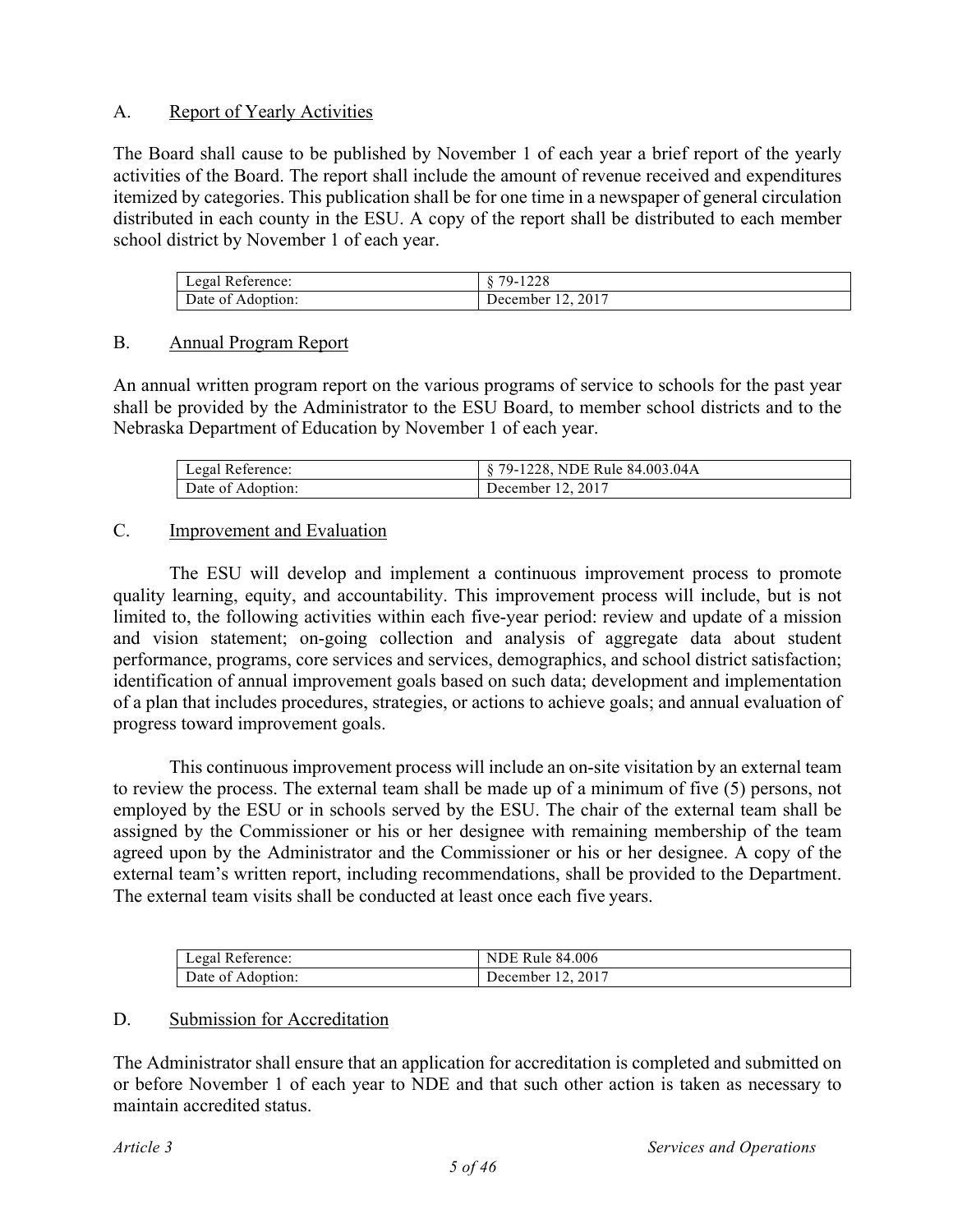| Legal Reference:  | <b>NDE Rule 84.004</b> |
|-------------------|------------------------|
| Date of Adoption: | December 12, 2017      |

## E. Annual Financial Report

On or before January 31, of each year, the Administrator shall submit to the Commissioner of Education an annual financial report showing: (a) the amount of money received from all sources during the year and the amount of money expended by the ESU during the year, (b) information as necessary to fulfill the requirements to determine the distance education and telecommunications allowance for the ESU (the costs for telecommunications services, for access to data transmission networks that transmit data to and from the ESU, and for the transmission of data on such networks paid by the ESU; the receipts from the federal Universal Service Fund; and any receipts from school districts or other educational entities for payment of such costs), and (c) such other information as the Commissioner directs.

| Legal Reference:  | $79-$<br>u<br>$\overline{1}$ |
|-------------------|------------------------------|
| Date of Adoption: | December 12, 2017            |

## F. Audits

A complete and comprehensive audit shall be made of the books, accounts, records, and affairs of the ESU. The audits shall be conducted annually, unless the Auditor of Public Accounts determines an audit of less frequency to be appropriate.

The ESU Board may contract with the Auditor of Public Accounts or select a licensed public accountant or certified public accountant or firm of such accountants to conduct the audit. The auditor shall meet the minimum competency standards established by the Auditor of Public Accounts. The audit shall be completed in accordance with law and the standards established by the Auditor of Public Accounts.

The original copy of the audit shall be filed in the office of the Auditor of Public Accounts.

| Legal Reference:  | 8 79-1229<br>NDE Rule 84, section 7<br>$\frac{84-304.01}{60}$ to .03 |
|-------------------|----------------------------------------------------------------------|
| Date of Adoption: | December 12, 2017                                                    |

#### **Section 4 Funds Management**

#### A. System of Accounting

Uniform accounting methods shall be used for all ESU funds so as to conform to best business practice and existing guides from the Nebraska Department of Education. Monthly financial statements of the general fund accounts will be made available at each regular board meeting.

The Administrator shall be responsible for the proper use of the budget. The Administrator shall establish and operate budget controls for all departments and shall ensure administration of the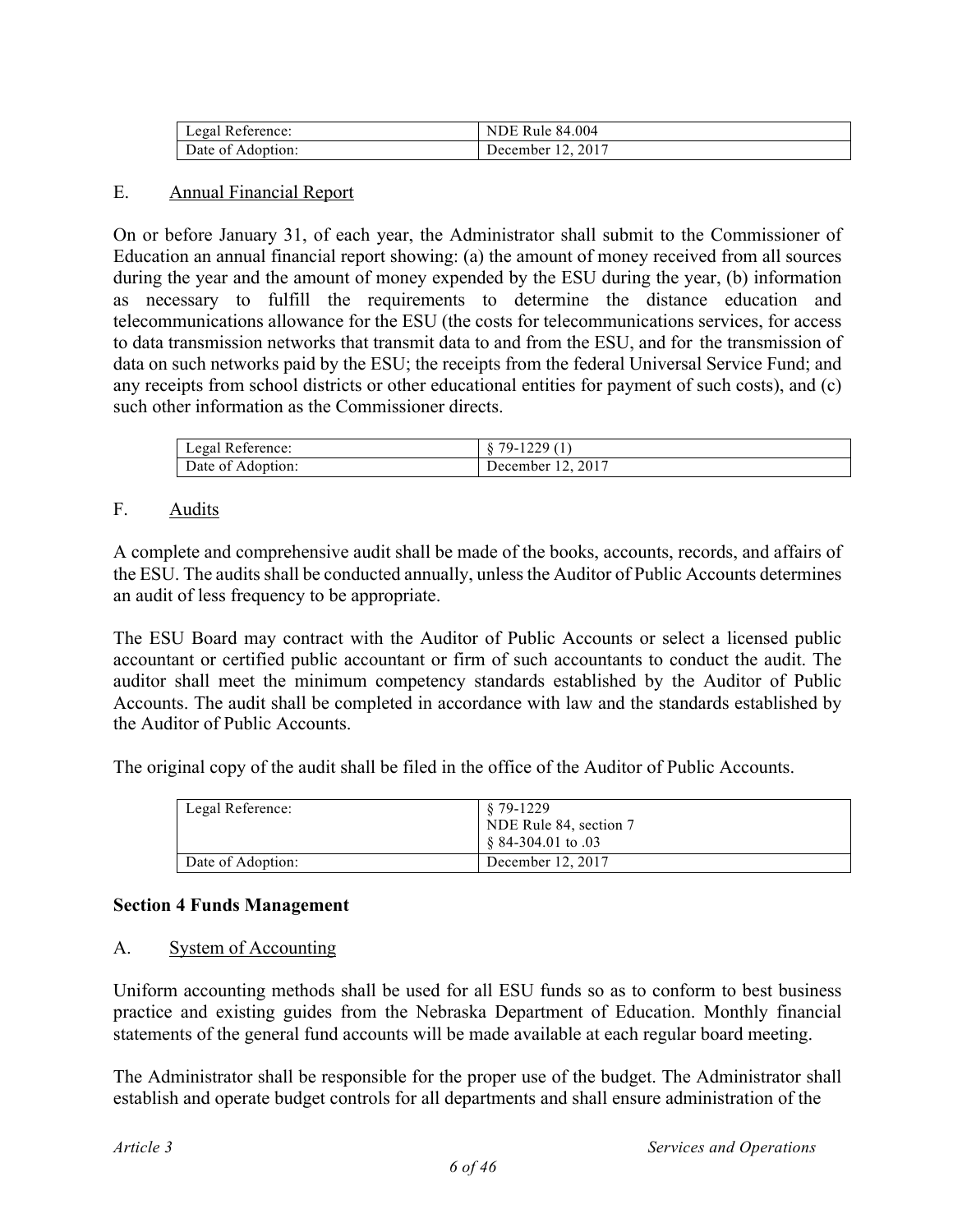budget such that funds are expended for the purposes appropriated and in conformity with legal requirements as well as the policies and actions of the Board.

| Legal Reference:  |                   |
|-------------------|-------------------|
| Date of Adoption: | December 12, 2017 |
|                   |                   |

## B. Borrowing

The ESU may borrow money in amounts not to exceed the limits established by law and may execute and deliver in evidence thereof its promissory notes which it is hereby authorized and empowered to make and negotiate, bearing a rate of interest set by the ESU Board and maturing not more than two fiscal years from the date thereof. Such notes, before they are negotiated, shall be presented to the ESU Treasurer and registered with the ESU's records by the Treasurer. Such notes shall be payable out of the funds collected by the ESU in the order of their registry after the payment of prior registered warrants but prior to the payment of any warrant subsequently registered, except that if both warrants and notes are registered, the total of such registered notes and warrants shall not exceed one hundred percent of the unexpended balance of the total anticipated receipts of the general fund of the ESU for the current fiscal year and the following fiscal year. For the purpose of making such calculation, such total anticipated receipts shall not include any anticipated receipts against which the ESU has borrowed and issued notes pursuant to this section in either the current or the immediately preceding fiscal year.

In addition, the ESU may accept interest-free or low-interest loans from the state or federal government and may execute and deliver in evidence thereof its promissory notes maturing not more than twenty years from the date of execution.

Further, the ESU may enter into loan agreements for the purpose of borrowing money from financial institutions, including banks, in amounts not to exceed the limits established by law. As evidence of such borrowing, the ESU may execute and deliver one or more written loan agreements but shall not be required to execute and deliver separate promissory notes for each borrowing under such agreements. Money borrowed pursuant to such agreements shall bear interest at such rate or rates and shall become due and be repaid as provided in such agreements. Any such agreement shall provide for repayment in full at least once each fiscal year and shall be for a term not exceeding one fiscal year. Any such agreement shall be registered upon books kept by the ESU Treasurer, and money borrowed pursuant to such agreement shall be paid out of funds collected upon the current existing levy prior to the payment of any warrant or note registered subsequent to any such loan agreement. If the ESU has any such loan agreement or agreements outstanding and has warrants or notes registered, the total amount shall not exceed the limits established by law.

All such borrowings shall require approval of the ESU Board.

| Legal Reference:  | $-1244$<br>79-    |
|-------------------|-------------------|
| Date of Adoption: | December 12, 2017 |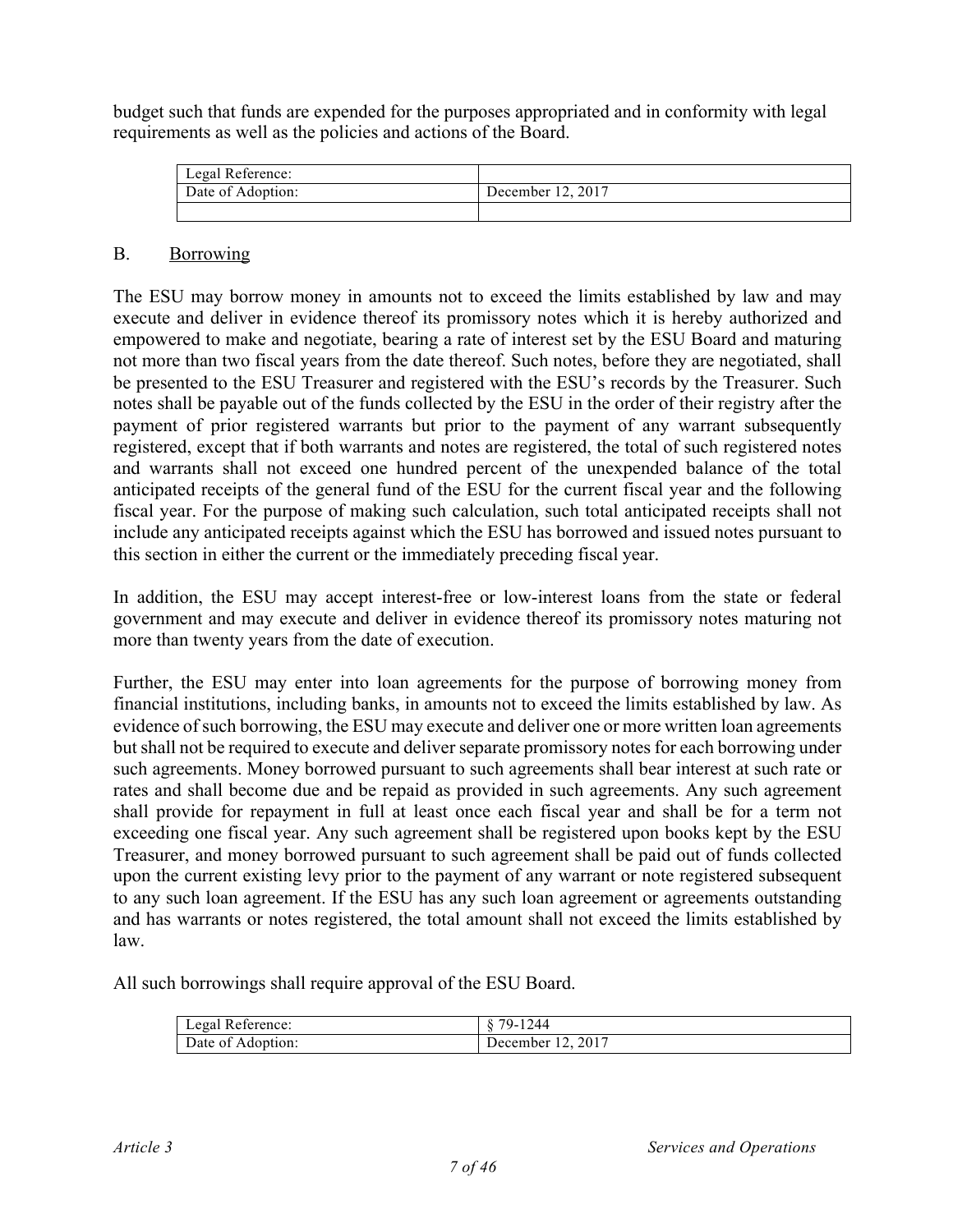## C. Depositories of Funds

The Board may from time to time designate the depository banks or other institutions or investments in which the Treasurer and officials of the ESU are authorized to deposit or invest funds of the ESU. The Treasurer and the Administrator or designee may use non-designated banks or institutions for deposit or investment when it is determined that such is required by financial exigencies or the sound protection of ESU funds; provided a report of such is made at the next following regular meeting of the Board.

The Treasurer and the Administrator or designee shall be responsible for ensuring that deposits in excess of the limits of the Federal Deposit Insurance Guaranty are secured by securities, bonds, or other means as required by law.

| Legal Reference:     |                                  |
|----------------------|----------------------------------|
| Date of<br>Adoption: | 2017<br>December<br>. <u>.</u> . |

## D. Coffee Act Policy (Reimbursable Expenses)

- 1. Workshops. Board members, employees and volunteers of the ESU are expected to maintain effectiveness by being well informed on educational and related issues and are encouraged to diligently perform their required duties, attend educational workshops, conferences, training programs, official functions, hearings or meetings which are necessary to perform required duties, sponsored by the ESU or State and national educational organizations or which are otherwise in the best interests of the ESU.
	- a. Approval to Attend. Board members are hereby given prior approval by the ESU Board to attend such functions within the State which are sponsored by this ESU, the Nebraska Association of School Boards, the Nebraska Council of School Administrators, the Nebraska Rural Community Schools Association, and similar organizations, without additional or further approval by the Board unless otherwise so determined. Upon approval by the Board or, in the case of in-state functions, by the Administrator or the Administrator's designee, Board members are further authorized to attend other similar functions.

Employees and volunteers are authorized to attend such functions upon prior approval by the Administrator or the Administrator's designee.

b. Reimbursement of Expenses. The ESU will pay the registration costs, tuition costs, fees or charges for attendance by Board members at such approved functions. The ESU will pay mileage at the rate allowed by law (that is, the rate established by the Department of Administrative Services) or actual travel expense if travel is authorized by commercial or charter means. The ESU will pay meals and lodging at a rate not exceeding the applicable federal rate unless a fully itemized claim is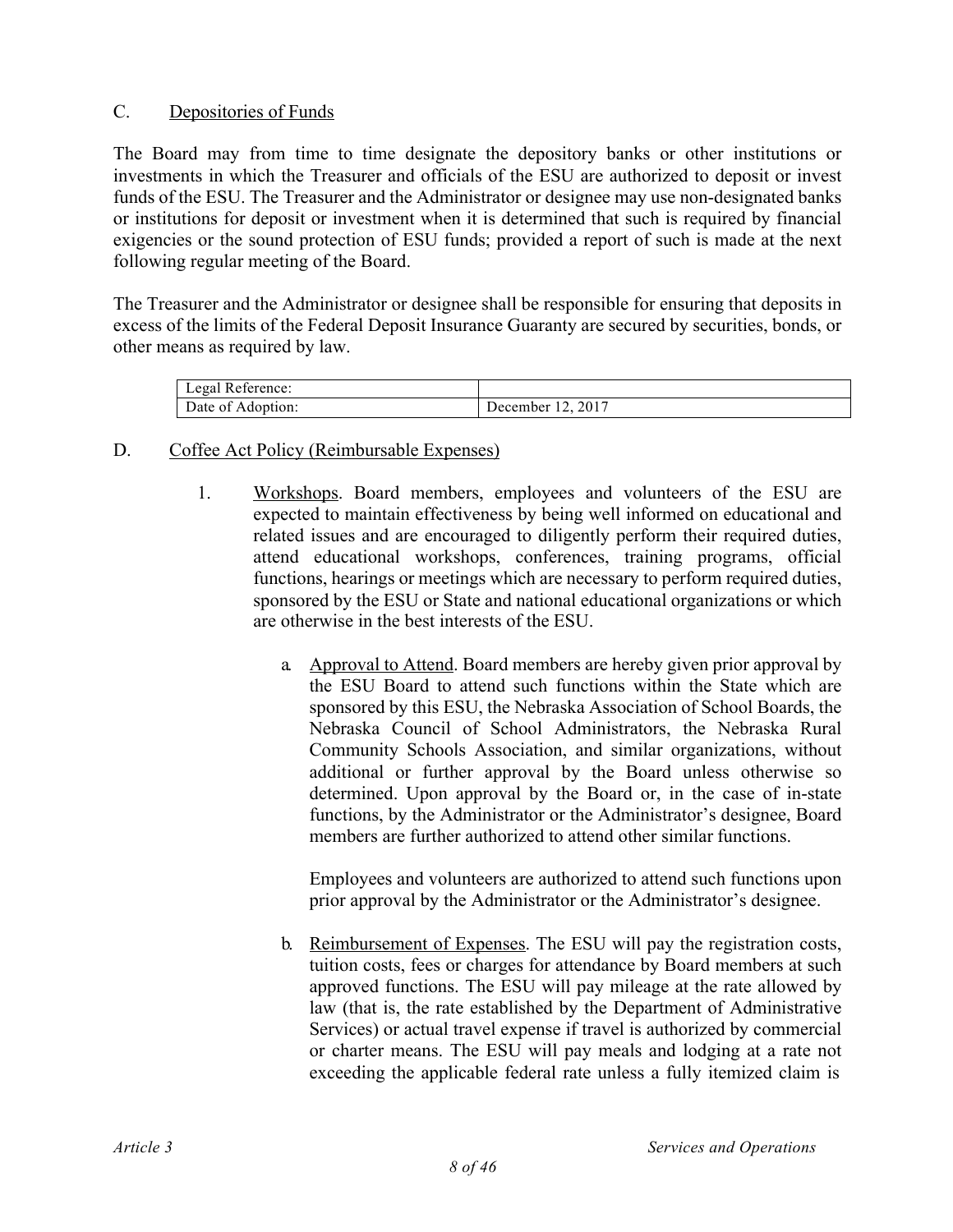submitted substantiating the costs actually incurred in excess of such rate and such additional expenses are expressly approved by the Board.

For employees and volunteers, the ESU will pay costs and make reimbursements in the same manner as provided above for Board member attendance, unless otherwise established by policy, Board action, contract, or negotiated agreement.

- 2. Recognition. The Board hereby authorizes the President, Administrator or the Administrator's designee to determine when and to whom plaques, certificates of achievement, flowers or other items of value should be granted to recognize service by Board members, employees and volunteers. The maximum value of any such item to be awarded shall not exceed \$150.00. The Board may alter such maximum, but not more than once in any twelve-month period.
- 3. Meeting Refreshments. Non-alcoholic beverages may be provided to individuals attending public meetings. Meals may be provided to Board members, employees and volunteers attending joint meetings with other governing bodies. When the President or Administrator determines it to be in the best interests of the ESU and not in the form of a perquisite, because of timing or duration of a meeting or ESU activity, or other factors, the Board authorizes other nutritional refreshments to be provided to persons attending public meetings or in other appropriate or necessary situations.
- 4. Participants in Board Approved Activities. Non-alcoholic beverages and meals may be provided for individuals while performing or immediately after performing relief, assistance or support activities in emergency situations (including, but not limited to, tornado, severe storm, fire, or accident) and to volunteers during or immediately following their participation in any activity approved by the Board (including, but not limited to, mowing, picking up litter, removing graffiti, or snow removal).
- 5. Annual Recognition Dinner. One recognition dinner each fiscal year may be held for Board members, employees or volunteers. Such annual dinner may be held separately for Board members, employees of each department and volunteers, or in any combination. The maximum cost per person for such recognition dinner is hereby established at \$50.00.
- 6. Spouses. This policy does not authorize the expenditure of public funds to pay for any expenses incurred by a spouse of a Board member, employee, or volunteer unless the spouse is also a Board member, employee or volunteer or unless the expenditure is otherwise permitted by law.
- 7. General. Payment or reimbursement for expenses incurred by Board members, employees or volunteers may be allowed to the extent otherwise specifically permitted by law. The authority necessary to carry out the provisions of this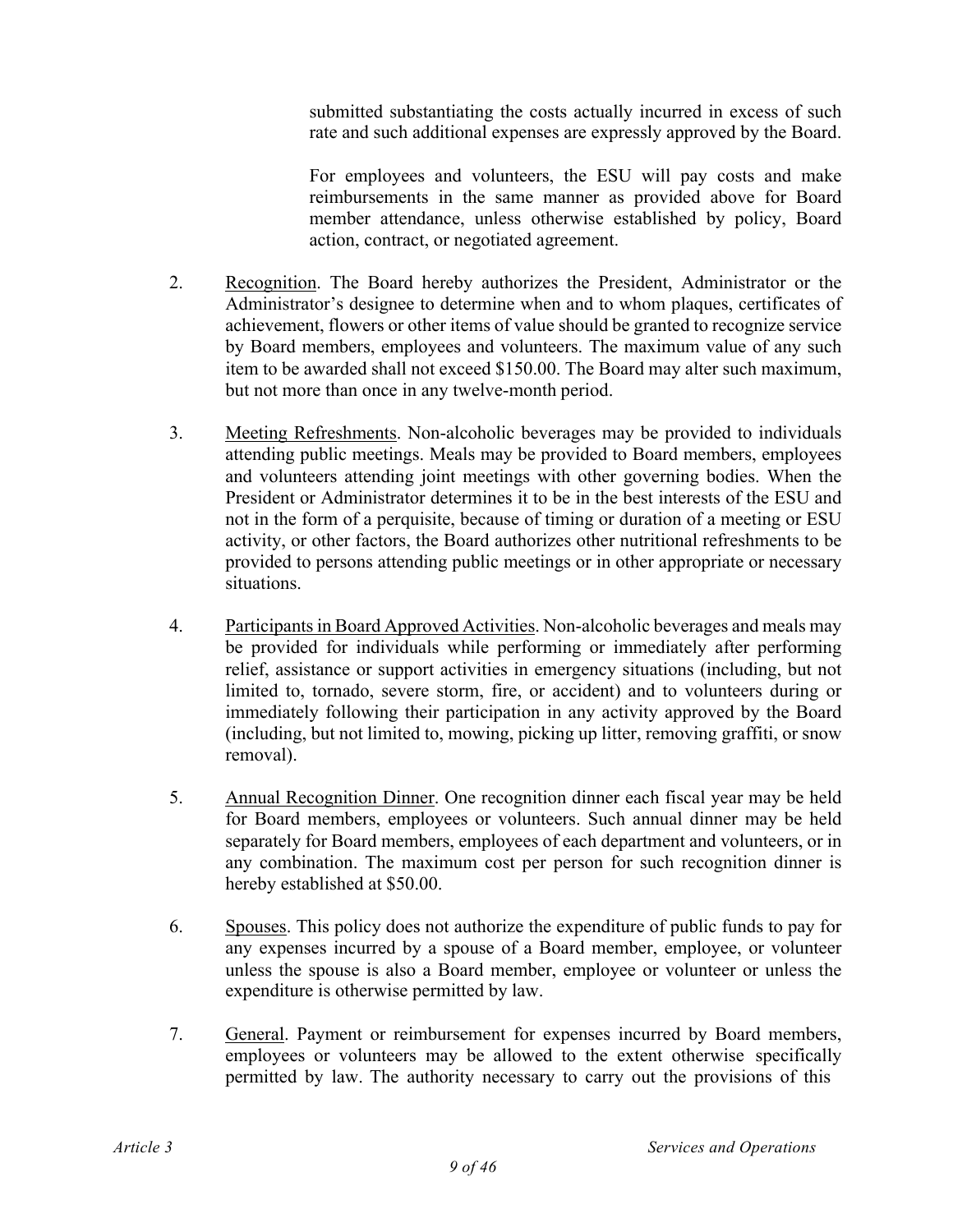policy should be and is hereby delegated from the Board to the designated officials as indicated herein.

| Legal Reference:  | §§13-2201 to 13-2204<br>$\frac{1}{2}$ \$ 81-1176 (mileage rate) |
|-------------------|-----------------------------------------------------------------|
| Date of Adoption: | October 9, 2018                                                 |

## E. Gifts

- 1. Gifts to the ESU. The Board welcomes monetary and material contributions or other types of citizen contributions to the ESU. Material contributions may be rejected where not suitable to efficient use by the ESU. All donations become the property of the ESU and will be used in the interests of the ESU.
- 2. Gifts to Employees. Students and patrons shall not to be encouraged or coerced to give personal gifts to ESU employees in their position as employees. In the event an employee receives such a gift with a monetary value in excess of \$50, the employee is to inform the Administrator, who is then authorized to require that the employee disburse the gift to the ESU or equitably among other ESU staff serving the person making the gift.
- 3. Gifts by ESU Employees. ESU employees are not to give gifts to students who they serve in their employment. Exceptions are allowed for a homebound or seriously ill child, and in other cases where administrative approval is given.

| Legal Reference:  |                   |
|-------------------|-------------------|
| Date of Adoption: | December 12, 2017 |

#### **Section 5 Purchasing**

#### A. Authority

In order to carry out the statutory mission of the ESU, the ESU is authorized to:

- 1. Purchase, lease, or lease-purchase real estate, equipment, supplies, services, and personal property for its own use.
- 2. Either individually, or collectively with other educational service units, purchase, lease, lease-purchase, or act as purchase agent for administrative and instructional supplies, instructional equipment, instructional services, and personal property for resale only to educational entities.
- 3. Acquire office space by purchase out of funds appropriated to the ESU for educational purposes or rent or lease such space as may be necessary.
- 4. Acquire the personal property necessary for the performance of its duties.

When the ESU advertises for bids for administrative or instructional supplies, instructional equipment, instructional services, and personal property, acceptance of any bid submitted to the ESU obligates the ESU to award the contract in accordance with the plans and specifications and in the quantities set forth in the bid documents.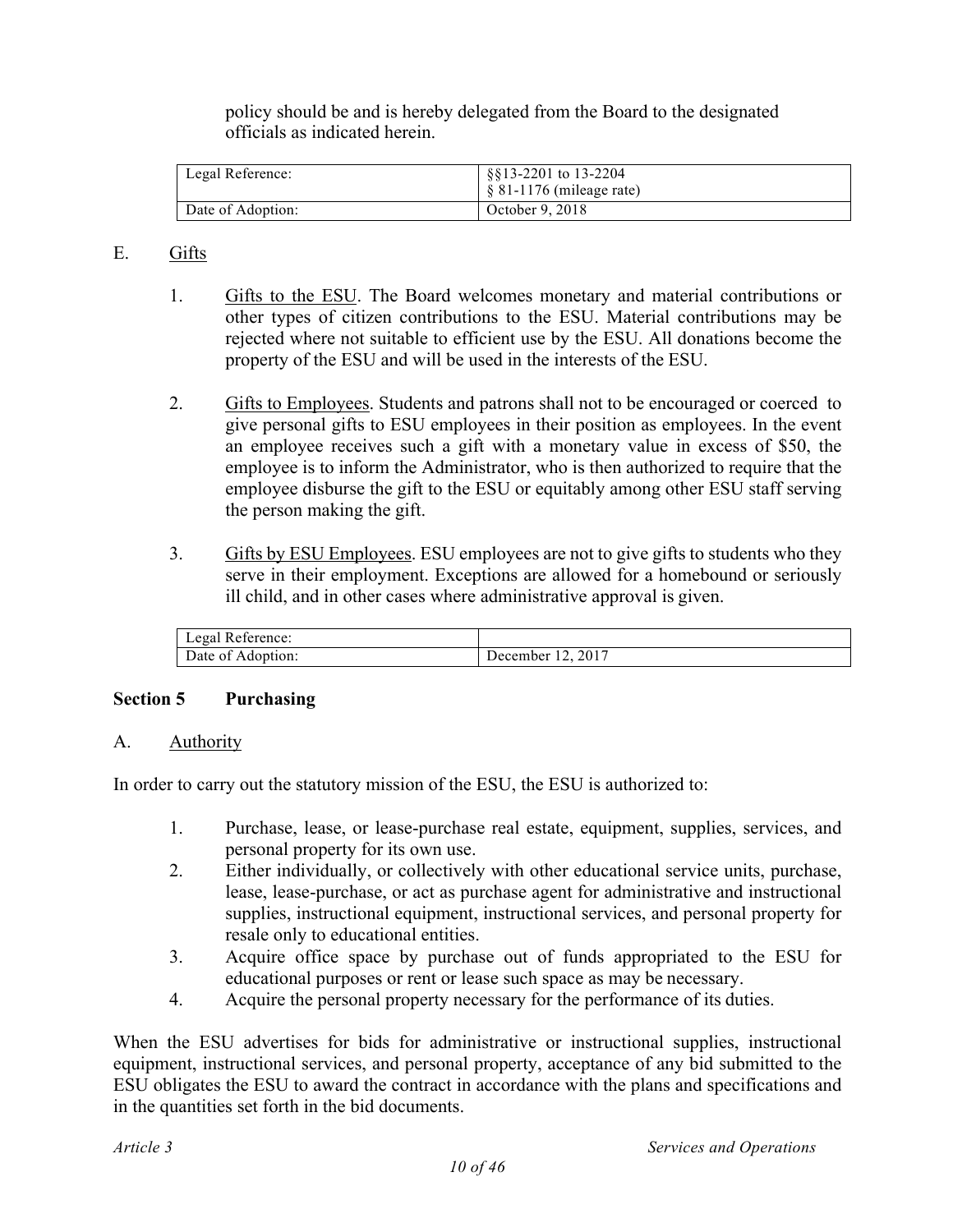| Legal Reference:  | 88 79-1220 and 79-1223 |
|-------------------|------------------------|
| Date of Adoption: | December 12, 2017      |

## B. General Guidelines

The procurement of goods and services for the ESU shall be secured in an efficient and economical manner. All legal requirements are to be followed and each purchase shall be within the mission, objectives and financial resources of the ESU. Competition between suppliers is considered to be desirable for the purpose of securing maximum value at a minimum cost.

Contracts for purchases, services, leases or rental and other agreements to encumber funds shall be made only with the approval of the Board or, where authorized, by the Administrator or designee.

| Legal Reference: |                |
|------------------|----------------|
| $\sqrt{ }$       | 2017           |
| Date of          | Jecember       |
| Adoption:        | $\overline{1}$ |

#### C. Involvement of Staff

Employees directly responsible for the use of particular supplies, materials, equipment or services shall on request provide the Administrator or designee input with regard to needs and specifications, through a requisition process or as otherwise established by the Administrator. Such input shall be considered in making purchasing decisions. Teachers are not, however, to receive sales calls during the instructional day without authorization from the Administrator or designee.

Any employee who orders any supplies or equipment outside of that which has been included in the annual budget or without written authorization of the Administrator or designee shall be personally liable for payment of the order.

| Legal Reference:     |                                              |
|----------------------|----------------------------------------------|
| Date of<br>Adoption: | 2017<br>Jecember<br>$\overline{\phantom{a}}$ |

#### D. Construction Projects

The ESU shall bid every project for the construction, remodeling, or repair of any building or for site improvements when the contemplated expenditures for the project is in excess of \$100,000.00, or such sum as adjusted pursuant to \$73-106. The bidding procedures shall comply with the requirements of state law and shall include the following:

1. Notice to Bidders. The Administrator or designee shall prepare a notice to bidders containing a general description of the scope of the project being bid; the location of the project; the means of obtaining project documents, including plans and specifications; the date and hour bids will close; and the date, hour and place bids are to be returned, received and opened, and a provision that such bids will be immediately and simultaneously opened in the presence of the bidders or representatives of the bidders.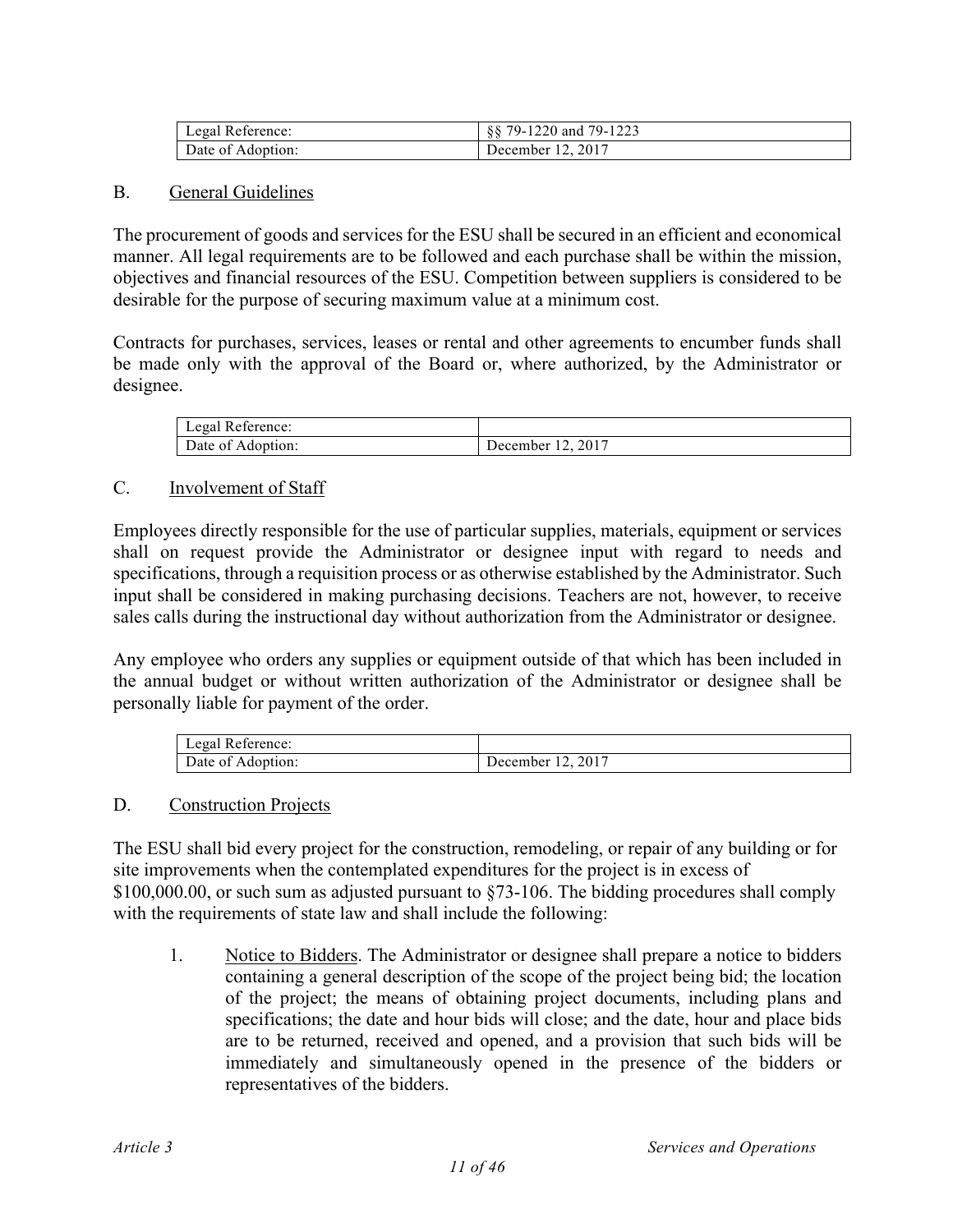- 2. Regular Manner of Advertisement for Bids. The notice to bidders shall be published one time in a newspaper of general circulation in the ESU. The notice shall be published at least seven (7) days prior to the date designated for the opening of such bids. The Board or Administrator may, in their sole discretion, elect to utilize further advertisement for bids as it may determine appropriate to secure a sufficient number of qualified bidders for the scope of the project.
- 3. Bid Opening. When the hour is reached for such bids to close, bids will be immediately and simultaneously opened in the presence of the bidders or representatives of the bidders.
- 4. Contract Award. The contract shall be awarded to the lowest responsible bidder as and to the extent required by law. When not so required, the award shall be made on the basis of consideration of the contract award criteria set forth in Board Policy for purchases of equipment, materials and supplies.
- 5. Performance and Payment Bonds. Whenever any contract is entered into for the erecting, furnishing, or repairing of any building or other public structure or improvement, the contractor shall be required, before commencing such work, to furnish a performance, labor and material payment bond. The bond requirement shall not apply, however, to any project bid or proposed which has a total cost of \$10,000 or less unless the Board or Administrator includes a bond requirement in the specifications for the project. The bond shall be in an amount not less than the contract price. The bond shall be conditioned on the faithful performance of the contract and the payment by the contracting party of all laborers and mechanics for labor that is performed and of all material and equipment rental that is actually used or rented in connection with the improvement project and the performance of the contract. Such bond shall contain such provisions as are required by statutes, and be in a form prescribed and required by the ESU.
- 6. Retention of an Architect or Engineer. The ESU shall not engage in the construction of any public works involving architecture or engineering unless the plans, specifications, and estimates have been prepared and the construction has been observed by an architect, a professional engineer, or those under the direct supervision of an architect or professional engineer; provided that such requirement shall not apply to any public work in which the contemplated expenditure for the complete project does not exceed One Hundred Thousand Dollars (\$100,000), as adjusted from time to time by § 81-3445 or other applicable law.
- 7. Additional Procedures. Each bid for which a labor and material bond is required shall be accompanied by a bid bond or certified check in the amount of five percent (5%) of such bid unless the Board or Administration waives such requirement. The Board or Administration may provide for additional procedures for the procurement, opening and acceptance of bids as deemed appropriate for a particular project.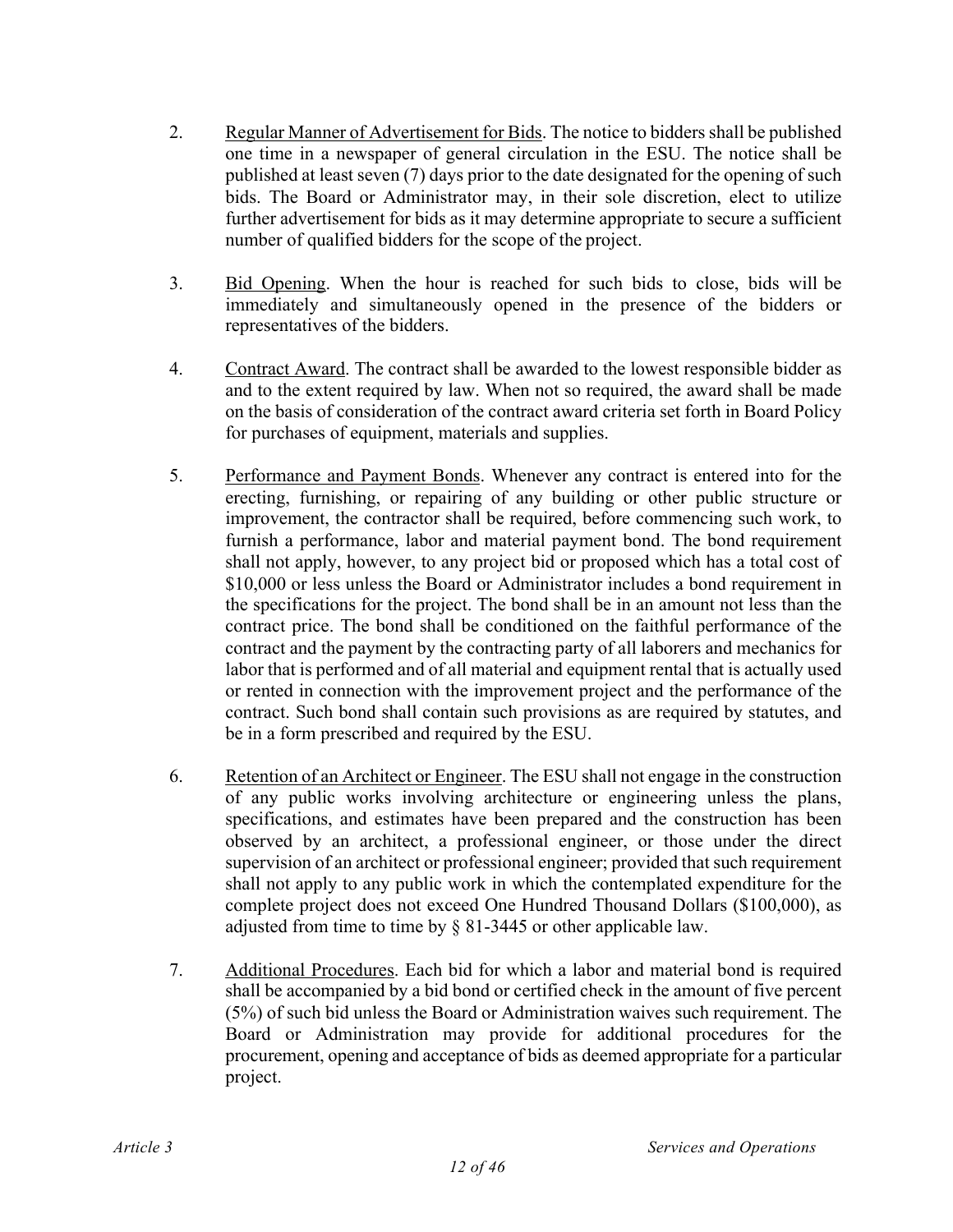| Legal Reference:  | $\S$ 52-118 (construction performance and payment bonds)<br>$\frac{1}{2}$ \$ 73-101 to § 73-106 (bidding construction projects)<br>$\&$ 81-3445 (architect or engineer) |
|-------------------|-------------------------------------------------------------------------------------------------------------------------------------------------------------------------|
| Date of Adoption: | December 12, 2017                                                                                                                                                       |

## E. Equipment, Materials and Supplies

1. Purchases up to \$10,000 Open Market. The Administrator or designee shall be authorized to purchase any item specifically budgeted up to \$10,000 in the open market. Official action by the Board shall be requested by the Administrator where it is required by law or in those instances where it appears to be in the best interests of the ESU. The purchase of items in excess of \$10,000 shall require Board approval.

Open market orders and contracts for the purchase of equipment, materials and supplies shall be awarded based on the following criteria:

- a. Quality of product.
- b. Suitability of product.
- c. Equality of price (or fairness of price).
- d. Conformance to specifications.
- e. Convenience of delivery.
- f. General reputation of business firms.
- g. Services to be provided to the ESU by supplier.
- h. Established relationship between supplier and the ESU.
- i. Ability to provide the goods or services under question.
- j. Ability to provide replacement parts for the goods to be purchased.
- k. Warranties offered on products.
- l. Adherence to State Law and Federal Regulations.
- m. Any other stipulations set forth in Board policy or by Board action with regard to purchasing decisions.

Local purchases will be preferred whenever the foregoing factors are considered to be substantially the same.

2. Purchases from \$10,000 up to \$40,000—Solicit Proposals. The Administrator or designee shall request the submission of bids, quotes or proposals for purchases, which have a cost from \$10,000 up to \$40,000. The Administrator or designee shall receive and evaluate all proposals and make a recommendation to the Board for acceptance. The Board reserves the right to reject any and all proposals, to waive any informality in any proposal, and to accept the proposal that it deems best serves the interests of the ESU; which may or may not be the lowest cost proposal.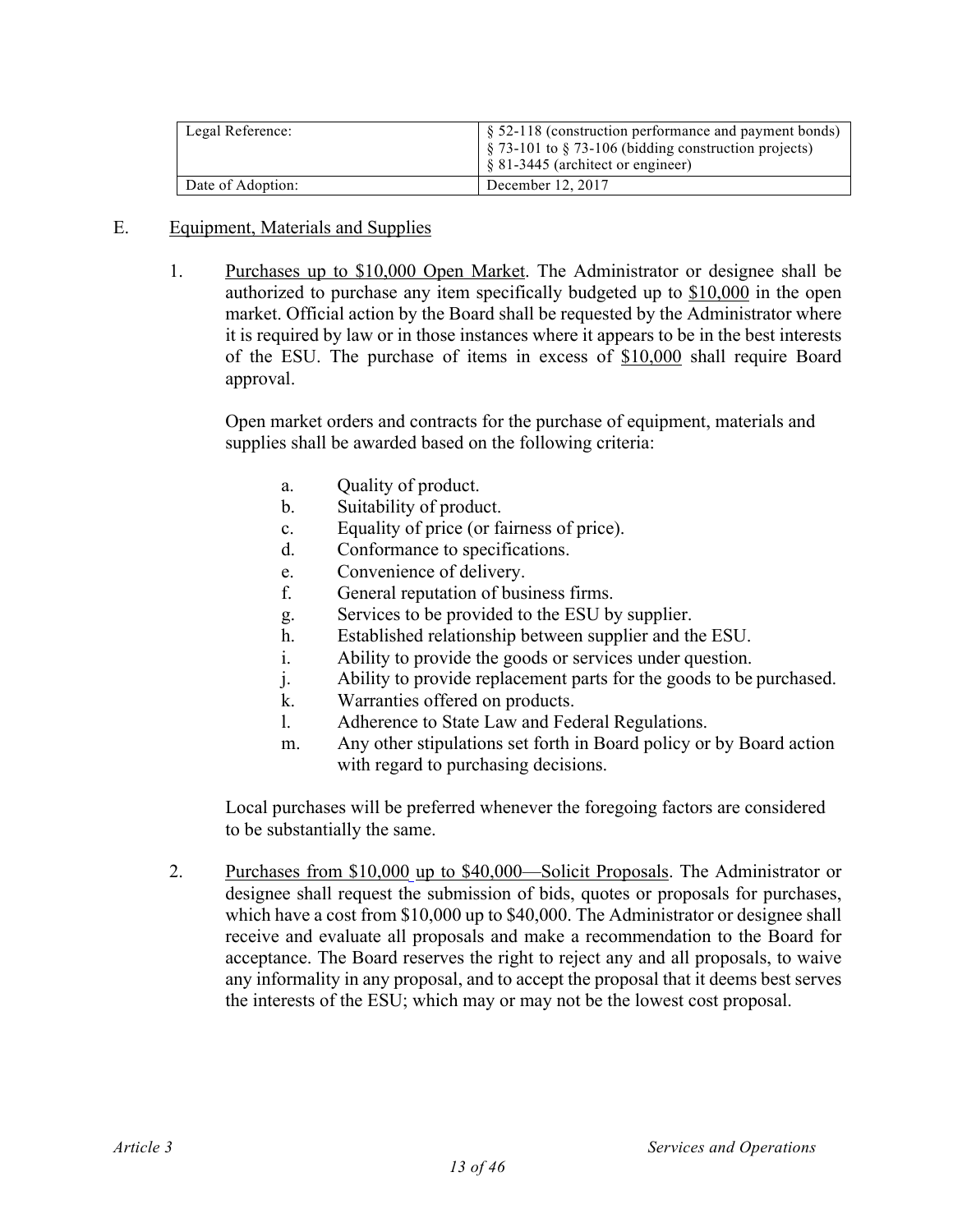- 3. Purchases of \$40,000 and above—Sealed Bids. The Administrator or designee shall advertise for sealed bids for purchases which have a cost of greater than \$40,000.
	- i. Bid instructions and specifications. The Administrator or designee shall prepare bid instructions that are clear and complete and conducive to competitive bidding. The bid instructions shall set forth all considerations necessary to bid and be consistent with any guidelines established by the Board.
	- ii. Advertisement. The notice to bidders shall be published appropriately in a manner that will allow for competition. Vendors and suppliers shall be invited to have their names placed on mailing lists to receive invitations to bid. When specifications are prepared, they will be mailed or made available to all vendors or suppliers who have indicated an interest in bidding.
	- iii. Sealed bids. Bids must be submitted in sealed envelopes, addressed to the Board, and plainly marked with the name of the bid and the time of the bid opening.
	- iv. Withdrawal of Bids and Late Bids. Any bid may be withdrawn prior to the scheduled time for the opening of bids. Any bid received after the time and date specified shall not be considered.
	- v. Bid Opening. Bids shall be opened at the time specified and all bidders and other persons shall be invited to be present. After the bids have been opened and tabulated, they shall be available for those interested to copy or study. They shall not, however, be removed from the ESU's offices.
	- vi. Right to Reject. The Board reserves the right to reject any or all bids and to accept the bid which appears to be in the best interest of the ESU. Each bid notice should carry the notification that the ESU reserves the right to accept or reject any or all bids.
	- vii. Right to Waive Bid Formalities. The Board reserves the right to waive any informality in, or reject any or all bids, or any part of any bid, as consistent with law.
- 4. The District need not comply with the bidding requirements if the District purchases property from the Nebraska State Purchasing Bureau, so long as the Nebraska State Purchasing Bureau competitively bid the purchase of property.

| Legal Reference: |            |
|------------------|------------|
| Date of          | 2019       |
| : Adoption:      | October 8. |

## F. Book Contracts

Contracts for the purchase of textbook units shall require the publisher or manufacturer to provide to the ESU, at no cost, (a) computer files or other electronic versions of each textbook title purchased and (b) the right to transcribe, reproduce, modify, and distribute each textbook title purchased in Braille, large print if the publisher or manufacturer does not offer a large-print edition, or other specialized accessible media exclusively for use by students in the same school district or educational service unit who are blind or visually impaired.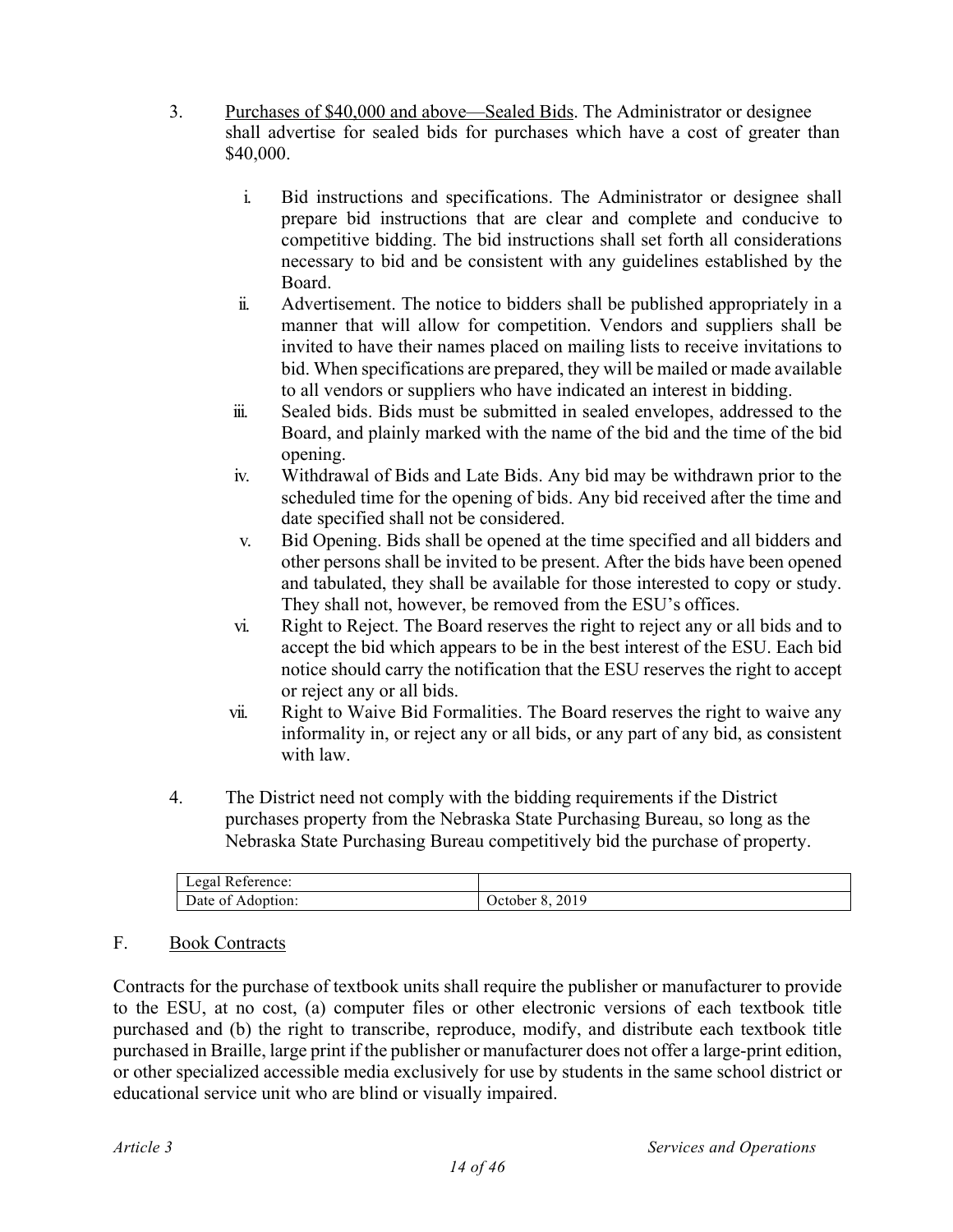Such contracts shall also provide that: (a) within 30 days after receiving a request, the publisher or manufacturer shall provide computer files or other electronic versions of each textbook title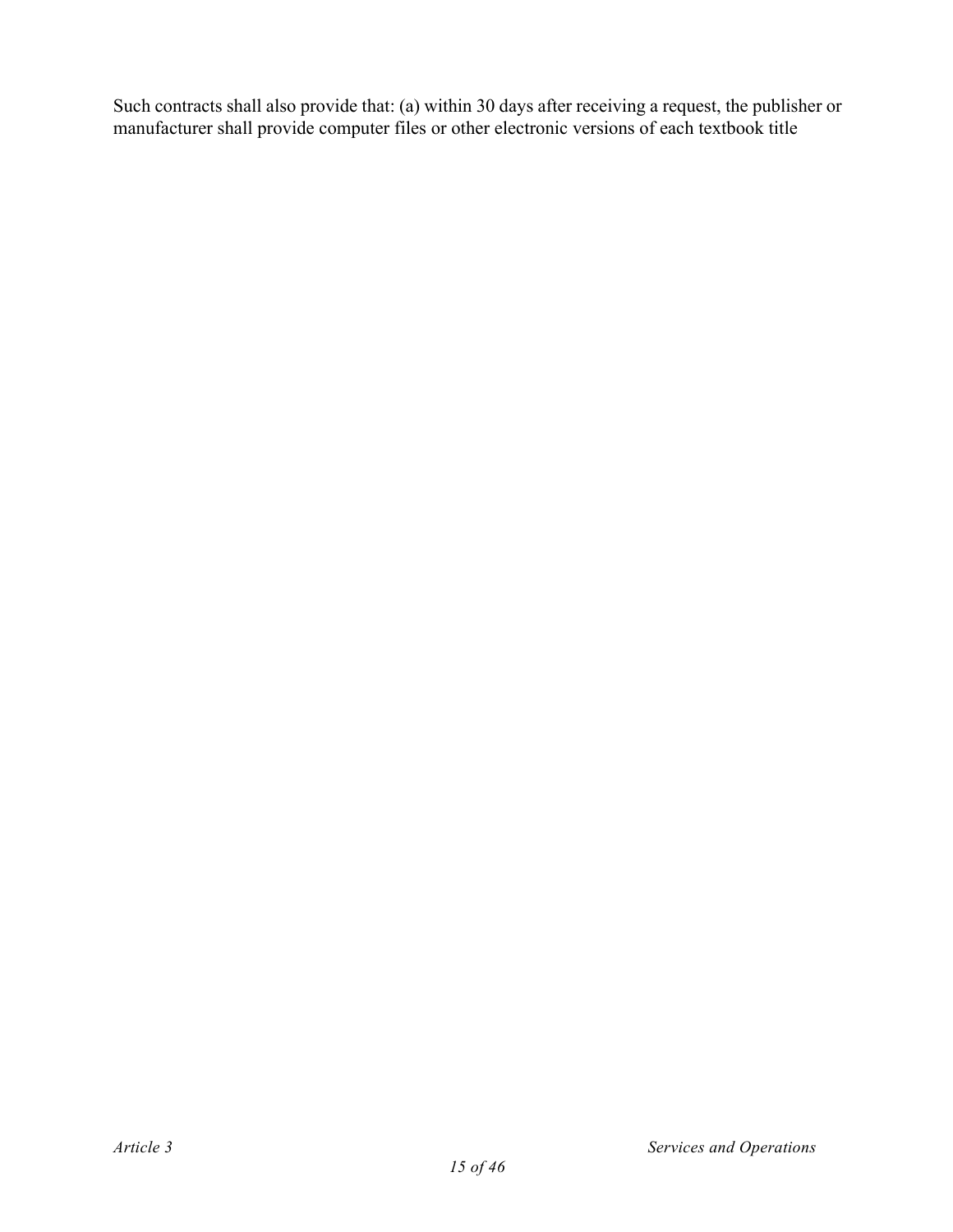purchased to the ESU; (b) the computer files or other electronic version shall maintain the structural integrity of the standard instructional materials, be compatible with commonly used Braille translation and speech synthesis software, and include corrections and revisions as may be necessary; (c) if the technology is not available to convert a math, science, or other nonliterary textbook into the format prescribed, the publisher or manufacturer shall not be required to provide computer files or other electronic versions of the textbook; and (d) upon the willful failure of the publisher or manufacturer to comply with the requirements of the contract, the publisher or manufacturer shall reimburse the ESU for the cost of creating such computer files or electronic versions.

| Legal Reference:  | 79-734.01         |
|-------------------|-------------------|
| Date of Adoption: | December 12, 2017 |

#### G. Services

Contractual services which by their nature are not adapted to award by competitive bidding, such as contracts for the services of individuals possessing a high degree of professional skill, where the ability or fitness of the individual plays an important part, are not subject to the competitive biding process.

Every contract for services to be provided to the ESU shall require that the contractor use a federal immigration verification system to determine the work eligibility status of new employees physically performing services within the State of Nebraska. Such requirement shall be deemed to be included and a part of the terms of every contract for services with the School District, including but not limited to oral contracts.

Contractual services which are determined to be suitable for competitive bidding, quotations, or proposals, will be awarded using the same procedures and criteria as established for the purchase of equipment, materials and supplies.

| Legal Reference:  | Neb. Rev. Stat. § 4-114 |
|-------------------|-------------------------|
| Date of Adoption: | December 12, 2017       |

#### H. Lease-Purchase

The Administrator or designee may enter into lease-purchase agreements on behalf of the ESU when the total commitment is below \$20,000. Lease-purchase agreements in excess of such amount require Board approval.

| Legal Reference: |              |
|------------------|--------------|
| Date of          | 2017         |
| Adoption:        | December 12. |

#### I. Rebates to Employees or Board Members

No employee or Board member shall receive a rebate, commission, expense-paid trip, or anything of value from individuals or companies from which the ESU makes purchases without administrative approval. In cases that directly involve the Administrator, the Board shall be notified for approval.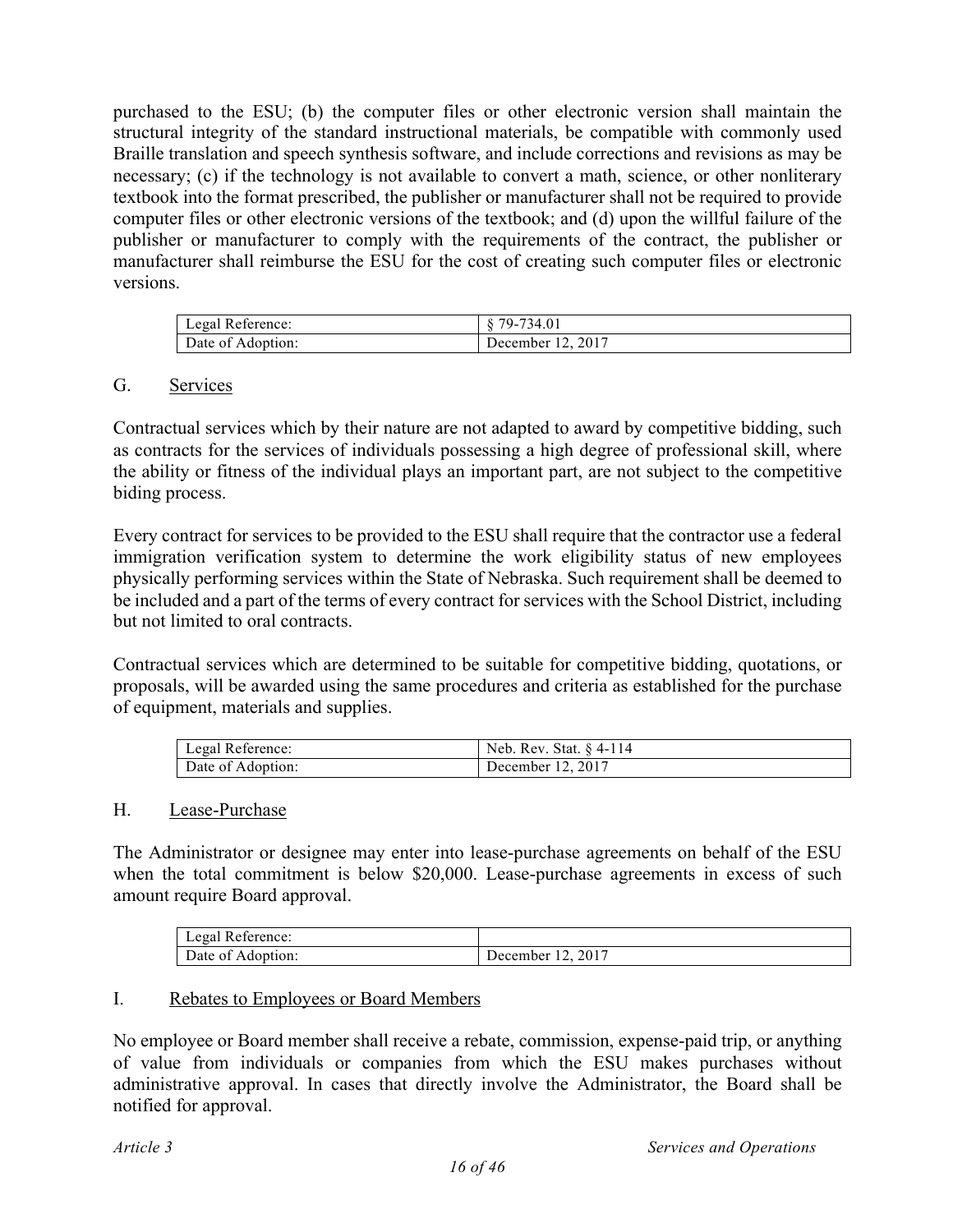| Legal Reference:  |                   |
|-------------------|-------------------|
| Date of Adoption: | December 12, 2017 |

## J. Credit Card Purchasing Program

- 1. The Board authorizes the Administrator or designee to contract with one or more financial institutions, card-issuing banks, credit card companies, charge card companies, debit card companies, or third-party merchant banks capable of operating a purchasing card program on behalf of the ESU.
- 2. The Board of Education delegates to the Administrator or designee: (a) the determination of the type of purchasing card or cards to be utilized in the ESU's purchasing card program; and (b) the determination of which employees shall be approved or disapproved to be assigned a purchasing card in the ESU's purchasing card program. The Administrator shall submit the approved names to the Board, from time to time.
- 3. The ESU's purchasing card program may only be utilized for the purchase of goods and services for and on behalf of the ESU. No officer or employee of the ESU shall use a purchasing card for any unauthorized use.
- 4. An itemized receipt for purposes of tracking expenditures shall accompany all purchasing card purchases. In the event that a receipt does not accompany an authorized cardholder's purchase, the Administrator or designee shall temporarily or permanently suspend said cardholder's purchasing card privileges.
- 5. Upon the termination or suspension of employment of an individual using a purchasing card, the Administrator or designee shall immediately close such individual's purchasing card account and said employee shall immediately return the purchasing card.

| Legal Reference:  | Neb. Rev. Stat. § 13-610 |
|-------------------|--------------------------|
| Date of Adoption: | December 12, 2017        |

#### **Section 6 Conflicts of Interest**

#### A. Use of Public Resources by Board Members and Employees

#### Restrictions on Use

No Board member or employee of ESU 17 shall use or authorize the use of his or her public office or any confidential information received through the holding of the public office to obtain financial gain, other than compensation provided by law, for himself or herself, a member of his or her immediate family, or a business with which the individual is associated.

No Board member or employee shall use or authorize the use of ESU personnel, resources,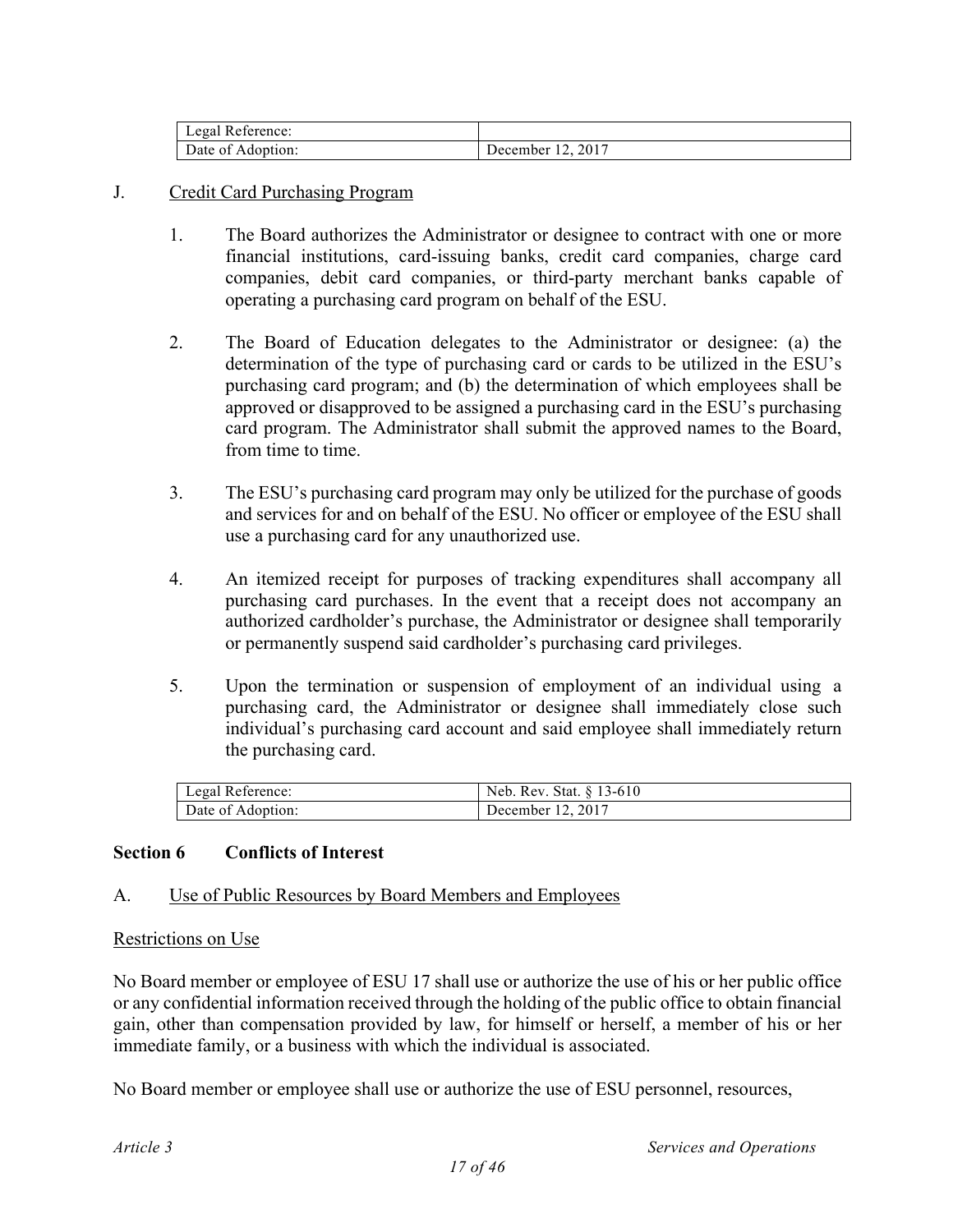property, or funds under his or her official care and control other than in accordance with prescribed constitutional, statutory, and regulatory procedures or use such items, other than compensation provided by law, for personal financial gain.

No Board member or employee shall use or authorize the use of ESU resources for the purpose of campaigning for or against the nomination or election of a candidate or the qualification, passage, or defeat of a ballot question. For purposes of this restriction, "ESU resources" means personnel, property, resources, or funds under the official care and control of the Board member or employee.

## Authorized Uses

The uses described below are not authorized by employees, and violate this policy, where an employee's use: (1) interferes with the conduct of ESU business; (2) interferes with the performance of the employee's duties and responsibilities; (3) is contrary to another Board policy or a rule or directive set forth in an employee handbook or other employee communication device; (4) is contrary to a supervisor's directive; or (5) the use is for the employee's personal financial gain or potential for personal financial gain.

*Incidental or De Minimis Use*: Use of ESU resources by a Board member or employee which is incidental or de minimis does not constitute a violation of this policy. For purposes of illustration, the following instances may be examples of incidental or de minimis use, subject to the context in which the resources are used:

- Limited communications with family members or other non-school employees for personal purposes, such as e-mails or text messages with a spouse using district hardware, software, internet, accounts, or other public resources so long as this communication does not distract from or interfere with employees performing their official duties, as determined by the employee's supervisor;
- Traveling to or from the employee's home when the primary purpose serves the interests of the district. If an employee is unsure whether the primary purpose serves the interests of the district, the employee should obtain the approval of his or her supervisor, who is authorized to make that determination under this policy;
- Making a limited number of copies of personal documents when the employee cannot make alternative arrangements;
- Using personal social media accounts or accessing appropriate websites which are consistent with the ESU's digital citizenship curriculum while off duty;
- Using district-owned computer programs, such as Word, Excel, Adobe, and others for personal purposes while off duty;
- Other uses by employees authorized by the Administrator or designee. The Board intends to allow the Administrator to authorize such uses on a case-by-case basis that the Administrator deems appropriate; and

In all circumstances, it is the employee's responsibility to seek clarification of this policy before using ESU resources. In the event that an employee is unsure about a particular situation, the employee must secure approval from the ESU Administrator before using the resource at issue.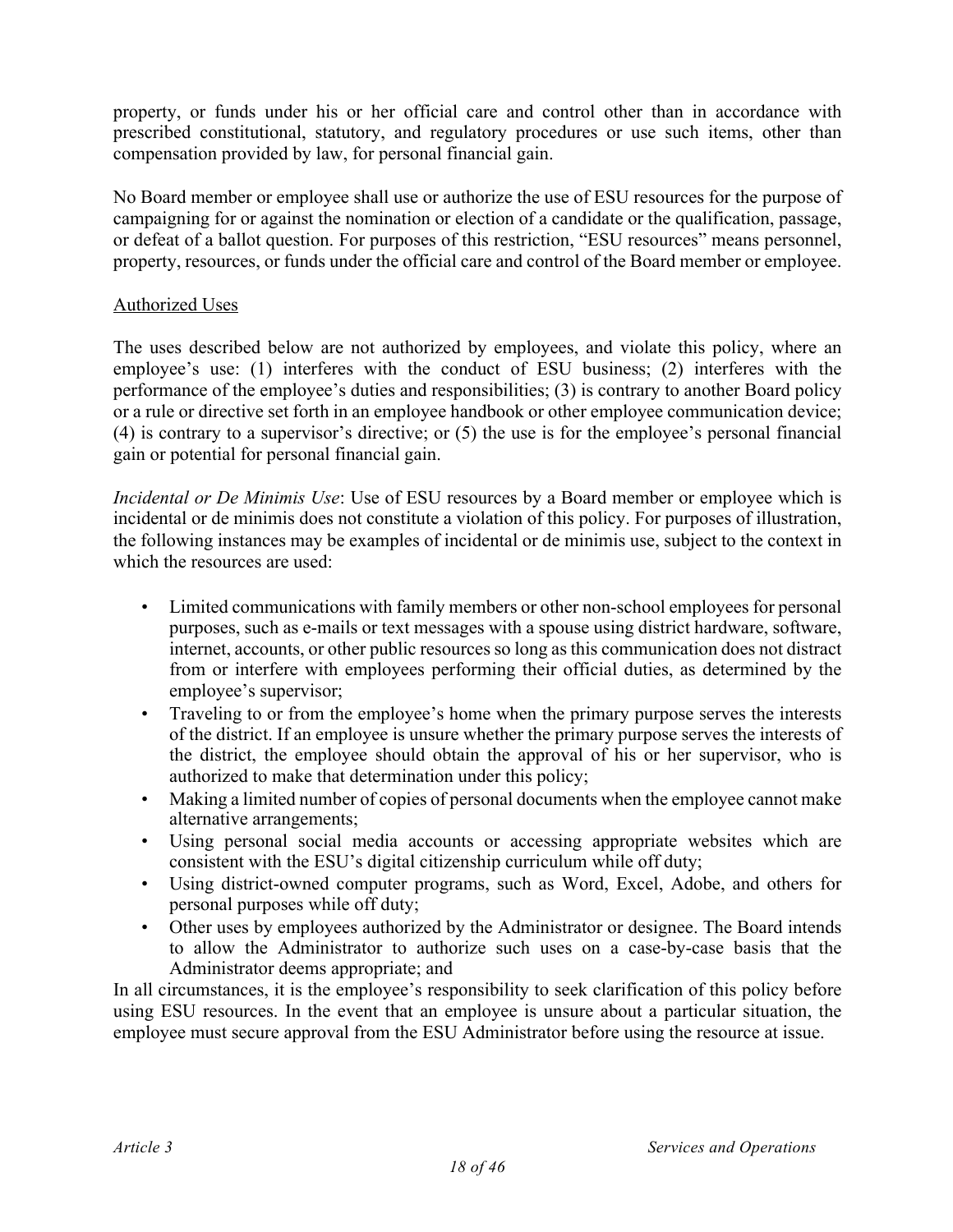*Personal Use as Part of Compensation*: Use of ESU resources for personal purposes is authorized by this policy if:

- 1. the use of the resource for personal purposes is part of the employee's compensation provided in an employment contract or is consistent with this policy; and
- 2. the personal use of the resource as compensation is reported in accordance with the Internal Revenue Code of 1986, as amended, and taxes, if any, are paid by the affected employee.

Employees who engage in such personal use shall, upon request of the Board or the administration, provide evidence to establish that the compensation has been reported and taxes paid as required by the Tax Code.

*ESU Vehicles*: Use of an ESU vehicle by a Board member or employee to travel to a designated location or the home of the Board member or employee is permissible when the primary purpose of the travel serves a Unit purpose. Such use is authorized by this policy. No travel other than directly to the ESU-related trip destination shall occur, however, when students are in the vehicle or if the vehicle is a school bus.

*Communication Devices*: A Board member or employee may use a telecommunication system, a cellular telephone, an electronic handheld device, or a computer under the control of the ESU for email, text messaging, a local call, or a long-distance call, to a child at home, a teacher, a doctor, a day care center, a baby-sitter, a family member, or any other person to inform any such person of an unexpected schedule change or for other essential personal business. Any such communication shall be kept to a minimum and shall not interfere with the conduct of ESU business or the performance of an employee's duties.

A Board member or employee shall be responsible for payment or reimbursement of charges (e.g. long distance charges), if any, that directly results from any such communication. The Board member or employee shall promptly report any such communication that results in an expense to ESU 17 to the Administrator or the Administrator's designee. The Administrator or the Administrator's designee shall establish procedures for reimbursement of charges incurred as a result of such communications.

Use of the District's Internet system for such communications shall not be permitted to the extent such use violates the terms of the E-Rate program, which restricts use of the Internet system to "educational purposes."

*Election Issues*: A Board member or the Administrator, in the normal course of his or her duties, may use ESU resources to research and prepare materials to assist the Board in determining the effect of a ballot question on the ESU.

Mass mailings, mass duplication, or other mass communications at ESU expense for the purpose of qualifying, supporting, or opposing a ballot question is not permitted. Mass communications does not include placing public records demonstrating the consequences of the passage or defeat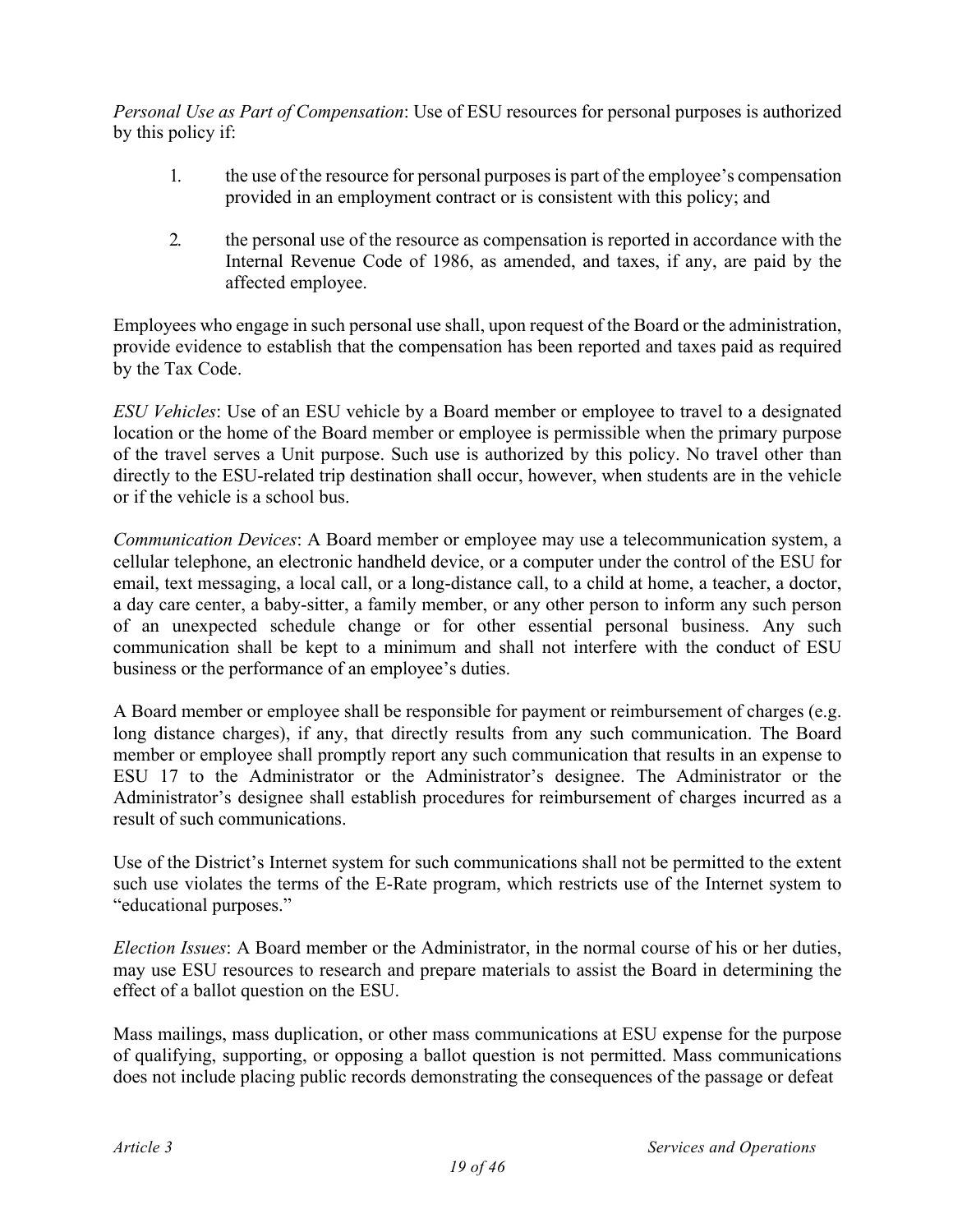of a ballot question affecting the ESU on its existing websites.

A Board member or employee may campaign for or against the qualification, passage, or defeat of a ballot question or the nomination or election of a candidate when no ESU resources are used. An employee shall not engage in campaign activity for or against the qualification, passage, or defeat of a ballot question or the nomination or election of a candidate while on duty time.

A Board member or authorized employee may make ESU facilities available for campaign purposes if the identity of the candidate or the support for or opposition to the ballot question is not a factor in making the facilities available or a factor in determining the cost or conditions of use.

The ESU Board may discuss and vote upon a resolution supporting or opposing a ballot question.

A Board member may respond to specific inquiries by the press or the public as to his or her opinion regarding a ballot question or provide information in response to a request for information.

A Board member or employee may identify himself or herself by his or her official title when communicating about a ballot question. Employees who do so shall clearly communicate that their communication is their personal opinion and does not reflect the position or views of the Board or the ESU unless express authorization is given by the Board or the Administrator.

| Legal Reference:  | Neb. Rev. Stat. $\S$ §49-14,101.01 and 49-14,101.02 |
|-------------------|-----------------------------------------------------|
| Date of Adoption: | April 9, 2019                                       |

#### B. Interest in Contracts

Any contract whether oral or written, formal or informal, and including open accounts, is voidable if a member of the Board is directly or indirectly interested in the contract and legal reporting, and disclosure and abstention requirements are not met. Board members with such an interest shall therefore:

- 1. Make a declaration on the record regarding the nature of the interest prior to official consideration of the contract.
- 2. Not participate in consideration or discussion of the contract.
- 3. Not vote on the granting of the contract. Provided, if the number of members of the Board declaring an interest in the contract would prevent the Board with all members present from securing a quorum in the issue, then all members may vote on the matter.
- 4. Not in any way participate in the inspection, operation, administration or performance under the contract on the part of the ESU.

| Legal Reference:  | 49-14, 103.01     |
|-------------------|-------------------|
| Date of Adoption: | December 12, 2017 |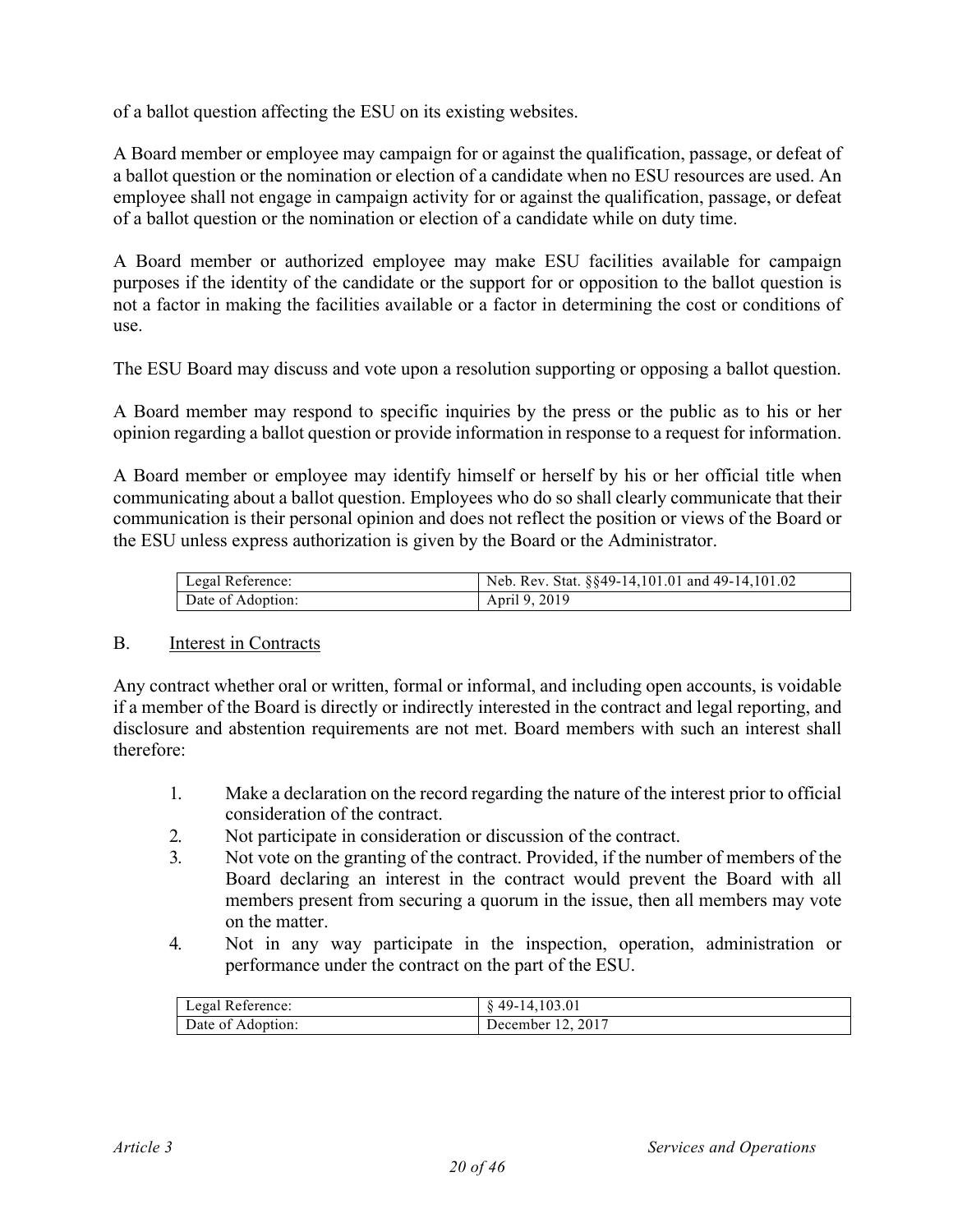## C. Other Conflict of Interest

Members of the Board shall abstain from voting on matters on which they may have a conflict of interest. A conflict of interest for this purpose means a decision in the discharge of duties that may cause financial benefit or detriment to the Board member, a member of the Board member's immediate family (which means a child residing in the Board member's household, a Board member's spouse or an individual claimed by that Board member or the Board member's spouse as a dependent for federal income tax purposes), or a business with which the Board member is associated, which is distinguishable from the effects of such action on the public generally or a broad segment of the public.

The Board member with such a conflict of interest shall take the following actions as soon as the Board member is aware of such potential conflict or should reasonably be aware of such potential conflict, whichever is sooner:

- 1. Prepare a written statement describing the matter requiring action or decision and the nature of the potential conflict; and,
- 2. Deliver a copy of the statement to the Secretary of the Board, who shall enter the statement into the public records of the ESU.
- 3. Take such action as the Commission shall advise or prescribe to remove the Board member from influence over the action or decision in the matter.

A Board member shall nonetheless not be prevented from making or participating in the making of an ESU-related decision to the extent that the Board member's participation is legally required for the action or decision to be made. In such event, the Board member shall report the occurrence to the Commission. Nor shall a conflict of interest of a Board member prevent a Board member from serving on the Board or restrict the hiring or purchasing practices of the ESU.

To assist in compliance with the conflict of interest policies and laws, the Administrator or the Administrator's designee, shall provide each Board member with copies of state statutes of Nebraska pertaining to conflicts of interest at the organizational meeting in January of each year. In addition, any newly appointed or elected Board member shall be provided such statutes.

Further, when possible, the Administrator or the Administrator's designee shall provide each Board member with a list of financial matters on the agenda to come before the Board at the next regular meeting in sufficient detail to allow the Board member to identify potential conflicts of interest and report and receive advice from the Commission.

| Legal Reference:  | $\frac{1}{2}$ \$49-1425; \$49-1499; \$49-14,101; \$49-14,102;<br>$\frac{1}{2}$ \$49-14,103; \$49-103.01; \$49-14,103.02;<br>$\frac{1}{2}$ § 49-14,103.03; § 49-14,103.04; § 49-14,103.05;<br>$849-14,103.06$ |
|-------------------|--------------------------------------------------------------------------------------------------------------------------------------------------------------------------------------------------------------|
| Date of Adoption: | December 12, 2017                                                                                                                                                                                            |

## D. Reporting Procedures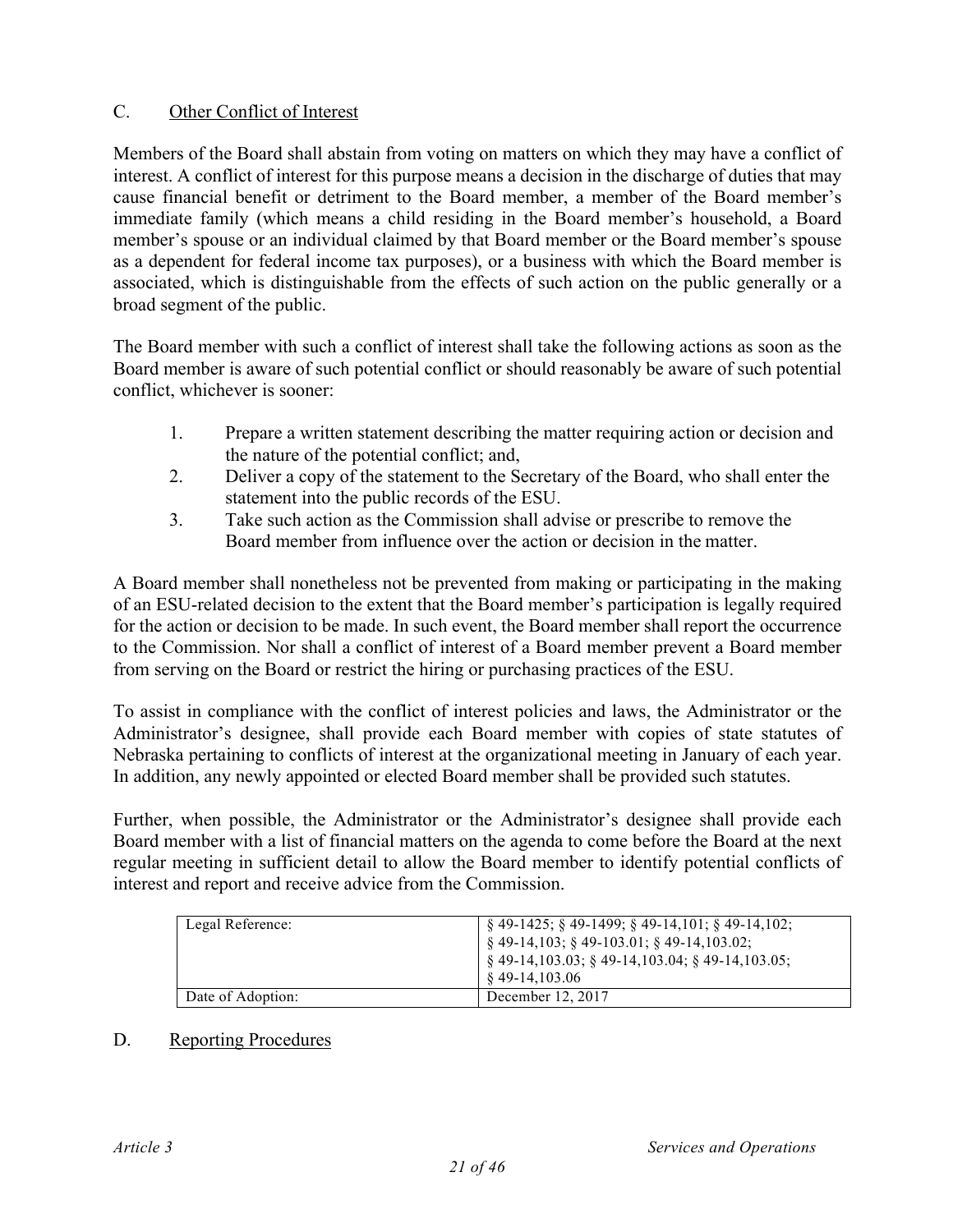Any Board member who has a direct or indirect interest in a formal contract entered into with the ESU, or an open account, shall provide the Administrator with the following:

- 1. Names of the contracting parties.
- 2. Nature of the interest of the Board member.
- 3. Date that the contract was approved by the Board.
- 4. Amount of the contract.
- 5. Basic terms of the contract.

The above information shall be provided to the Administrator no later than ten (10) days after the contract has been signed by both parties. Such information shall be kept on a ledger, and shall be retained in the ledger for five (5) years from the date of the last day in office of the Board member. The ledger kept by the Administrator shall be available for public inspection during the normal working hours.

In the case of open accounts, the above information shall be filed within ten (10) days after the account is opened and thereafter the Board member shall file a revision to the statement within ten (10) days of each payment on the account specifying the date and amount of the payment.

| Legal Reference:  | 49-14, 103.02     |
|-------------------|-------------------|
| Date of Adoption: | December 12, 2017 |

## **Section 7 Management of Property**

#### A. Community Use of ESU Facilities

ESU facilities are primarily intended for the ESU's mission and programs. ESU facilities are, however, made available for use by outside groups to further the interests of the ESU and the community. Use by non-ESU groups is allowed pursuant to an application process and is subject to the terms and conditions set forth in this policy.

## 1. Application for Use.

Outside groups that wish to use ESU facilities must submit a completed Application for Use form signed by a representative of the outside group who has authority to commit the outside group to the terms and conditions of the Application. The outside group, as Applicant, shall specify the nature of the intended use, the dates and times of the requested use, and the facilities for which use is requested.

The form shall be developed by the administration. The form shall include the statement that:

This application is subject to the terms of the Board's "Community Use of ESU Facilities" policy. The terms and conditions of that policy are incorporated into this application by this reference. Applicant accepts all such terms and conditions.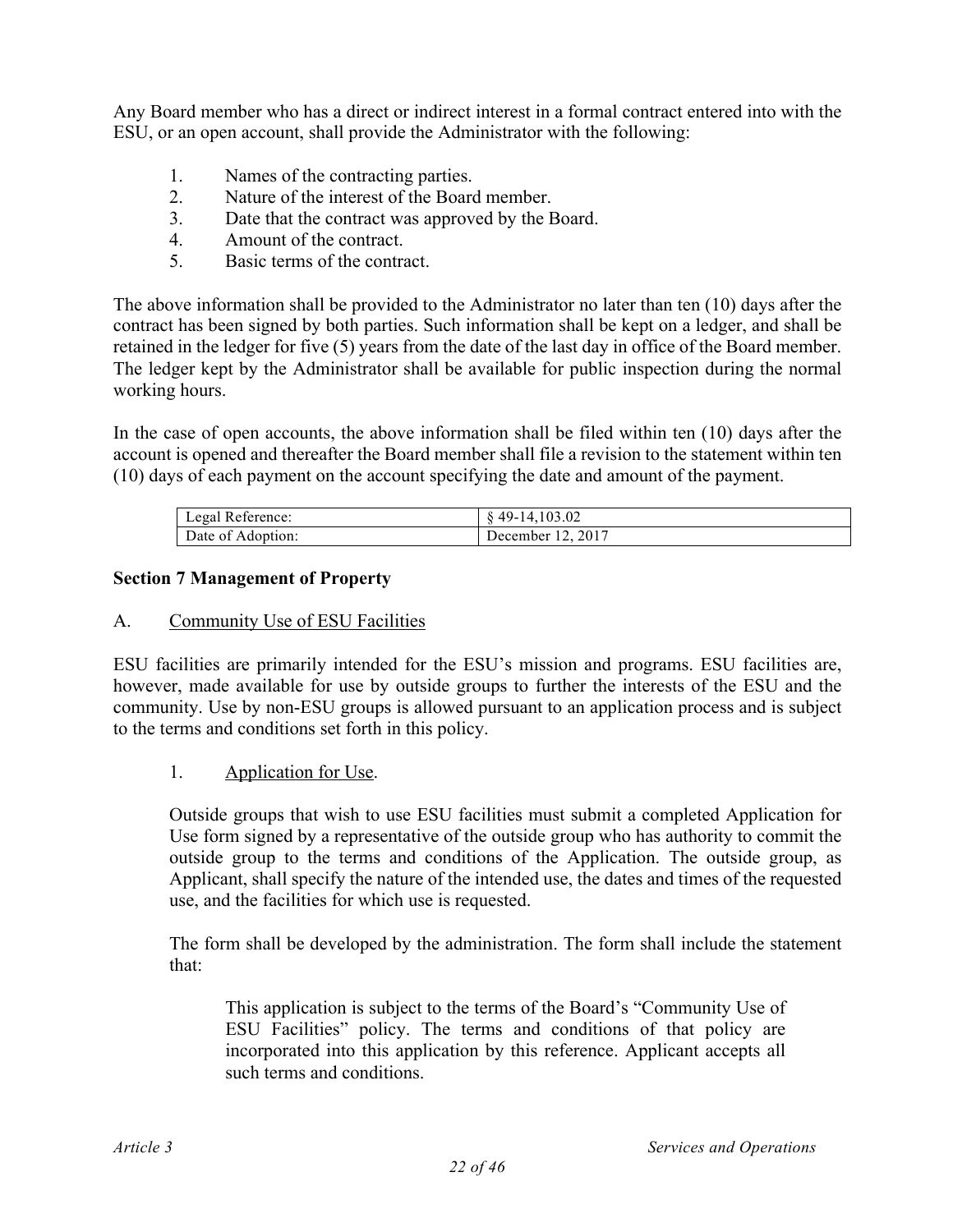## 2. Acceptance of Application for Use.

Acceptance or rejection of applications shall be the responsibility of the Administrator or the Administrator's designee.

Applications shall not be rejected for any unlawful reason, including unlawful discrimination on the basis of sex, disability, race, color, religion, veteran status, national or ethnic origin, age, marital status, pregnancy, childbirth or related medical condition, or other protected status in its programs and activities, or other protected status in its programs and activities, and including the applicant's legally protected exercise of constitutional or statutory rights.

The ESU's facilities are designated as nonpublic forums. Accordingly, applications shall not be accepted for:

- a. Uses that may conflict with or that disrupt the ESU's programs.
- b. Uses inconsistent with the mission of the ESU.
- c. Uses that present an unacceptable risk that the conditions of use set forth in this policy will not be adhered to; either due to the nature of the requested use or the character of the group or individuals within the group.
- d. Uses that present an unacceptable risk of damage or unacceptable wear and tear to facilities or equipment.
- e. Uses for outside commercial activities except with approval of the Board; and except for camps and other activities for high school students subject to and consistent with Bylaws of the Nebraska School Activities Association.
- f. Uses that involve gambling or games of chance.
- g. Uses that involve a group or activity which advocates or condones the violent overthrow of the Constitution or of the government.
- h. Uses that involve the meetings of secret clubs not open to members of the public.
- i. Non-community type uses such as wedding receptions, slumber parties, personal use and similar activities.

Applications for use of facilities may be denied based on unsuitability of the date or time of the requested use. Facilities will generally not be available for community use at times when ESU staff are not available to monitor the Applicant's use, such as on legal holidays; before 7:00 a.m.; after 10:00 p.m. and Sunday mornings prior to Noon.

Leases of ESU facilities require approval of the Board. As such, Applications that request long-term use of facilities in the nature of a lease will be denied.

Applications may be denied based on the determination of the Administrator or the Administrator's designee that the Applicant does not have the financial ability or financial responsibility to pay fees or expenses or to reimburse the ESU for any damages that may be sustained to facilities or equipment or any liability that may be created by the use.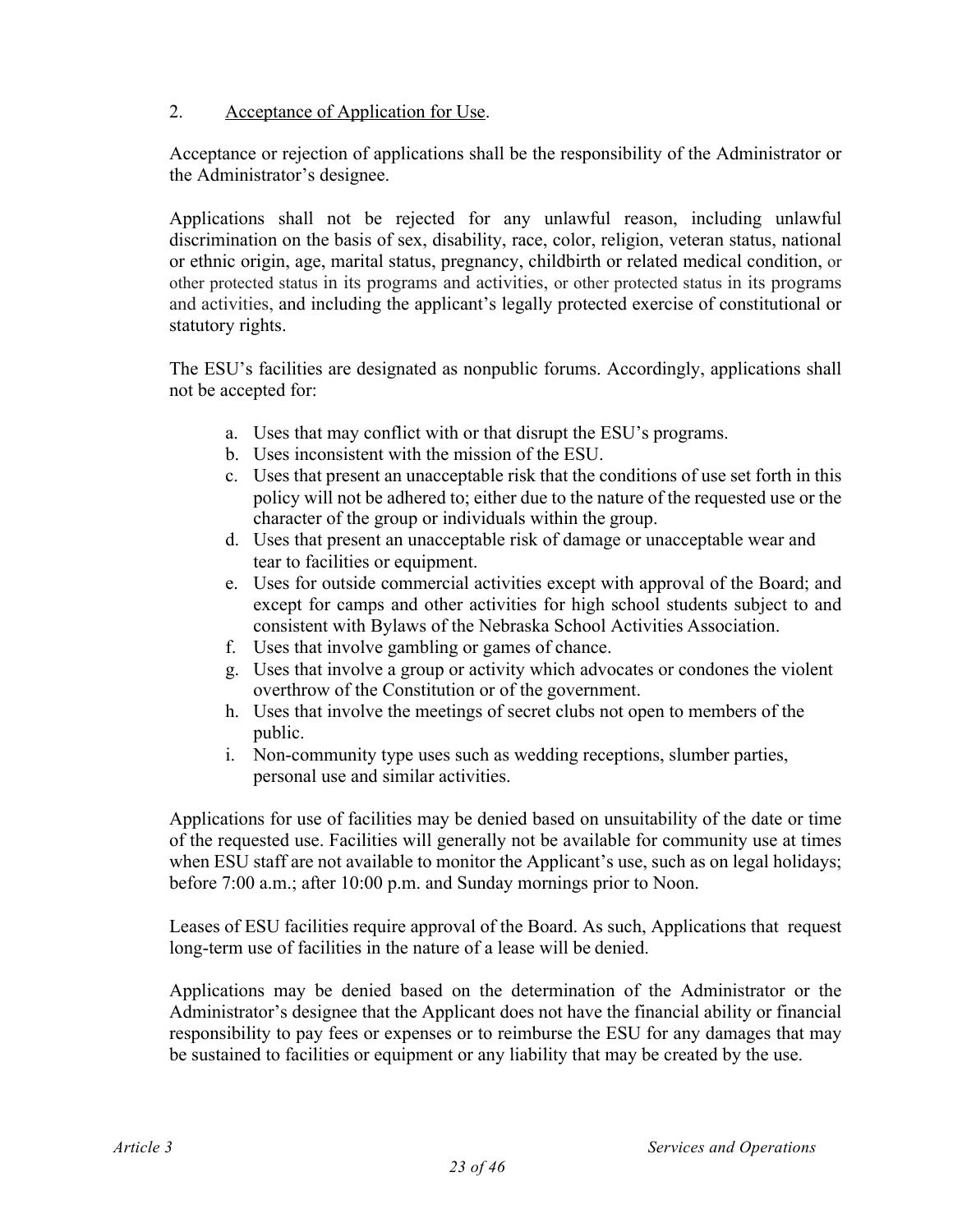When an Application conflicts with another Application, the Applications will be accepted according to the following priority order:

- a. Events or activities that are designed to serve member schools or which are related to any function of the ESU, including approved ESU-community associations and ESU-affiliated non-profit groups.
- b. Tax-supported agencies such as educational entities or units of city, county or state government.
- c. Nonprofit community agencies such as private educational agencies.
- d. Groups where the majority of the members reside within the ESU.

For use conflicts within each group, priority will be given to the first to submit their Application; provided that the Administrator or the Administrator's designee may approve an Application that is not first-filed if the other Applicant's use could be feasibly changed to a non-conflicting time or area.

Applications that are accepted may not be assigned or transferred to another outside group.

Applications that are accepted are subject to cancellation by the Administrator or the Administrator's designee. Cancellation will occur in the event the administration reasonably determines:

- a. Any of the reasons for non-acceptance of an application exist.
- b. The Applicant fails to meet any term or condition required prior to the use. This includes but is not limited to failure of the Applicant to pay required fees or deposits or failure to show evidence that any required insurance is in place.
- c. Circumstances make the use unsuitable. This includes but is not limited to:
	- i. The condition of the facilities being unsafe. For example, the presence of snow, ice, fallen limbs or other potential hazards that the ESU would not otherwise clear prior to the activity or event. The Applicant may request that the ESU clear the hazards such that it may proceed with its activity or event. If the ESU agrees to do so, the Applicant shall be responsible for all costs incurred by the ESU in clearing the hazard.
	- ii. ESU staff being unavailable to monitor the use or to provide set-up or cleanup services where the ESU has accepted responsibility for such.
	- iii. The need to use the facilities for an ESU activity or purpose.

Generally, if the ESU office is closed on the date of the Applicant's intended use due to inclement weather or hazardous conditions, the Applicant's use will be cancelled.

The Applicant shall remain responsible for fees or expenses, and any deposit that has been received by the ESU shall be forfeited and be kept by the ESU, if cancellation occurs because of the fault of the Applicant. Otherwise, the ESU will return any deposit that has been received by the ESU. The ESU will in no event be responsible for any damages, expenses, or losses incurred by the Applicant or any person arising from the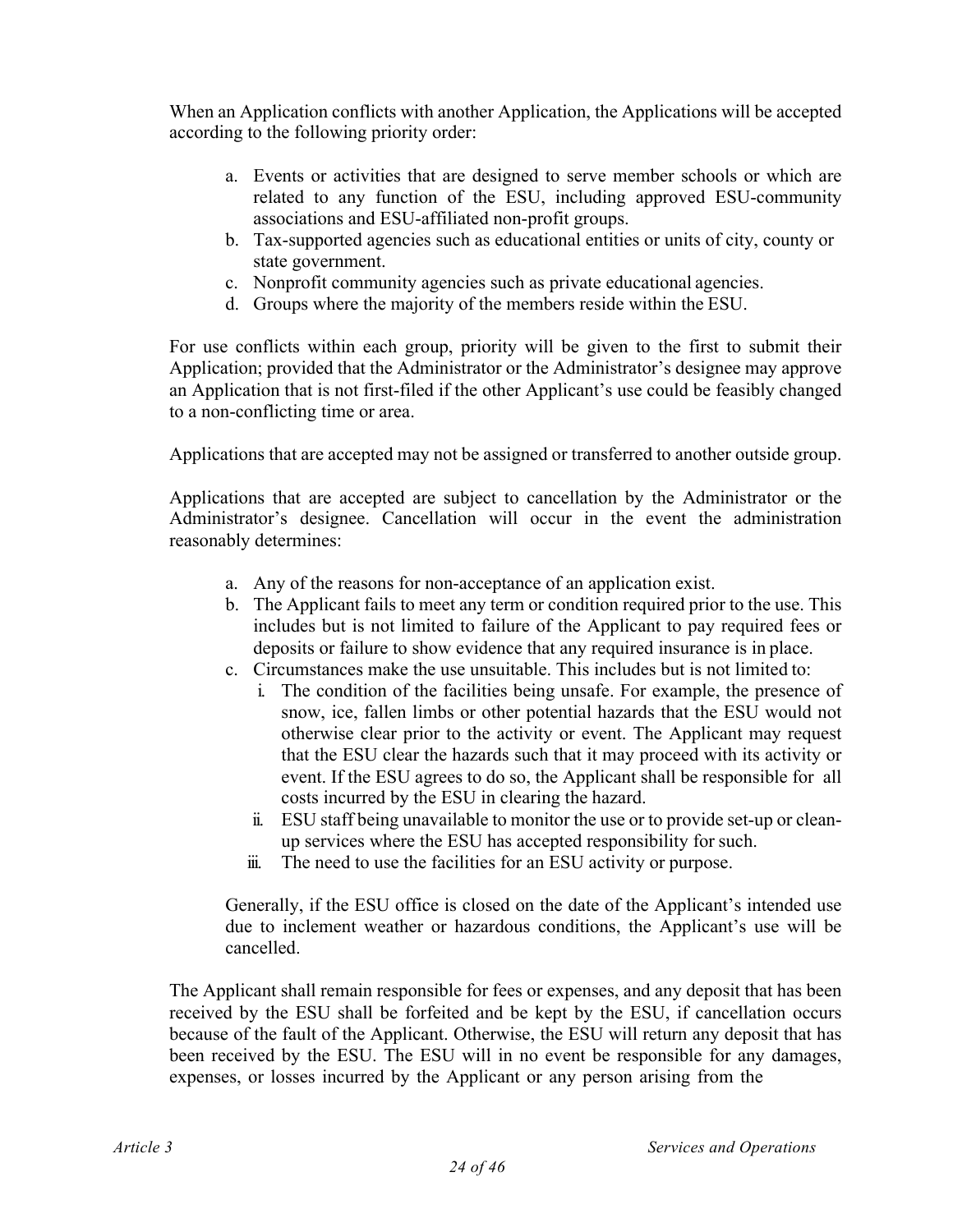cancellation.

An Applicant may withdraw its Application at any time prior to acceptance. An accepted application may be withdrawn by the Applicant, subject to approval of the Administrator or the Administrator's designee. Approval is subject to the conditions that the Applicant has given reasonable advance notice (ordinarily, at least 48 hours) and that the Applicant reimburse the ESU for any expense the ESU has incurred.

## 3. Conditions of Use.

The conditions for use are as follows:

- a. Compliance. Applicant agrees to:
	- i. Comply with all local, state and federal laws, including health and fire codes.
	- ii. Comply with Board policies concerning non-discrimination and the use of ESU facilities.
	- iii. Comply with reasonable administrative rules related to use of facilities and the requests of ESU officials related to the Applicant's use of the facility.
- b. Disclaim ESU Sponsorship. The ESU does not sponsor or endorse the Applicant or the activity or event conducted by the Applicant. To ensure that the public understands this fact, the Applicant agrees to not make any statements suggesting such sponsorship and to publish statements of non-ESU sponsorship in such form and manner as the administration may request.
- c. Supervision. Applicant agrees to provide appropriate supervision of the activity or event in all respects, including supervision reasonably necessary to ensure that no person participating in or attending the activity or event:
	- i. Is presented with conditions that pose an unreasonable risk of personal injury or damage to personal property.
	- ii. Enters any area of the ESU facilities that the Applicant has not been given permission to use, or accesses any ESU records.
	- iii. Engages in the use of tobacco (including electronic nicotine delivery systems), alcohol, or illegal drugs, or is under the influence of alcohol or illegal drugs.
	- iv. Possesses a firearm or a weapon.
	- v. Engages in disorderly, lewd, or lascivious conduct.
	- vi. Engages in any criminal behavior.

Applicant shall remove any person from the activity or event who engages in any of the above listed conduct. Applicant agrees to report to the ESU administration by the close of the next business day the identity of any person who engaged in any of the above listed conduct and the details of the conduct. If the offending person is a student, the report shall be made immediately.

In the event the ESU administration determines that the nature of the activity or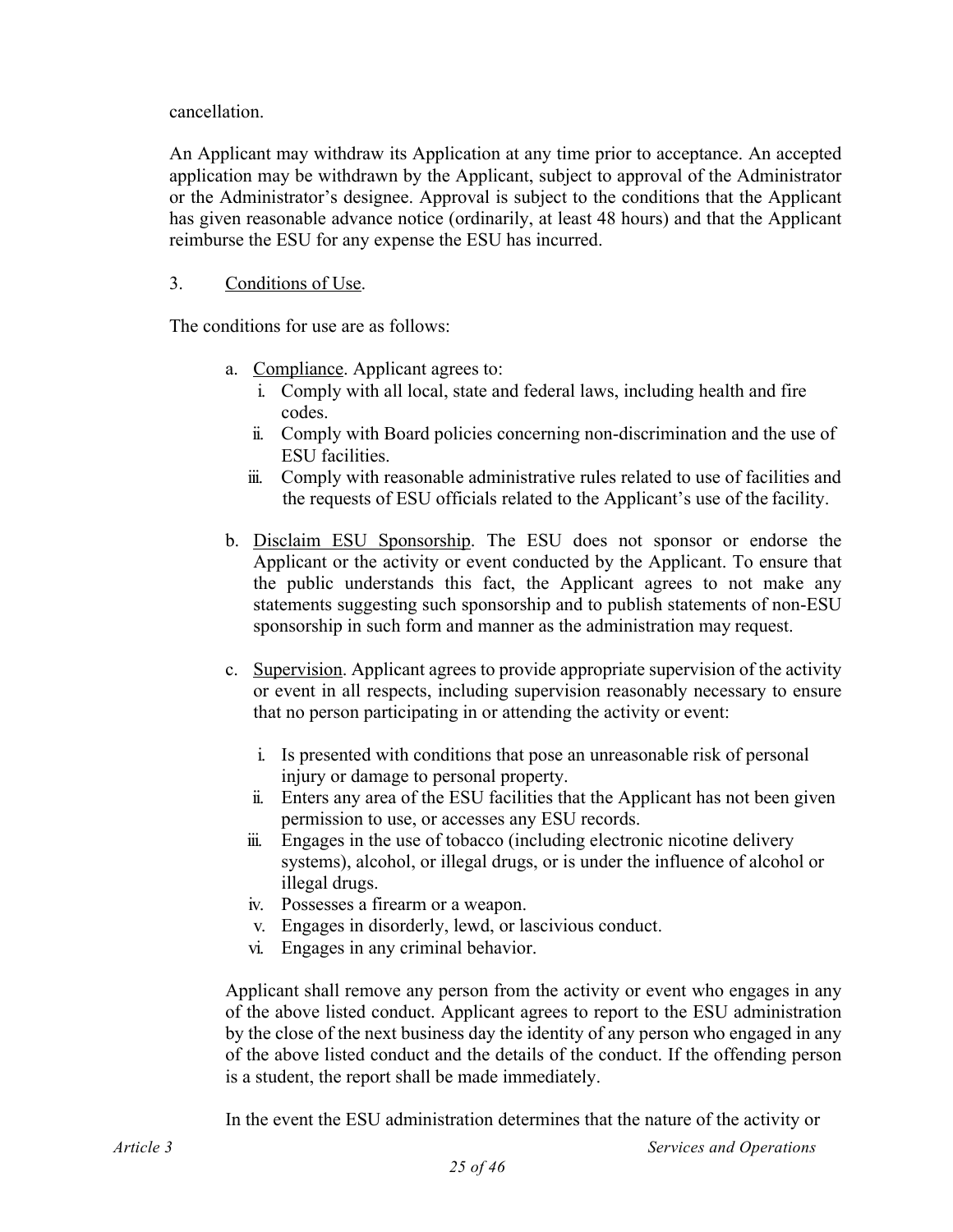event warrants the presence of security services, Applicant agrees to provide such security services.

Applicant agrees to ensure that all persons attending its activity or event are off ESU grounds at the end of its time of permitted use, except for ESU staff or others who are authorized to remain for an ESU-related purpose.

- d. Condition of Premises. Applicant agrees to:
	- i. Conduct a reasonable inspection of the premises prior to the activity or event to ensure that the premises are safe for the intended use. In the event of any unsafe condition, Applicant shall notify an administrator. In the event the unsafe condition is not corrected prior to the activity or event, the Applicant shall postpone or cancel the activity or event.
	- ii. Not use or allow any ESU equipment to be used without express approval of ESU administration.
	- iii. Not bring or allow others to bring food or beverages on to ESU grounds without express approval of ESU administration.
	- iv. Not bring or allow others to bring or use any flammable items (including candles or incense) or any volatile chemical or any explosive.
	- v. Not use any electrical equipment that has been brought onto the premises without express approval of ESU administration.
	- vi. Not allow the wearing of street shoes or shoes with black soles on gym floors or other protected surfaces.
	- vii. Not cause or allow others to cause damage to ESU facilities or equipment.
		- 1. In the event damages are sustained, Applicant accepts responsibility for reimbursing the ESU for the cost of repair or replacement.
		- 2. Applicant agrees that the ESU administration's determination that damage was sustained in connection with the Applicant's use, and of the cost of repair or replacement, is controlling.
		- 3. Applicant shall immediately report to the ESU administration any damage to ESU facilities or equipment that occurs during the Applicant's use of ESU facilities that may present a risk of injury to students or any subsequent users. Any other damage shall be reported by the close of the next business day.
	- viii. Return the facilities in as good a condition as it was prior to use. This includes, without limitation, cleaning, removal of trash, and returning tables and chairs and other ESU property to their proper location. The clean-up shall be promptly completed. In the event the ESU provides the clean-up service, Applicant agrees to reimburse the ESU for the cost of such cleanup.
	- ix. Remove any property brought in by the Applicant and by any person attending the activity or event. The ESU is not responsible for any personal property that is left on the premises.
- e. Financial Responsibility. Applicant agrees to: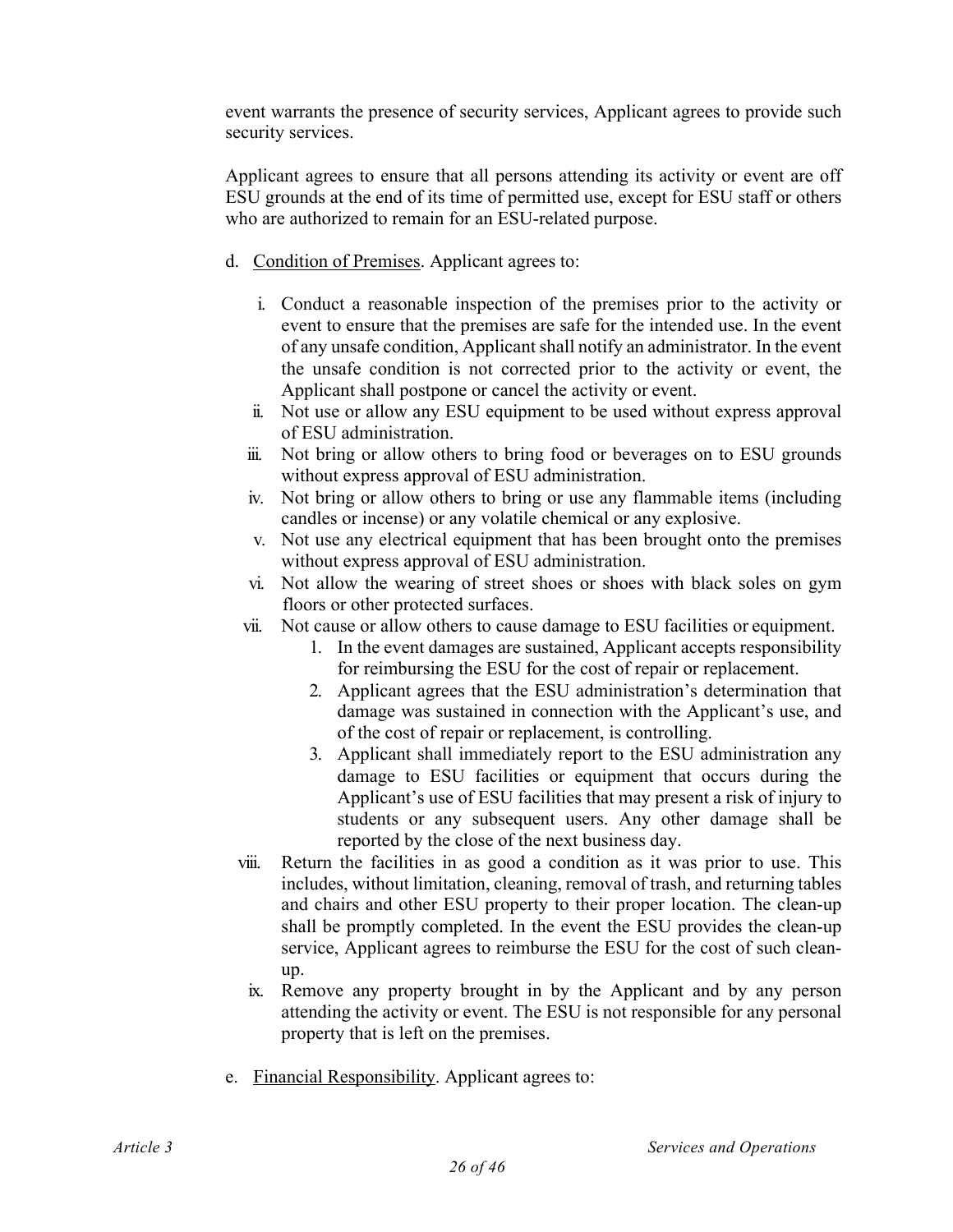- i. Procure, at its own expense, a Comprehensive General Liability insurance policy naming the ESU as an additional insured. This policy shall be written with a minimum of \$1,000,000 Combined Single Limit per occurrence. A Certificate of Insurance evidencing coverage must be submitted prior to the Applicant's use.
- ii. The insurance requirement is subject to waiver by the Administrator or the Administrator's designee where the intended use presents very little potential for injury or damage and the activity or event is designed to serve the ESU's staff or member schools or students of member schools.
- iii. Indemnify and hold the ESU, the Board, ESU employees and agents of the ESU harmless from any and all claims, demands, causes of action, or lawsuits for any death or personal injury or damage to property sustained during, caused by or arising out of the Applicant's use of ESU facilities.
- 4. Fees for Use.

The Administrator or Administrator's designee shall establish a daily use fee schedule that establishes rates for specific parts of the ESU facilities. The rates shall be reviewed on a periodic basis; with the review to occur no less than every two years.

The fee rates shall be in an amount sufficient to cover estimated staff time and direct costs associated with:

- a. Processing. Cost of processing the Application, postage, invoicing and coordination of the use.
- b. Access. Cost of providing access; such as unlocking doors before use and locking after use, turning lights on and off, and disarming/re-arming security systems.
- c. Custodial. Cost of providing custodial or maintenance services to prepare the facility for the use and for clean-up after the use.
- d. Kitchen. Cost of providing access to the kitchen facilities; as ordinarily any permitted use of the kitchen will require the presence of a member of the ESU responsible for the food service area.
- e. Special Equipment. Cost of making special equipment available such as sound and lighting set-up; as ordinarily any permitted use of special equipment will require the presence of a member of the ESU staff who is familiar with proper use of the equipment.
- f. Monitoring. Cost of administrative or other professional staff to monitor the Applicant's use to ensure compliance with the terms and conditions of the permitted use.
- g. Security. Cost of providing security services when determined to be needed for the activity or event.

The fee schedule shall be applied evenly to all Applicants, with two exceptions: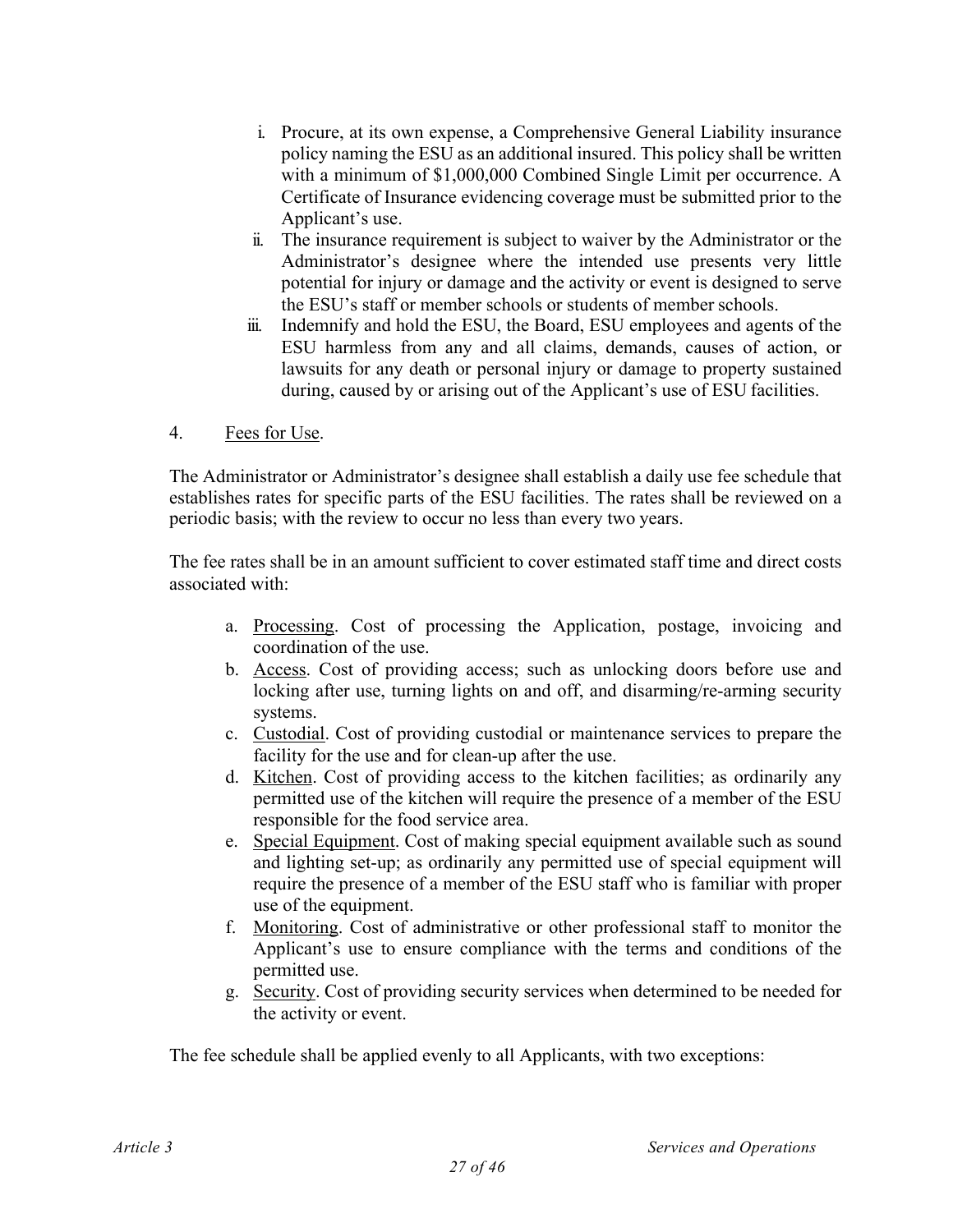- a. A different fee may be assessed where the Administrator or Administrator's designee reasonably determines that the Applicant's use will require staff time or cause direct costs different than those used in establishing the fee schedule.
- b. A fee waiver or reduced fee rate shall be given for use where the activity or event is designed to serve the ESU's staff or member schools or students of member schools.

| Legal Reference:  |                   |
|-------------------|-------------------|
| Date of Adoption: | December 12, 2017 |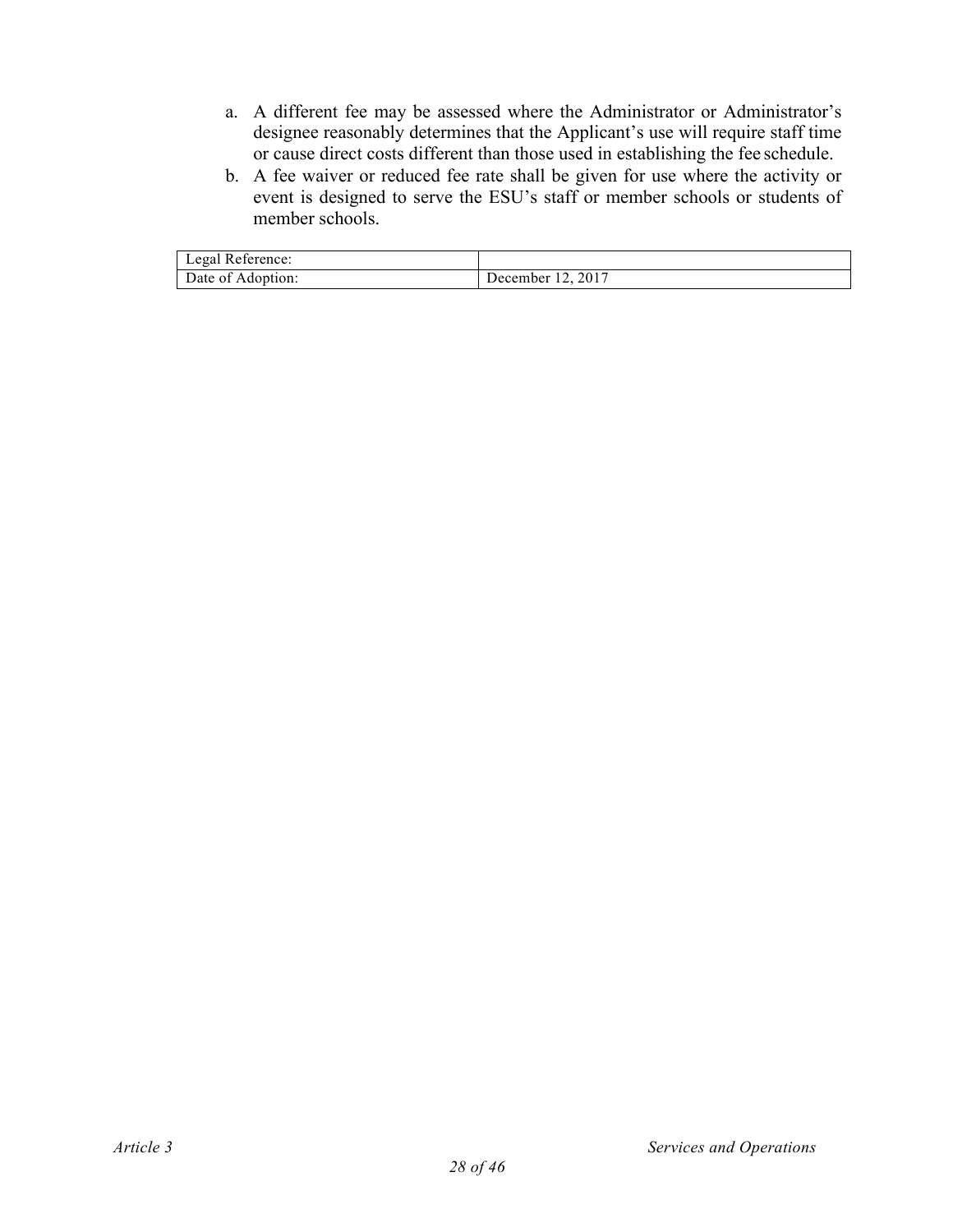#### **APPLICATION FOR USE OF ESU FACILITIES**

| Name of Organization Making Request: Manuscripture of Organization Making Request:                                                                                                                   |                    |        |                          |          | Date: |  |
|------------------------------------------------------------------------------------------------------------------------------------------------------------------------------------------------------|--------------------|--------|--------------------------|----------|-------|--|
| Type of Organization and Type of Activity or Event<br>Event or activity that is designed to serve the ESU's staff or member schools or students of member schools. <i>Describe</i> :                 |                    |        |                          |          |       |  |
| Tax-supported agency such as educational entity or unit of city, county or state government. Describe:                                                                                               |                    |        |                          |          |       |  |
| Nonprofit community agency such as a private educational agency. <i>Describe</i> :<br>Group in which the majority of the members reside within the ESU. <i>Describe:</i><br>Other. <i>Describe</i> : |                    |        |                          |          |       |  |
| <b>Facilities Requested. Building:</b>                                                                                                                                                               |                    | Areas: |                          |          |       |  |
| Dates & Times Requested:                                                                                                                                                                             |                    |        |                          |          |       |  |
| Dates (From $-$ To)                                                                                                                                                                                  | Time (From $-$ To) |        | Repeating<br>Yes.<br>No. | $#$ Wks. |       |  |

Yes No Yes No

#### **Details of Use (Attach an additional explanation if needed)**

Describe the Type of Activity or Event:

| No. of Anticipated Users and Spectators: | Concessions/Food Served: Yes No Describe: |  |  |
|------------------------------------------|-------------------------------------------|--|--|
| Set Up or Tear Down Required by ESU:     |                                           |  |  |

Type of Cleaning Required During and Afterwards:

Special Equipment to be Used (ESU & Organization):

#### **Fees (To Be Completed by Administrator or Designee)**

| Type              | Amount |
|-------------------|--------|
| Processing        |        |
| <b>Access</b>     |        |
| Custodial         |        |
| Kitchen           |        |
| Special Equipment |        |
| Monitoring        |        |
| Security          |        |
|                   |        |
| Total             |        |

**Policy Compliance and Acceptance of Liability**

| Advance Deposit  |  |
|------------------|--|
| Date Deposit Due |  |

Applicant shall procure, at its own expense, a Comprehensive General Liability insurance policy naming the ESU as an additional insured. This policy shall be written with a minimum of \$1,000,000 Combined Single Limit per occurrence. A Certificate of Insurance evidencing coverage must be submitted prior to the Applicant's use.

Insurance requirement waived: Yes No (for ESU official to complete)

This application is subject to the terms of the Board's "Community Use of ESU Facilities" policy. The terms and conditions of that policy are incorporated into this application by this reference. Applicant accepts all such terms and conditions.

We have read, understand and agree to abide by the policies, rules and conditions on the use of these facilities on this form and in Board Policy. We understand that we are accepting the use of the facility from the ESU with no assurances or guarantees relative to their condition. It shall be our responsibility to check the facility to see that it is safe for our intended use. We take full responsibility for the facilities while they are being used by our group and will make full restitution for any and all damages which may occur while our group is using the facility. We agree to indemnify and hold the ESU harmless for any and all accidents and injuries to ourselves or others while we are using the facility regardless of the negligence of the ESU or its personnel. We assume full responsibility and liability for any injuries.

Name, Position Date Date of the Signature Date Date Date Date

Name, Position Date Date Date of the Signature Date Date Date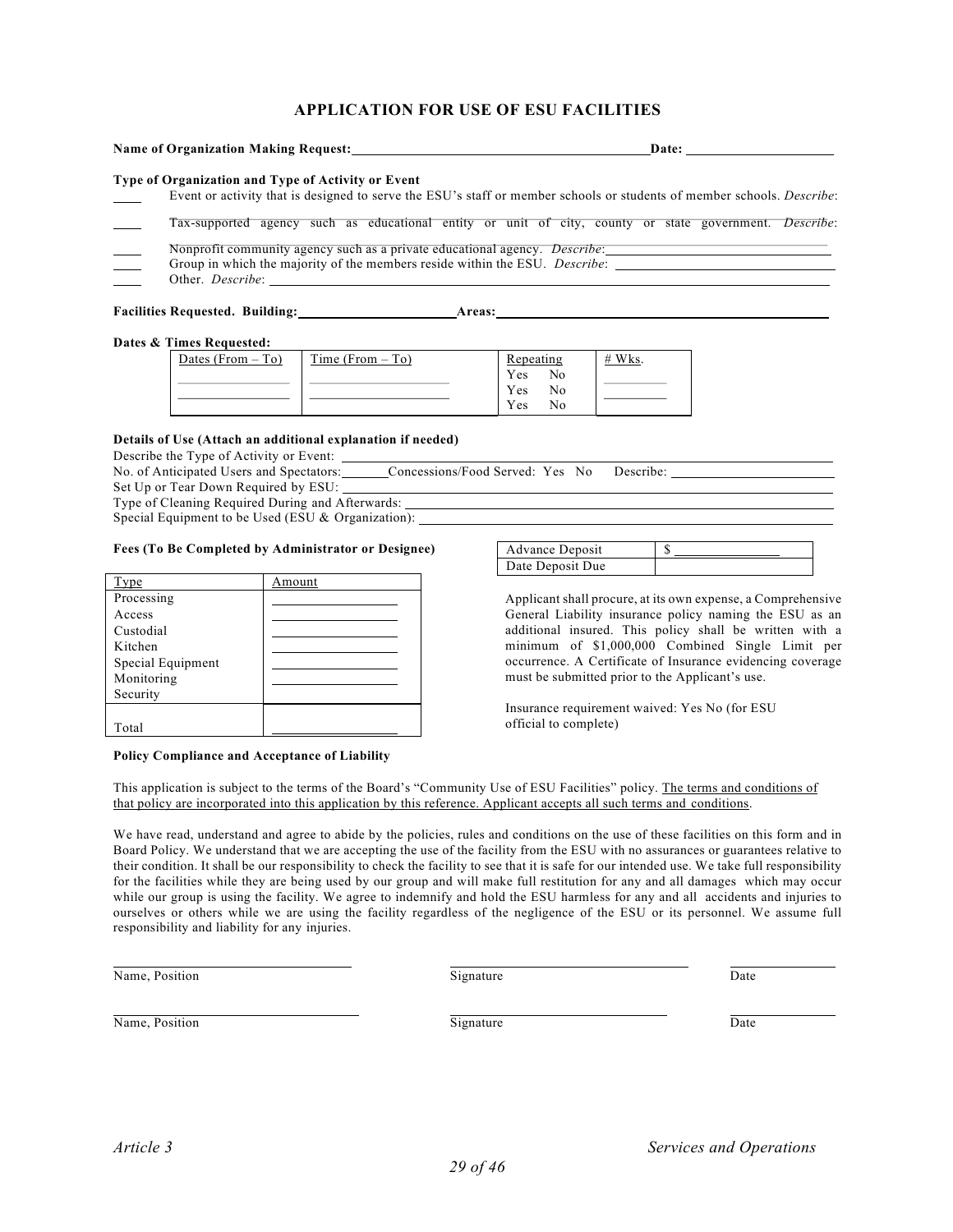# B. Tobacco

The use of tobacco products is prohibited in all buildings and all vehicles owned or under the control of the ESU. Smoking is also prohibited in any outdoor areas where others may be affected by smoke, including areas near the entry of buildings.

For purposes of this policy, tobacco means any tobacco product (including but not limited to cigarettes, cigars, and chewing tobacco), vapor products (including electronic nicotine delivery systems)(such as e-cigarettes), alternative nicotine products, tobacco product look-alikes, and products intended to replicate tobacco products either by appearance or effect. This does not preclude adults from wearing non-visible nicotine patches, or using nicotine gum without displaying the product container, as part of a smoking cessation program.

| Legal Reference:  | 88 71-5716 to 71-5734 |
|-------------------|-----------------------|
| Date of Adoption: | October 8, 2019       |

## C. Weapons

No person shall bring or possess a firearm or any other dangerous weapon on any facility or in any vehicle owned or under the control of the ESU. This prohibition includes persons with a permit to carry a concealed handgun.

| Legal Reference:  | -2441<br>$69-$    |
|-------------------|-------------------|
| Date of Adoption: | December 12, 2017 |

#### D. Trespassers

Restrictions on the use of ESU 17 buildings and property within the control of the ESU may be implemented by administrative action. The Board gives the Administrator and all administrative staff and their designees' full power and authority to implement and enforce restrictions on access to such property and to issue no trespassing commands and stay away/no trespassing letters. Such action shall be taken consistent with constitutional and other legal rights.

The Administrator and all administrative staff and their designees shall have full power and authority to direct any individual or group to leave any ESU building and any property within the control of the ESU and to stay away where such individual or group:

- 1. has failed to comply with identification or check-in procedures,
- 2. is determined by such administrators or designees to not have a legitimate purpose to be on the property, or
- 3. is determined by such administrators or designees to present a risk to the safety of building users (for example, if the person is a registered sex offender) or a risk of disruption to the operations or programs of the ESU.

A refusal to leave or stay away as directed will be considered trespassing and shall be reported by the administrators or their designees to proper law enforcement authorities.

| Legal Reference:  | §§ 28-520 to 28-522 |
|-------------------|---------------------|
| Date of Adoption: | December 12, 2017   |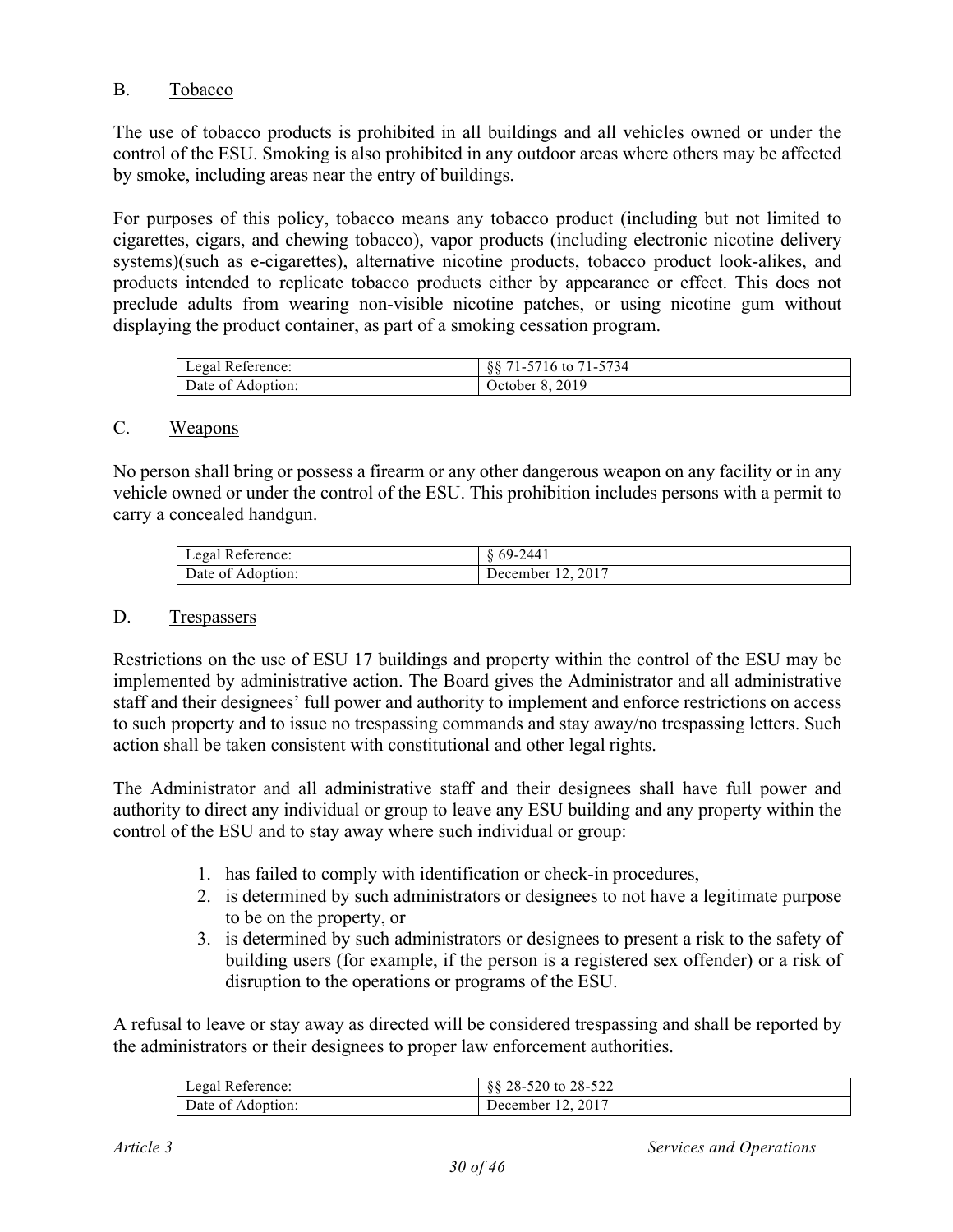# E. Distribution of Materials

Distribution of printed or other material on ESU property is prohibited if such distribution:

- 1. Interferes or reasonably can be forecast to interfere with the ESU's operations;
- 2. Involves offensive material (obscene, profane, abusive, advocates or promotes violence or action contrary to the mission of the ESU); or
- 3. Is primarily commercial or business advertisement or solicits funds.

Distribution of materials inside ESU buildings must have prior authorization from the Administrator or designee.

| Legal Reference:               |                   |
|--------------------------------|-------------------|
| Date of $\Lambda$<br>Adoption: | December 12, 2017 |

## F. Bulletin Boards and Web Page

ESU bulletin boards and electronic media (web page) and other communication devices are maintained for the purposes of conveying information about ESU activities and programs and for educational purposes related to such activities and programs. The ESU's communication devices are designated as non-public forums, meaning that the devices are not open for public use.

Information posted or displayed on the ESU's communication devices may not include political advertising, communications promoting particular religious beliefs, controversial topics or positions not consistent with the mission of the ESU, or communications that promote activities not suitable for school-age children.

Any website links on the ESU web page that are permitted to be posted shall not be considered to be endorsed or sponsored by the ESU. The ESU makes no representations or warranties of any kind with regard any such links.

| Legal Reference: |          |
|------------------|----------|
| Date of          | 2017     |
| Adoption:        | December |

## G. Internet Safety Policy

It is the policy of the ESU to comply with the Children's Internet Protection Act (CIPA) and Children's Online Privacy Protection Act (COPPA). With respect to the ESU's computer network, the ESU shall: (a) protect against user access to, or transmission of, inappropriate material via Internet, electronic mail, or other forms of direct electronic communications; (b) provide for the safety and security of minors when using electronic mail, chat rooms, and other forms of direct electronic communications; (c) protect against unauthorized access, including so- called "hacking," and other unlawful activities online; (d) protect against unauthorized online disclosure, use, or dissemination of personal identification information of minors; (e) obtain verifiable parental consent before allowing third parties to collect personal information online from students; and (f) implement measures designed to restrict minors' access to materials (visual or non-visual) that are harmful to minors.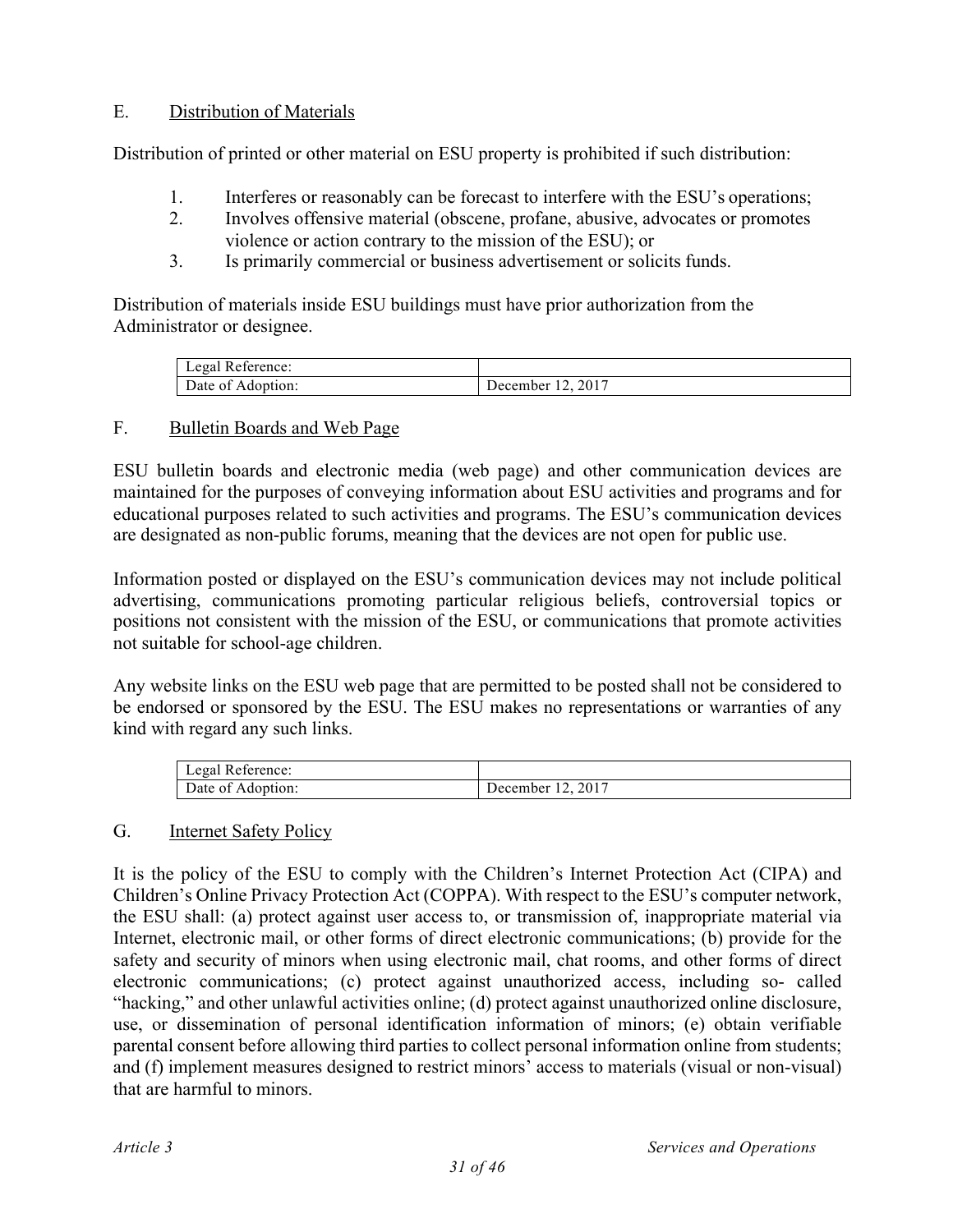- 1. Definitions. Key terms are as defined in CIPA. "Inappropriate material" for purposes of this policy includes material that is obscene, child pornography, or harmful to minors. The term "harmful to minors" means any picture, image, graphic image file, or other visual depiction that: (1) taken as a whole and with respect to minors, appeals to a prurient interest in nudity, sex, or excretion; (2) depicts, describes, or represents, in a patently offensive way with respect to what is suitable for minors, an actual or simulated sexual act or sexual contact, actual or simulated normal or perverted sexual acts, or a lewd exhibition of the genitals; and (3) taken as a whole, lacks serious literary, artistic, political, or scientific value as to minors.
- 2. Access to Inappropriate Material. To the extent practical, technology protection measures (or "Internet filters") shall be used to block or filter Internet, or other forms of electronic communications, access to inappropriate information. Specifically, as required by the CIPA, blocking shall be applied to visual depictions of material deemed obscene or child pornography, or to any material deemed harmful to minors. Subject to staff supervision, technology protection measures may be disabled or, in the case of minors, minimized only for bona fide research or other lawful purposes.
- 3. Inappropriate Network Usage. To the extent practical, steps shall be taken to promote the safety and security of users of the ESU's online computer network when using electronic mail, chat rooms, instant messaging, and other forms of direct electronic communications. Specifically, as required by CIPA, prevention of inappropriate network usage includes: (a) unauthorized access, including so- called 'hacking,' and other unlawful activities; and (b) unauthorized disclosure, use, and dissemination of personal identification information regarding minors.
- 4. Supervision and Monitoring. It shall be the responsibility of all members of the ESU staff to supervise and monitor usage of the online computer network and access to the Internet in accordance with this policy and CIPA. Procedures for the disabling or otherwise modifying any technology protection measures shall be the responsibility of the Administrator and the Administrator's designees.
- 5. Parental Consent. The ESU shall obtain verifiable parental consent prior to students providing or otherwise disclosing personal information online.
- 6. Adoption. This Internet Safety Policy was adopted by the Board at a public meeting, following normal public notice.

| Legal Reference:  | 47 USC § 254 (Children's Internet Protection Act) |
|-------------------|---------------------------------------------------|
| Date of Adoption: | December 12, 2017                                 |

## H. Computer Acceptable Use Policy

This computer acceptable use policy is supplemental to the ESU's Internet Safety Policy.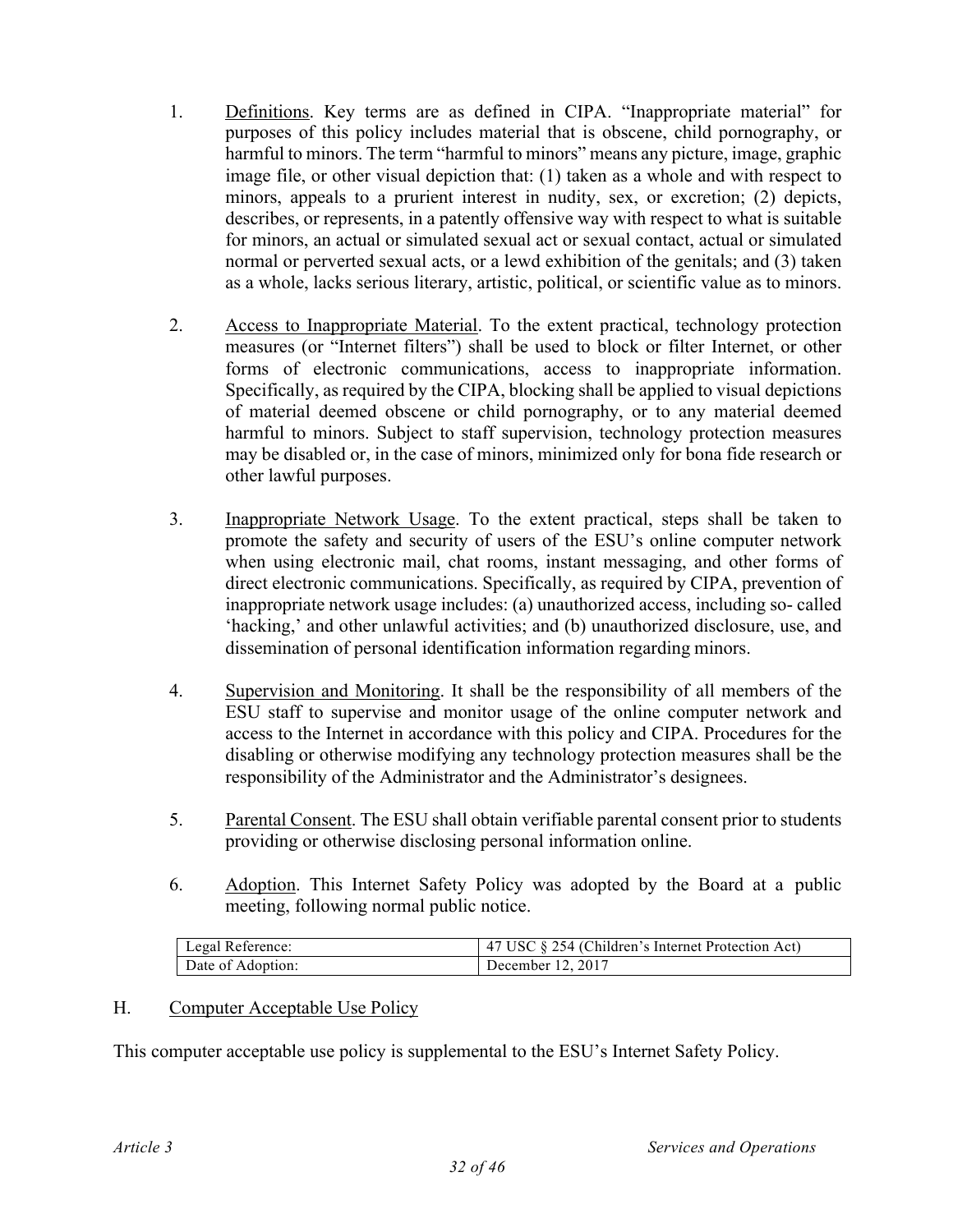- 1. Technology Subject to this Policy. This Computer Acceptable Use Policy applies to all technology resources of the ESU or made available by the ESU. Technology resources include, without limitation, computers and related technology equipment, all forms of e-mail and electronic communications, and the internet.
- 2. Access and User Agreements. Use of the ESU technology resources is a privilege and not a right. The Administrator or designee shall develop appropriate user agreements and shall require employees, students (and their parents or guardians), and others to sign such user agreements as a condition of access to the technology resources, as the Administrator determines appropriate. Parents and guardians of students in programs operated by the ESU shall inform the Administrator or designee in writing if they do not want their child to have access.

The Administrator and designees are authorized and directed to establish and implement such other regulations, forms, procedures, guidelines, and standards to implement this Policy.

The technology resources are not a public forum. The ESU reserves the right to restrict any communications and to remove communications that have been posted.

- 3. Acceptable Uses. The technology resources are to be used for the limited purpose of advancing the ESU's mission. The technology resources are to be used, in general, for educational purposes, meaning activities that are integral, immediate, and proximate to the education of students as defined in the E-rate program regulations.
- 4. Unacceptable Uses.

The following are unacceptable uses of the technology resources:

- a. Personal Gain: Technology resources shall not be used, and no person shall authorize its use, for personal financial gain other than in accordance with prescribed constitutional, statutory, and regulatory procedures, other than compensation provided by law.
- b. Personal Matters: Technology resources shall not be used, and no person shall authorize its use, for personal matters unless the User has entered into a lease agreement or other similar agreement with the ESU that makes such use permissible under law.

Occasional use that the Administrator or designee determines to ultimately facilitate the mission of the ESU is not prohibited by this provision. Examples of occasional use that may be determined to ultimately facilitate the mission of the ESU: sending an e-mail to a minor child or spouse; sending an e-mail related to a community group in which an employee is a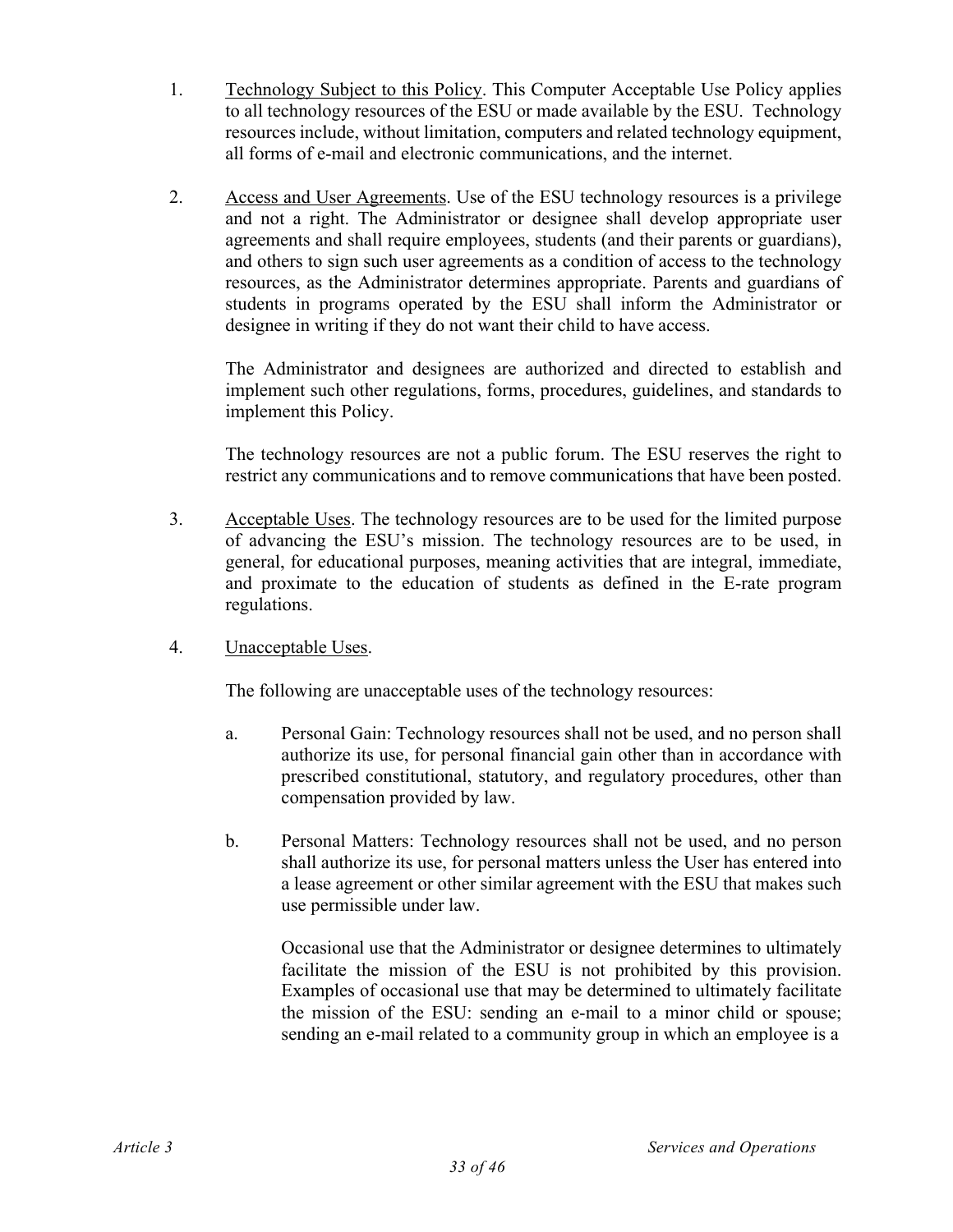member where the membership in the community group facilitates the ESU's mission.

This occasional use exception does not permit use by employees contrary to the expectations of their position. For example, employees may not play games or surf the net for purposes not directly related to their job during duty time; nor may students do so during instructional time.

The occasional use exception also does not permit use of the technology resources for private business, such as searching for or ordering items on the internet for personal use; or sending an e-mail related to one's own private consulting business.

- c. Campaigning: Technology resources shall not be used, and no person shall authorize its use, for the purpose of campaigning for or against the nomination or election of a candidate or the qualification, passage, or defeat of a ballot question.
- d. Technology-Related Limitations: Technology resources shall not be used in any manner which impairs its effective operations or the rights of other technology users. Without limitation,
	- 1. Users shall not use another person's name, log-on, password, or files for any reason, or allow another to use their password (except for authorized staff members).
	- 2. Users shall not erase, remake, or make unusable another person's computer, information, files, programs or disks.
	- 3. Users shall not access resources not specifically granted to the user or engage in electronic trespassing.
	- 4. Users shall not engage in "hacking" to gain unauthorized access to the operating system software or unauthorized access to the system of other users.
	- 5. Users shall not copy, change, or transfer any software without permission from the network administrators.
	- 6. Users shall not write, produce, generate, copy, propagate, or attempt to introduce any computer code designed to self-replicate, damage, or otherwise hinder the performance of any computer's memory, file system, or software. Such software is often called a bug, virus, worm, Trojan horse, or similar name.
	- 7. Users shall not engage in any form of vandalism of the technology resources.
	- 8. Users shall follow the generally accepted rules of network etiquette. The Administrator or designees may further define such rules.
- e. Other Policies and Laws: Technology resources shall not be used for any purpose contrary to any ESU policy, any school rules to which a student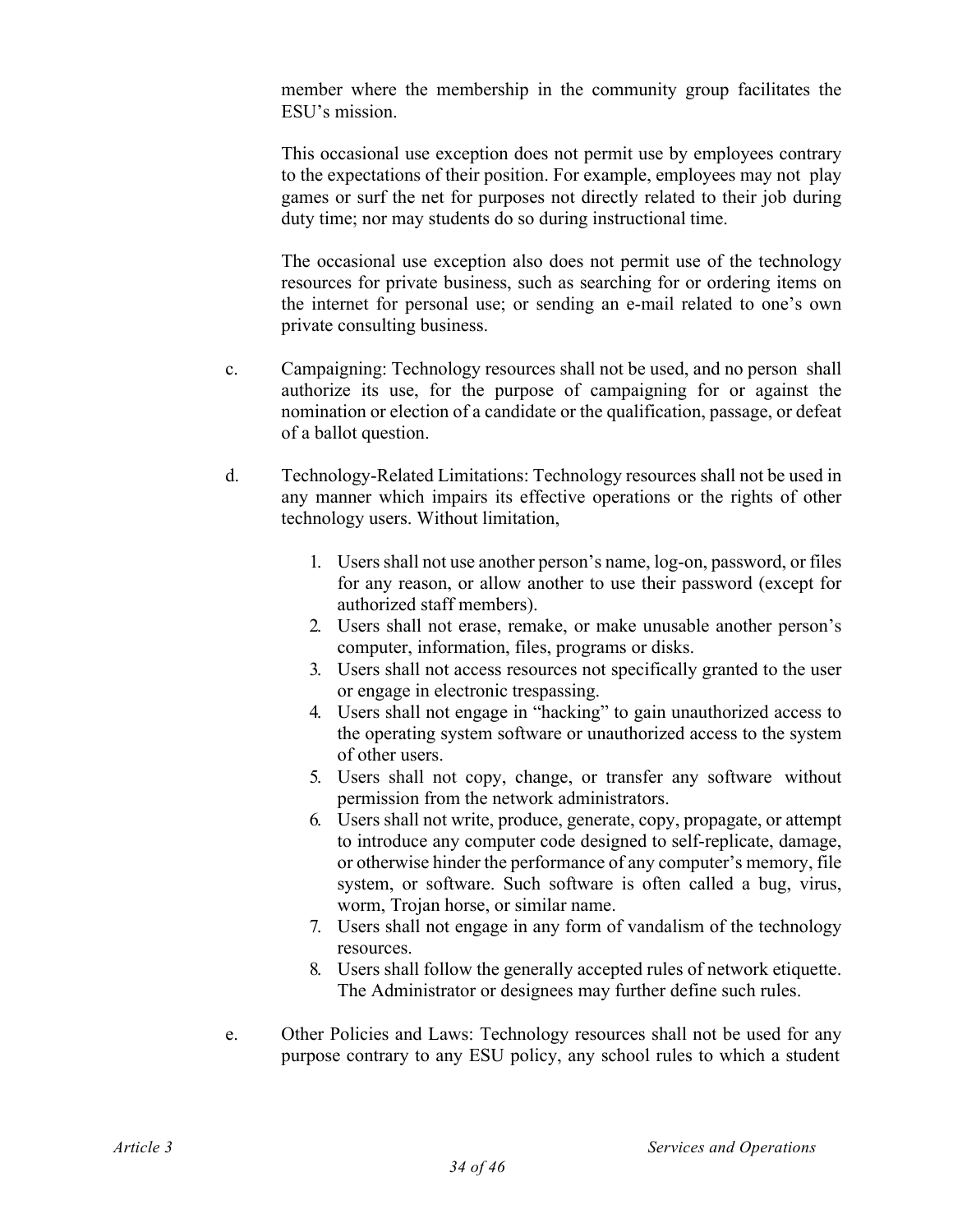user is subject, or any applicable law. Without limitation, this means that technology resources may not be used:

- 1. to access any material contrary to the Internet Safety Policy; or to create or generate any such material.
- 2. to engage in unlawful harassment or discrimination, such as sending e-mails that contain sexual jokes or images.
- 3. to engage in violations of employee ethical standards and employee standards of performance, such as sending e-mails that are threatening or offensive or which contain abusive language; use of end messages on e-mails that may imply that the ESU is supportive of a particular religion or religious belief system, a political candidate or issue, or a controversial issue; or sending e- mails that divulge protected confidential student information to unauthorized persons.
- 4. to engage in or promote violations of student conduct rules.
- 5. to engage in illegal activity, such as gambling.
- 6. in a manner contrary to copyright laws.
- 7. in a manner contrary to software licenses.
- 5. Disclaimer. The technology resources are supplied on an "as is, as available" basis. The ESU does not imply or expressly warrant that any information accessed will be valuable or fit for a particular purpose or that the system will operate error free. The ESU is not responsible for the integrity of information accessed, or software downloaded from the Internet.
- 6. Filter. A technology protection measure is in place that blocks and/or filters access to prevent access to Internet sites that are not in accordance with policies and regulations. In addition to blocks and/or filters, the ESU may also use other technology protection measures or procedures as deemed appropriate.

Notwithstanding technology protection measures, some inappropriate material may be accessible by the Internet, including material that is illegal, defamatory, inaccurate, or potentially offensive to some people. Users accept the risk of access to such material and responsibility for promptly exiting any such material.

The technology protection measure that blocks and/or filters Internet access may be disabled only by an authorized staff member for bona fide research or educational purposes: (a) who has successfully completed ESU training on proper disabling circumstances and procedures, (b) with permission of the immediate supervisor of the staff member requesting said disabling, or (c) with the permission of the Administrator. An authorized staff member may override the technology protection measure that blocks and/or filters Internet access for a minor to access a site for bona fide research or other lawful purposes provided the minor is monitored directly by an authorized staff member.

7. Monitoring. Use of the technology resources, including but not limited to internet sites visited and e-mail transmitted or received, is subject to monitoring by the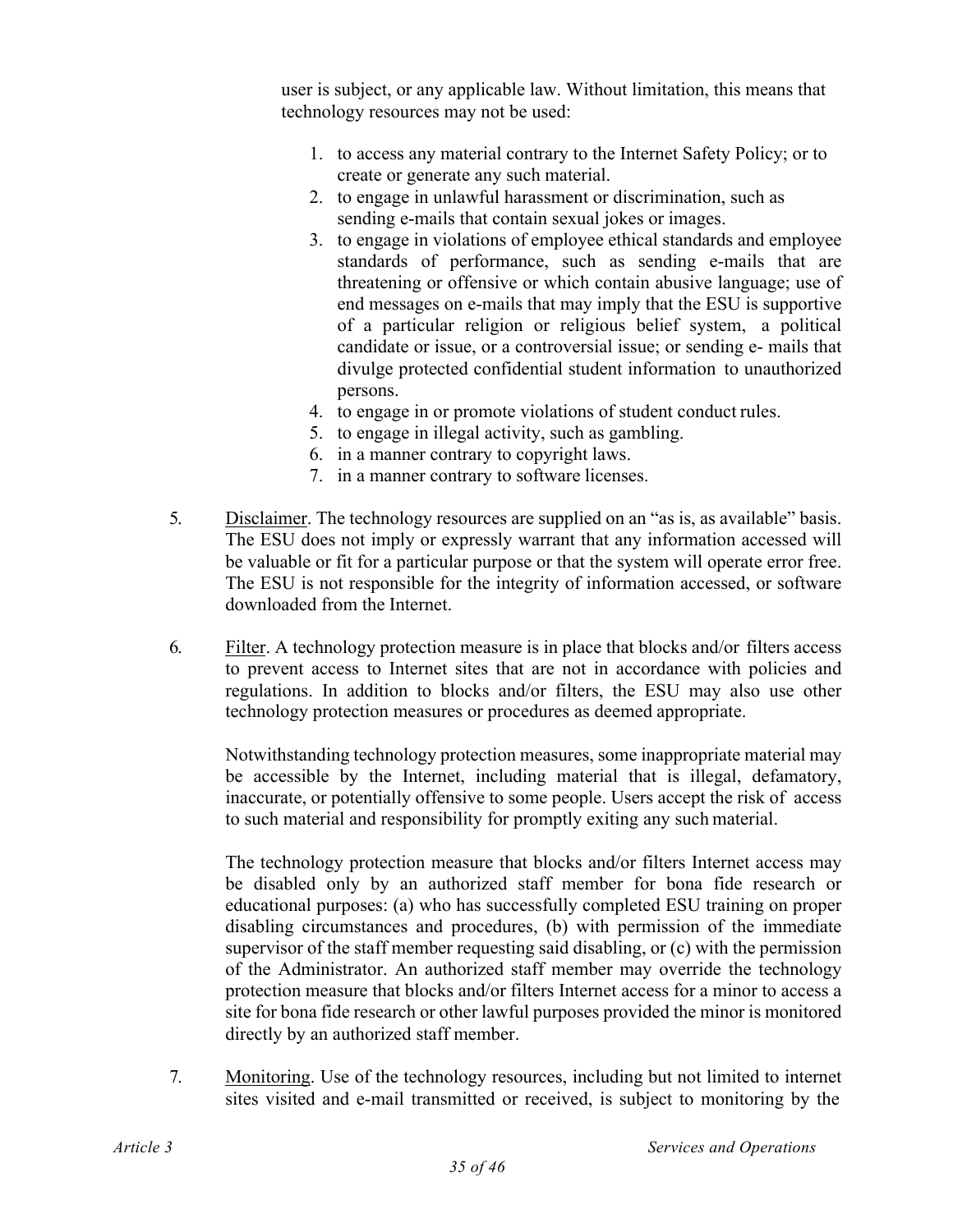administration and network administrators at any time to maintain the system and insure that users are using the system responsibly, without notice to the users. Users have no privacy rights or expectations of privacy with regard to use of the ESU's computers or Internet system. All technology equipment shall be used under the supervision of the Administrator and the Administrator's designees.

- 8. Sanctions. Violation of the policies and procedures concerning the use of the ESU technology resources may result in suspension or cancellation of the privilege to use the technology resources and disciplinary action, up to and including expulsion of students and termination of employees. Use that is unethical may be reported to the Commissioner of Education. Use that is unlawful may be reported to the law enforcement authorities. Users shall be responsible for damages caused and injuries sustained by improper or non-permitted use.
- 9. Participation and Collaboration with External Resources. The ESU may participate in and collaborate with external resources, including the Open Educational Resources, to improve the ESU's operations, so long as such participation and collaboration complies with all applicable copyright and intellectual property right laws. Participation and collaboration shall be subject to the approval of the Administrator. Any employee who creates, generates or otherwise authors a work on an external resource platform shall do so under the "work for hire" doctrine. Materials from an external resource may be shared or borrowed, so long as the employee complies with all attribution and copyright rules and policies.

| Legal Reference:  | 47 USC § 254(h)(1)(b); 47 CFR 54.500(b) and 68 FR<br>36932 (2003) (E-rate restrictions)<br>§ 49-14,101.01 (Political Accountability and Disclosure<br>Act)<br>Children's Online Privacy Protection Act, 15 U.S.C. §<br>6501<br>U.S. Copyright Act, 17 U.S.C. $\S$ 1, et seq |
|-------------------|-----------------------------------------------------------------------------------------------------------------------------------------------------------------------------------------------------------------------------------------------------------------------------|
| Date of Adoption: | April 9, 2019                                                                                                                                                                                                                                                               |

## I. Recording of Others

To ensure the privacy and confidentiality of student information, no person is authorized to record or transmit any sound or image of any person (including themselves) without the prior consent or authorization of either (1) the person or persons being recorded or whose image or sound is being transmitted or (2) the Administrator or Administrator's designee. This prohibition applies to all persons, including staff, students and community members, regardless of the content or context of the image or sound; however, this provision shall not apply to ESU- sponsored athletic or activity events where the focus of the recording or transmission is on the student performances or activity. Nothing in this provision shall prohibit the recording of an Individualized Education Program meeting if the recording is necessary to ensure that the parent understands the IEP or the IEP process or to implement other parental rights guaranteed by the Individuals with Disabilities Education Act.

## **Section 8 Disposal of Property**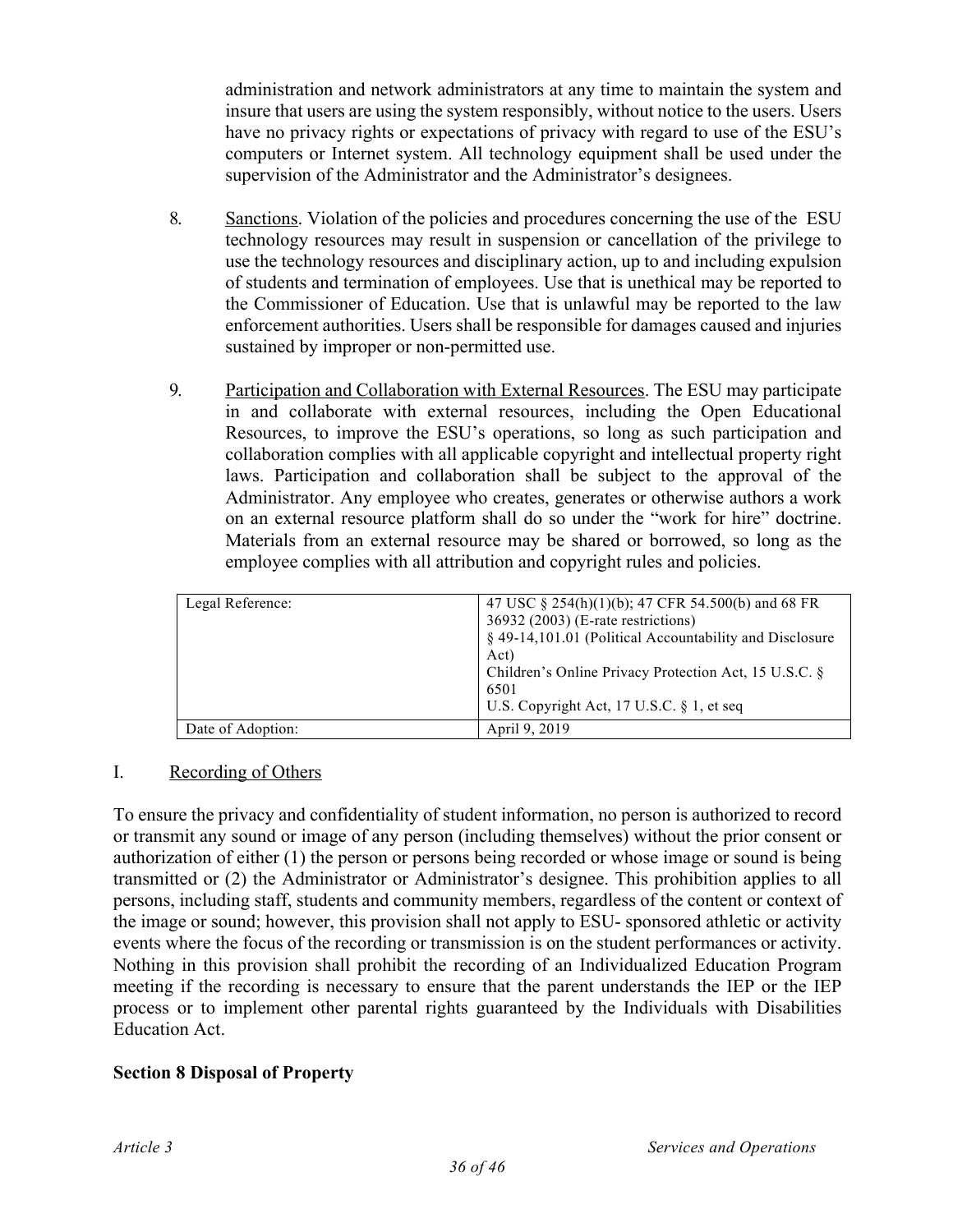The Administrator or designee is authorized and directed to dispose of books, furniture, equipment, real estate and other property which is no longer of use to the ESU. Items which are of little or no value will be discarded or recycled, as appropriate. Items which are discarded remain the property of the ESU until no longer within its control. As such, employees are not to pull discarded items from the trash for personal use without express permission of the Administrator or designee, and proper payment where determined appropriate.

Items to be disposed of which have more than minimal value shall be sold by private sale, auction, trade-in, or by taking bids and selling to the highest or most responsible bidder. The Board shall approve the sale of any items or related grouping of items which have a value in excess of \$5,000.

The following procedures shall be followed for an auction or when taking bids:

- 1. The intention to sell shall be publicized, via newsletter, an ESU bulletin board or webpage posting, an NSBA, NCSA or similar association webpage or publication, a newspaper advertisement, or other means suitable to the value and nature of the property.
- 2. Real estate will be sold to the highest bidder, except that a minimum acceptable price may be established prior to bidding.
- 3. Items shall in general be sold to the highest offer or highest bidder. However, where the item or related grouping of items which has a value less than \$5,000, preference may be given to, and a lower offer accepted from, buyers within the following order of priority: an ESU member school, another ESU, another political subdivision within the ESU, a charitable organization active within the ESU boundaries, and another political subdivision.

Items which are offered for sale in an approved manner which are not sold after a reasonable period of time may be considered to have no value and may be disposed of as determined by the Administrator or designee and reported to the Board.

Property that has little or no value shall be discarded or recycled as appropriate. No employee shall take such property for their personal use, even if the item has been placed in the trash, without the express approval of the administration.

| Legal Reference:  |                 |
|-------------------|-----------------|
| Date of Adoption: | October 9, 2018 |

## **Section 9 Records Management**

- A. Records Management and Disposition
	- 1. General Standard. Records should generally be organized, managed, retained and disposed of in accordance with law and the Secretary of State's schedules for retention and disposition of public records.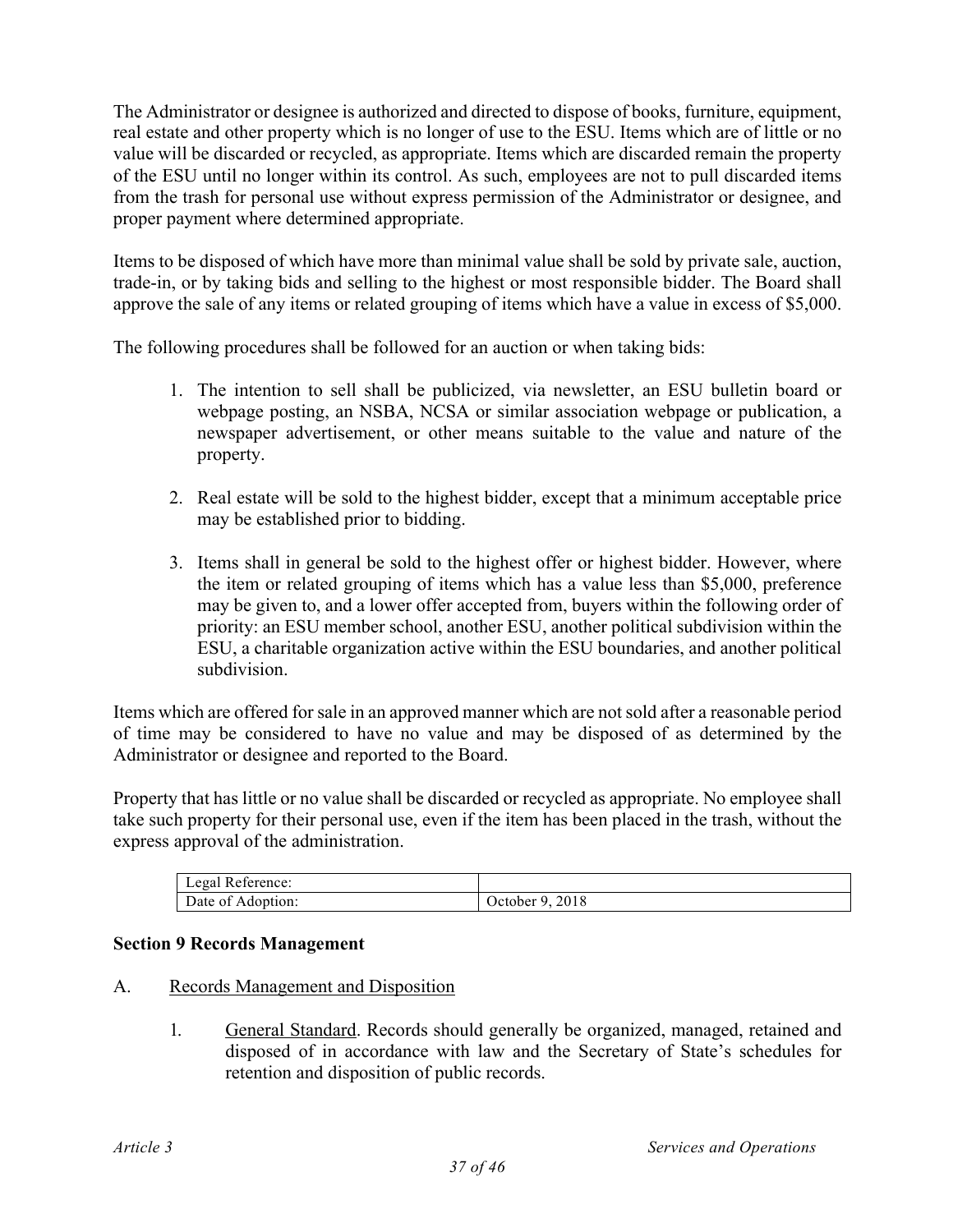- 2. Records Officer. The Administrator is hereby designated as the records officer of the ESU for purposes of this policy. Any questions about the type or category of a record or the required retention period for it should be addressed to the records officer.
- 3. Electronic Messages. Electronic messages are communications using an electronic system for the conduct of ESU 17 business internally, between other state and local government agencies, and with parents, students, patrons and others in the outside world. These messages may be in the form of e-mail, electronic document exchange (electronic fax), and electronic data interchange (EDI). In this policy, the terms electronic messages and e-mail are used, depending on the context, to mean the same thing. ESU 17's electronic system in which records are collected, organized, and categorized to facilitate preservation, retrieval, use, and disposition is as follows:
	- a. *End-User Management*. End-user means anyone who creates or receives electronic messages on the ESU's electronic system. Electronic messages are to be managed at the end-user's desktop rather than from a central point. Each end-user is responsible for organizing, managing and disposing of records that are part of his or her desktop computer.
	- b. *Categories for Retention*. Electronic messages fall within three categories: (1) transitory messages; (2) records with a less than permanent retention period; and (3) records with a permanent retention period. End-users are to organize, store, retain and dispose of electronic messages according to these three categories. This means determining which electronic messages require long-term retention, determining who is responsible for making this decision, and establishing storage and disposition requirements for electronic messages.
		- i. *Transitory messages*. Transitory messages include copies posted to several persons and casual and routine communications similar to telephone conversations. For example, as determined on an individual case-by-case basis by the end-user, transitory messages include certain embryonic materials, notes or drafts; unwanted and unneeded "junk" mail; "personal" mail for employees not related to ESU business; unsolicited sectarian, religious, partisan, political or commercial messages, or political advertising or advertisements promoting particular personal or religious beliefs, a specific ballot question, or controversial topics or positions. There is no retention requirement for transitory messages. Employees sending or receiving such communications may delete them immediately without obtaining approval.
		- ii. *Less than permanent retention records*. These records are governed by the retention period for equivalent hard copy records as specified in the approved records retention and disposition schedules. These records should be converted to hard copy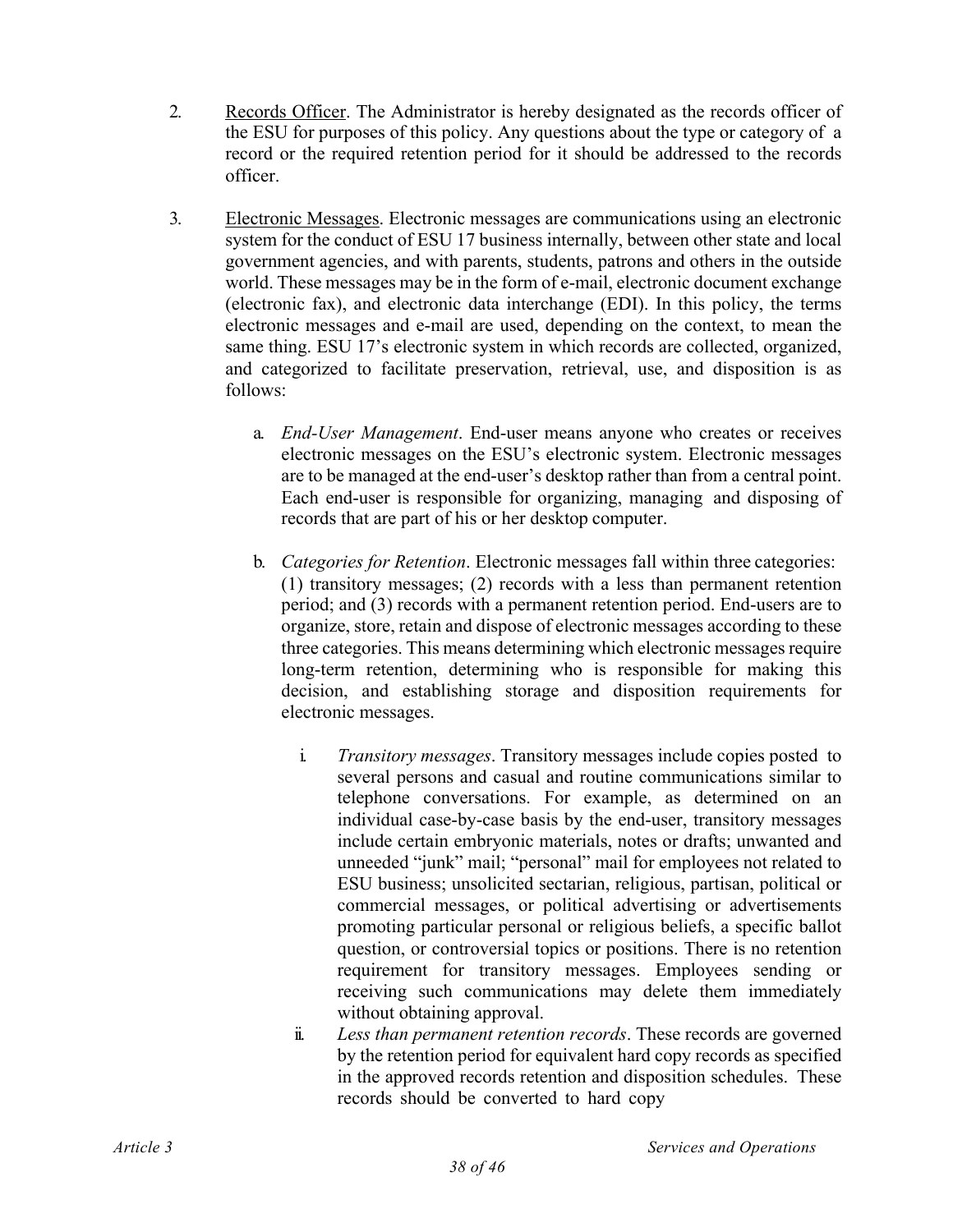(printed) or an electronic format which can be retrieved and interpreted (downloaded) for the legal retention period. Employees creating or receiving such communications may delete or destroy the records only according to the applicable retention schedule. Questions relating to the retention or destruction of these records should be referred to the records officer.

- iii. *Permanent/archival retention records*. These are records scheduled for transfer to the Nebraska State Historical Society (NSHS). Decisions relating to such records should be made by the records officer in consultation with NSHS, and the State Records Administrator about either transferring the records or maintaining them in the agency of origin. If the transfer decision is made, the method, frequency and format of the transfer should be determined cooperatively by the records officer, the NSHS, and the State Records Administrator.
- c. *Electronic Storage Limitations*. ESU 17's computer systems have storage limitations. E-mails are deleted by the computer system within five (5) days to avoid operational problems. End-users are instructed that electronic messages that are required to be maintained past that time period should be converted to hard copy (printed) or an electronic format which can be retrieved and interpreted (downloaded) for the legal retention period. The retention period for the particular record is the best indicator of which storage medium or format to choose.
- d. *Proper Use of Electronic Messages*.
	- i. *Non-Discrimination*. Electronic messaging is not permitted to be used to promote discrimination on the basis of sex, disability, race, color, religion, veteran status, national or ethnic origin, age, marital status, pregnancy, childbirth or related medical condition, or other protected status in its programs and activities.
	- ii. *Permissible Use*. Electronic messaging is to be used only for purposes that are consistent with the mission of ESU 17. Electronic messaging is not permitted to be used for personal purposes except for: incidental, intermittent or occasional use which does not interfere with performance of duties as determined by the administration, use that is authorized pursuant to an individual use agreement, and use that represents a form of the employee's compensation. Electronic messaging is not permitted to be used for personal financial gain or for the purpose of campaigning for or against the nomination or election of a candidate or the qualification, passage, or defeat of a ballot question. Electronic messaging is not permitted to be used for purposes of assisting a non-profit organization except when and to the extent such use serves a purpose consistent with the mission of ESU 17 or facilitates ESU 17 business.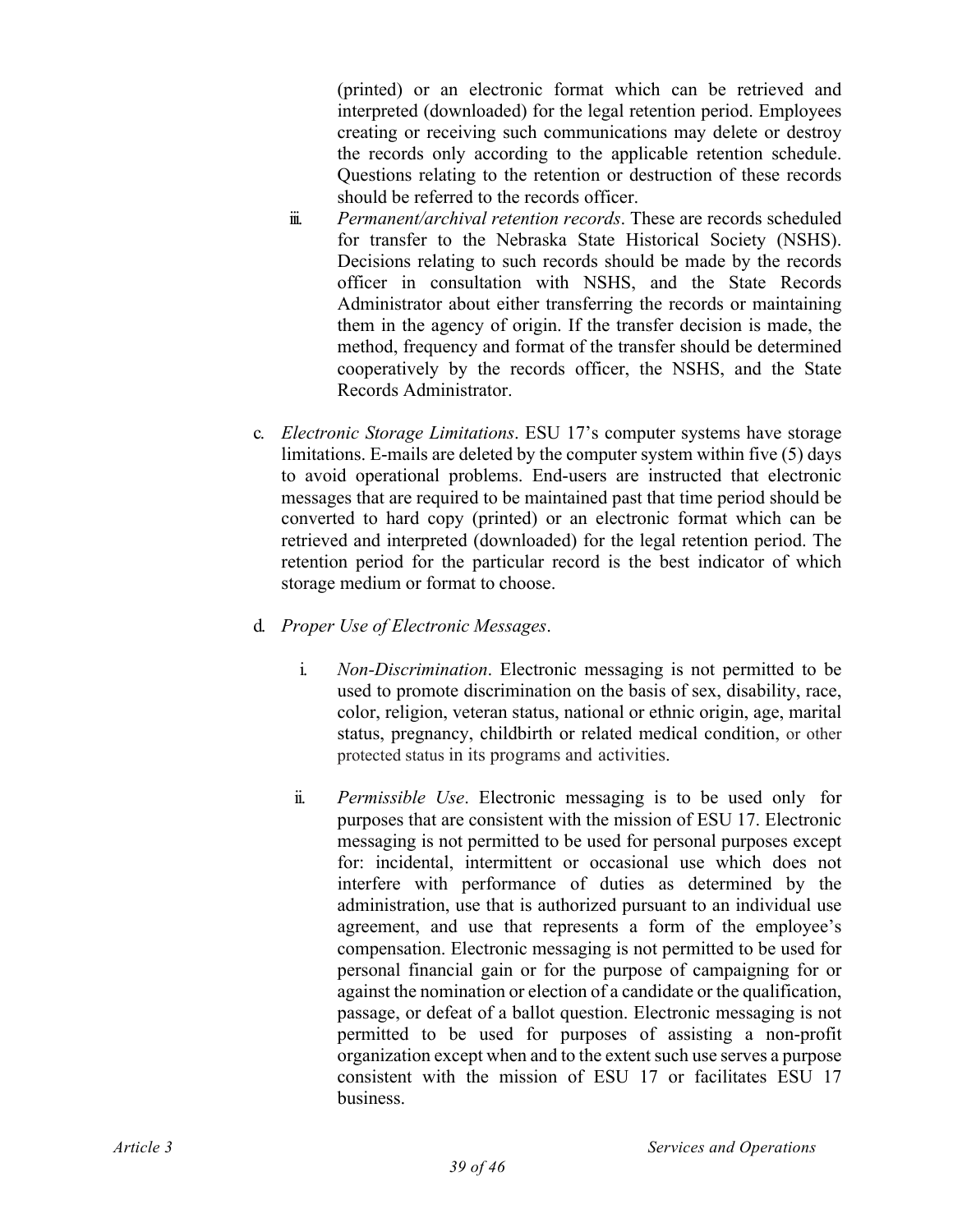- iii. *Conduct*. Employees shall not read electronic messages received by another employee when there is no work-related purpose for doing so, send electronic messages under another employee's name without the employee's consent or administrative authorization, or change or alter any portion of a previously sent electronic message without administrative authorization.
- iv. *Other Regulations*. Electronic messaging is subject to all requirements of ESU 17's computer use policies and may be monitored and accessed at any time without prior notice. ESU 17 has complete authority to regulate all electronic messaging. Electronic messaging is a privilege and not a property right and is not a public forum. Electronic messaging is made available subject to all board policy and regulations, these regulations, administrative guidelines, use agreements, handbook provisions, and all administrative orders or directives as issued from time to time.
- 4. Electronic Records. All books, papers, documents, reports, and records kept by the ESU may be retained as electronic records. Minutes of the meetings of the Board may be kept as an electronic record.
- 5. Litigation Holds. When litigation against ESU 17 or its employees is filed or threatened, ESU 17 will take all reasonable action to preserve all documents and records that pertain to the issue. Such action will in particular be taken when the litigation may be filed in federal court or otherwise subject to federal rules of discovery.

As soon as ESU 17 is made aware of pending or threatened litigation, a litigation hold directive will be issued by the records officer or designee. The directive will be given to all persons suspected of having records that may pertain to the litigation issue.

The litigation hold directive overrides any records retention schedule that may otherwise call for the disposition or destruction of the records until the litigation hold has been lifted. E-mail and computer accounts of separated employees that have been placed on a litigation hold will be maintained by the records officer until the hold is released.

Employees who receive notice of a litigation hold are to preserve all records that pertain to the litigation issue. This includes preserving electronic messages that would otherwise be deleted by the computer system; such messages are to be converted by the recipients of the litigation hold to hard copy (printed) or electronic format which can be retrieved and interpreted (downloaded) for the duration of the litigation hold.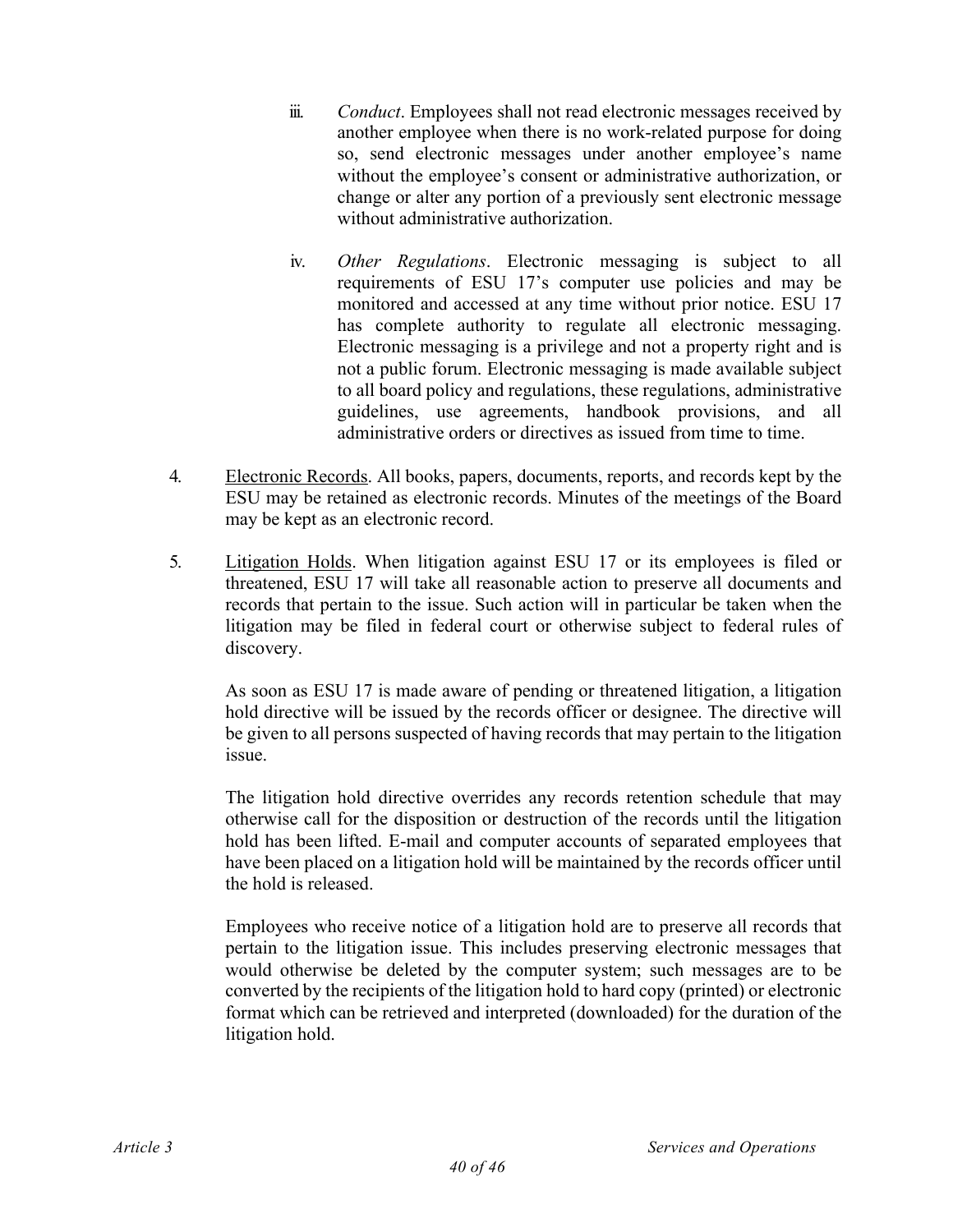No employee who has been notified of a litigation hold may alter or delete an electronic or other record that falls within the scope of the hold. Violation of the litigation hold may subject the employee to disciplinary action, up to and including dismissal, as well as personal liability for civil and/or criminal sanctions by the courts or law enforcement agencies.

## 6. Settlement Agreements

A public written or electronic record of all settled claims shall be maintained.

The record for all such claims settled in the amount of fifty thousand dollars or more (or one percent of the total annual budget of the School District, whichever is less) shall include a written executed settlement agreement. The settlement agreement shall contain a brief description of the claim, the party or parties released under the settlement, and the amount of the financial compensation, if any, paid by or to the School District or on its behalf. Any such settlement agreement shall be included as an agenda item on the next regularly scheduled public meeting of the School Board for informational purposes or for approval if required.

Any such settled claim or settlement agreement shall be a public record. Nonetheless, specific portions of the record may be withheld from the public to the extent permitted or provided by statute.

The foregoing does not apply to claims made in connection with insured or selfinsured health insurance contracts.

| Legal Reference:  | §§ 84-712 to 84-712.09; §§ 84-1201 to 84-1227              |
|-------------------|------------------------------------------------------------|
|                   | Laws 2010, LB 742                                          |
|                   | State Records Administrator Guidelines:                    |
|                   | Schedule 10: Records of Local School Districts (Feb. 1989) |
|                   | Schedule 24: Local Agencies General Records (March 2005)   |
|                   | Electronic Imaging Guidelines (March 2003)                 |
| Date of Adoption: | December 12, 2017                                          |

#### B. Student Records

- 1. Legal Compliance. Records related to students served by the ESU shall be maintained in compliance with state and federal law.
- 2. Relationship with Schools Served. Each school district shall be notified as to the nature and types of student data items which are being collected and maintained in ESU files for their students who are being served by the ESU. Written permission to release confidential (non-directory) information from records related to students served by the ESU will be obtained from the appropriate school district before release to persons other than ESU officials or the parent or eligible student, except where the release is required by law.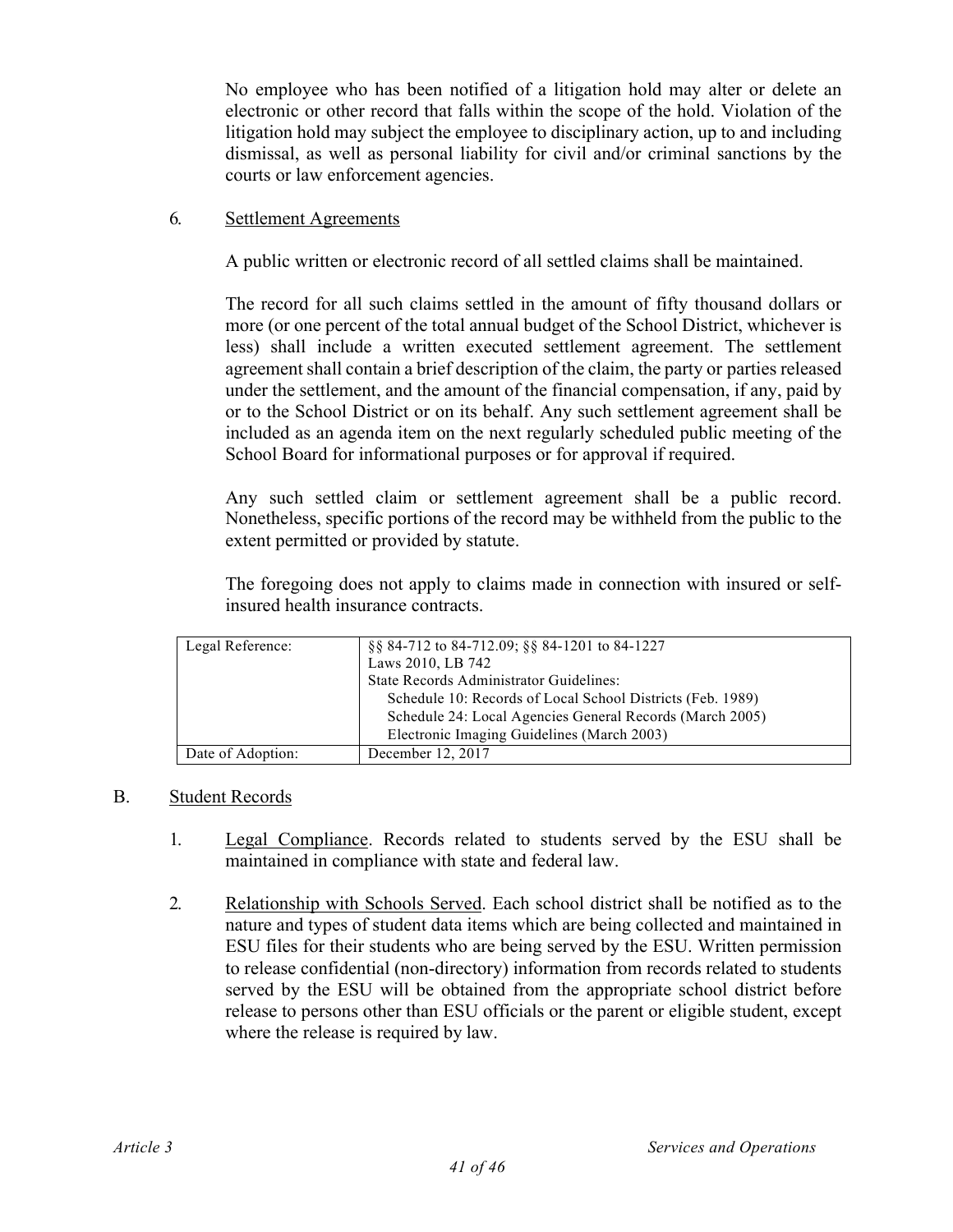3. Confidentiality. Student files and other education records shall not be released or divulged except in compliance with state and federal law.

ESU and school officials may have access to only those education records in which they have a legitimate educational interest, unless the parent has given written and dated consent for the access. An ESU employee who violates this restriction shall be subject to disciplinary action up to and including termination.

An ESU or school official has a legitimate educational interest if the official needs to review an education record in order to fulfill his or her professional responsibility and effectively provide the function or service for which they are responsible.

An official who is authorized to have access to education records is a person employed by the ESU, or by the school district in which the student is enrolled, as an administrator, supervisor, instructor or support staff member (including health or medical staff and law enforcement unit personnel); a person serving on the ESU Board or the student's school board; a person or company with whom the ESU or the school district has contracted to perform a special task (such as an attorney, auditor, medical consultant or therapist); and a parent or student serving on an official committee, such as a disciplinary or grievance committee or assisting another authorized official in performing his or her tasks.

To the extent permitted by law, contractors, consultants and volunteers may be permitted to have access to education records where they are performing a function or service that would otherwise be done by an ESU employee or an employee of the school district in which the student is enrolled. Their access is limited to education records in which they have a legitimate educational interest; which means records needed to effectively provide the function or service for which they are responsible.

A parent or guardian of a student or former student, and a student or former student who is eighteen (18) years of age or older, shall be given the opportunity upon request to inspect and review the education records of the student or former student. Non-custodial parents will be provided full and equal access to the education records of his or her child unless there is a court order to the contrary.

- 4. Separate Disciplinary Files. Student files or records shall be so maintained so as to separate disciplinary matters from academic or other service matters. All disciplinary material in a student's file shall be removed and, upon the ending of ESU services to the student, released to the school district in which the student is enrolled for destruction in accordance with law.
- 5. Request for Records Amendment. Parents and eligible students (a student who has reached 18 years of age or is attending an institution of postsecondary education) have the right to challenge any information contained in the records that they believe is inaccurate, misleading or violates the privacy rights of the student. Such a challenge may be made by making a written request to the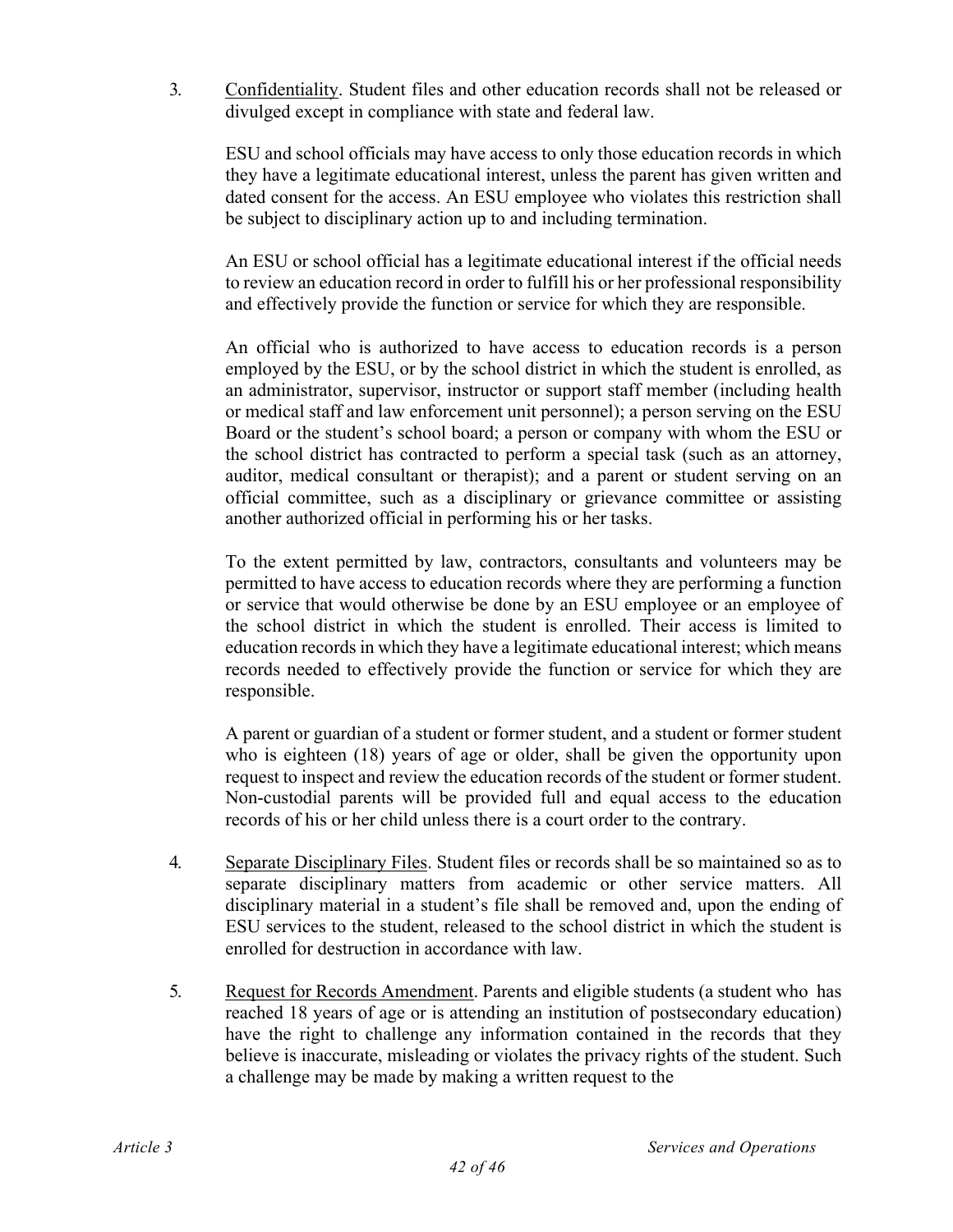Administrator or designee to amend the records. If the record in question is a record generated by the school district in which the student is enrolled, the challenge shall be forwarded to such school district for action. If the record is an ESU education record, the Administrator or designee shall determine whether to amend the education record as requested. If a decision is made not to amend the education records in accordance with the request, the Administrator or designee shall so inform the parents of the student. The parent shall be advised of the right to a hearing. If a hearing is requested, the Administrator or designee shall conduct a hearing (or delegate the role to another official who does not have a direct interest in the outcome of the hearing) and provide the parent or eligible student a full and fair opportunity to present evidence relevant to the issues raised in conformance with applicable law.

6. Disposition of Records. Personally identifiable student data generated by or received by the ESU for those student referred from contracting school districts will be considered to be the property of the school district in which the student is or was enrolled. Five years after special education data is no longer needed to provide educational services, the ESU shall return to the appropriate school district all records that have been received or generated by the ESU for disposal in accordance with law.

| Legal Reference:  | 88 42-364 & 42-381                                         |
|-------------------|------------------------------------------------------------|
|                   | 88 79-2,104 & 79-2,105                                     |
|                   | $$79-539$                                                  |
|                   | §§ 84-712 to 84-712.09; §§ 84-1201 to 84-1227              |
|                   | 20 U.S.C. 1232g (FERPA)                                    |
|                   | NDE Rule 51, section 9.01                                  |
|                   | State Records Administrator Guidelines:                    |
|                   | Schedule 10: Records of Local School Districts (Feb. 1989) |
|                   | Schedule 24: Local Agencies General Records (March 2005)   |
|                   | Electronic Imaging Guidelines (March 2003)                 |
| Date of Adoption: | December 12, 2017                                          |

#### **Section 10 Comments and Complaints**

#### A. Communications to the Board

The ESU Board recognizes the necessity for open communication with member school districts, students, parents, employees and patrons but is also aware that a procedure for processing concerns and complaints is imperative to efficient operations of the ESU. It is the intent of the Board that concerns and complaints be resolved at the lowest possible level.

> 1. Complaints Made to Individual Board Members. Members of the Board have no authority or power to act on behalf of the Board or the ESU except when acting as a member of the entire Board at a duly called board meeting or when acting with express, specific authority granted by the Board or by law. The Board and the ESU shall not be bound in any way by the action or statement on the part of any individual Board member or committee, except when such statement or action is taken or made in conformance with express, specific authority granted by the Board or by law.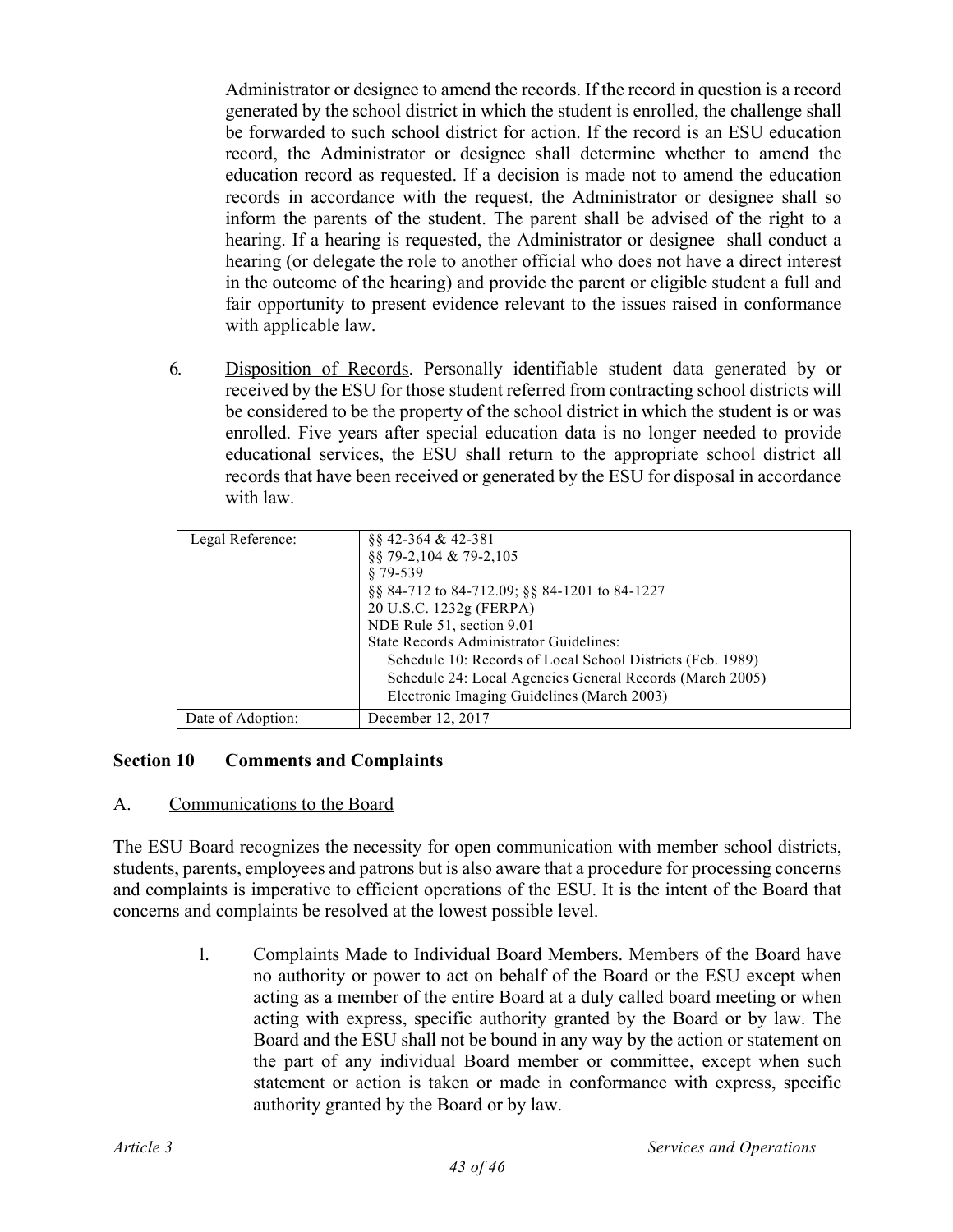Should any member of the Board be approached with a concern or complaint, the member should:

- a. Listen attentively to the concerns but not take any inflexible position.
- b. Instruct the individual about the ESU's process for resolving concerns and complaints and direct the individual to the appropriate complaint or grievance procedure or to the Administrator for information concerning such procedures. If the concern or complaint involves an employee, the individual should be informed to discuss the matter with the employee first.
- c. Inform the Administrator of the concern.
- 2. Complaints Made to the Board. Concerns or complaints may be made to the Board at a duly called Board meeting at such time as the agenda provides for public participation or comment.

In the event the complaint involves a personnel matter relating to an employee of the ESU, the individual raising the complaint shall be directed to first exhaust the appropriate complaint or grievance procedure. The Board shall not respond or take action on such a complaint until such complaint or grievance procedure has been exhausted, unless it is determined by the Board, under the circumstances, that an immediate response or action is required.

Individuals raising concerns or complaints involving non-personnel matters which may be the subject of a complaint or grievance procedure may also be directed to first use such complaint or grievance procedure.

| egal<br>Reference: |          |
|--------------------|----------|
| Date of            | 12, 2017 |
| Adoption:          | ⊃ecember |

## B. Complaints or Concerns of Employees

Employees are to inform the ESU of any complaints or concerns about the operations of the ESU using the established chain of command (immediate supervisor, next higher level supervisor, etc.) on all matters that require administrative attention; that is, on all matters or issues that their job responsibilities require them to report to a supervisor.

It is important to the efficient and successful operation of the ESU and a duty of all ESU employees to share any such complaints or concerns in a responsible, professional manner such as to: (1) not disrupt the proper functioning of their office, department, or position, (2) not undermine the authority of their co-workers, supervisors, or superiors, (3) maintain close working relationships with their co-workers, supervisors, and superiors, and (4) ensure that all applicable laws and regulations are followed. All employee official communications must be accurate, demonstrate sound judgment, and promote the ESU's mission. Employees must ensure that all applicable laws and regulations are followed by the ESU and its employees. In the event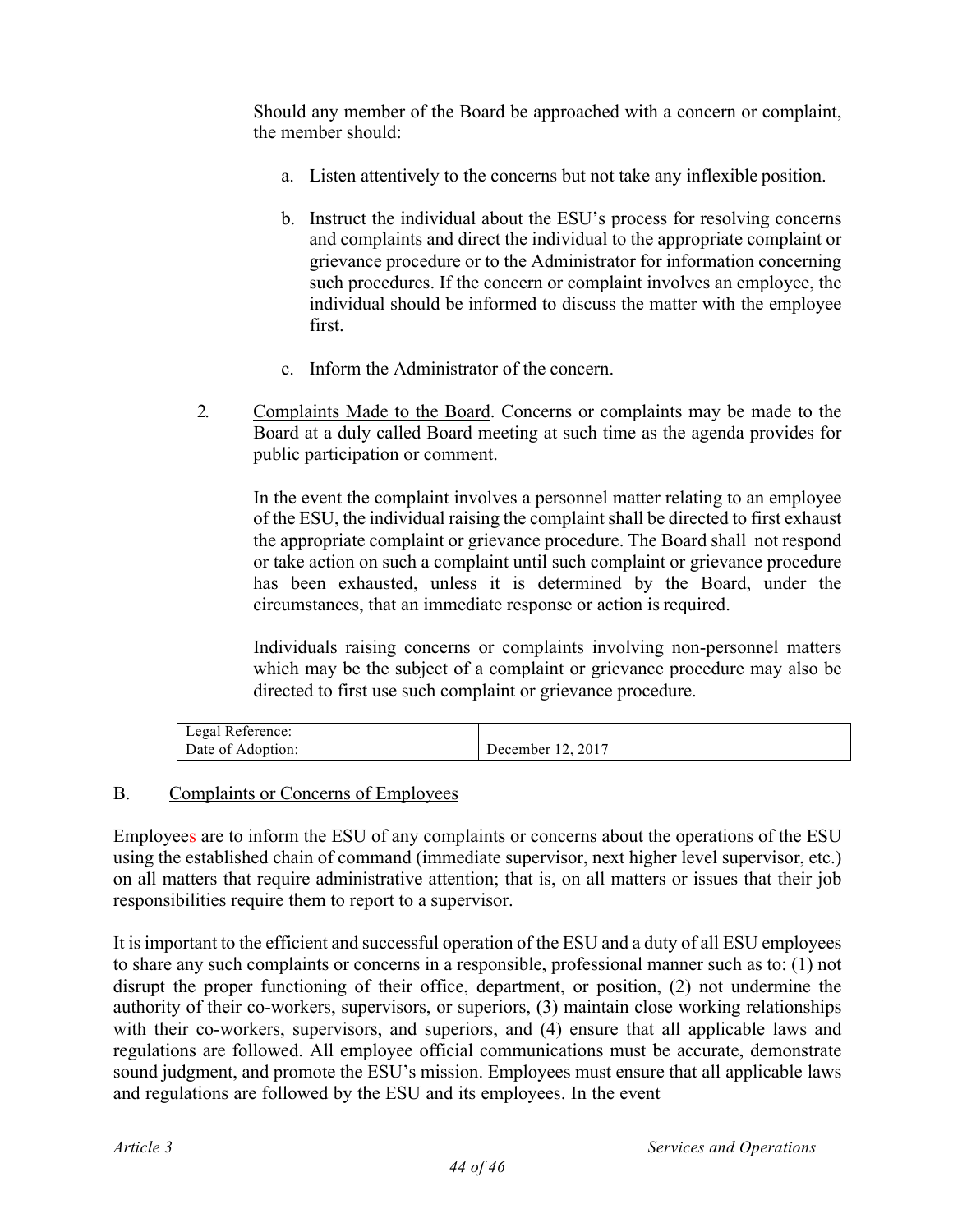an employee becomes aware of any such non-compliance, the employee is to report such to the employee's immediate supervisor (or the next higher level, if the supervisor is responsible for the problem) and maintain the confidentiality of the report so that the problem can be appropriately corrected in the best interests of the ESU.

Employees are to use the appropriate complaint or grievance mechanism for matters involving discrimination or harassment or other established mechanism specific to the nature of the complaint or concern.

The ESU will not tolerate unlawful retaliation against an employee for engaging in legally protected activity. A protected activity includes an employee's act of opposing an unlawful practice prohibited by employment discrimination or other laws that protect the conduct in question. Any act of unlawful retaliation by a supervisor or other employee may result in serious disciplinary action up to and including termination. Any employee may file a complaint with the Administrator or appropriate Coordinator if the employee feels that they have experienced unlawful retaliation in any form.

| $\overline{\phantom{a}}$<br>Legal<br>Reference: |          |
|-------------------------------------------------|----------|
| Date of $\beta$                                 | 2017     |
| Adoption:                                       | December |

## C. Comments and Complaints of Parents and Patrons

Parents and patrons may file comments/complaints with the Administrator. Forms are available in the office of each building. These forms are intended to help resolve issues, arbitrate disputes, facilitate understanding, recognize achievements, and commend success.

Forms that have been properly filed with the Administrator which directly involve a staff member shall be forwarded to the staff member's immediate supervisor for analysis, discussion, and resolution. The forms shall be retained in a separate confidential file in the office of the staff member's immediate supervisor for a period of three years. At the end of the three year period they may be discarded. Comment forms shall not be placed in the staff member's personnel files unless deemed appropriate by the Administrator or immediate supervisor.

It is the policy of the ESU to encourage communications from parents concerning when a parent believes it to be appropriate for the student to be excused from testing, classroom instruction, surveys and other educational experiences that the parent may find objectionable. The Administrator or designee shall make a provision on the complaint form hereinabove described for receiving information from a parent concerning what specific testing, classroom instruction, or other educational experience the parent finds objectionable, the basis for the parent's objection and a proposed solution for dealing with the objection that would be satisfactory to the parent. The notifications required by law to be given to parents on matters affecting privacy are to be given by the school district in which the student is enrolled. Complaints concerning such matters shall be resolved consistent with the applicable policies of the school district in which the student is enrolled.

| Legal Reference:  | $\frac{1}{2}$ \$ 79-533 (parental involvement)<br>$20$ U.S.C. § 1232h (surveys) |
|-------------------|---------------------------------------------------------------------------------|
| Date of Adoption: | December 12, 2017                                                               |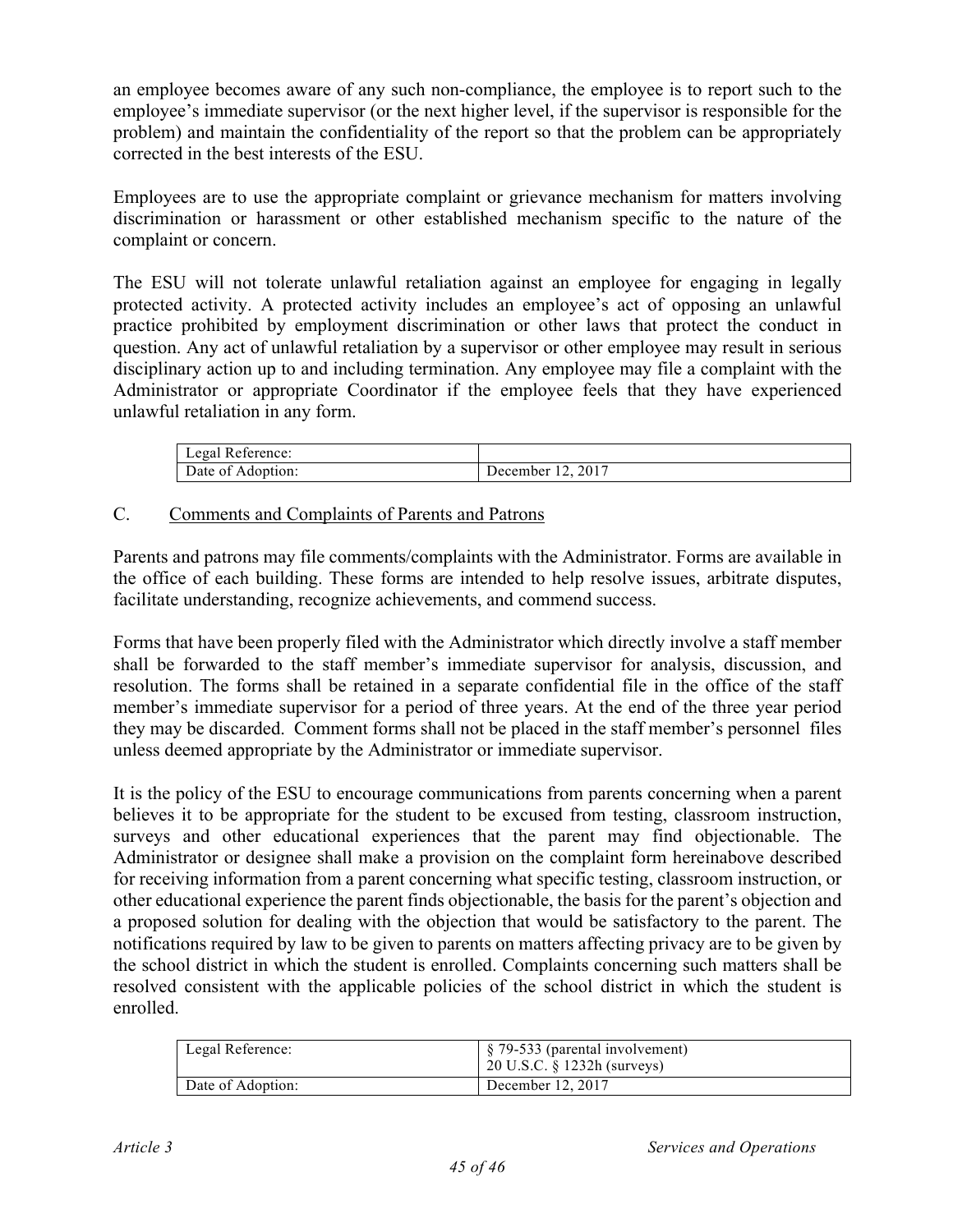# D. Complaints Involving Instructional Materials

Instructional materials are to be selected by the ESU administration and approved by the ESU Board in a manner that best meets the educational and instructional objectives of the ESU and the needs of those served by the ESU. Occasional objections to materials may be voiced despite the care taken in selection and qualification of the personnel selecting materials.

The following procedures apply to complaints involving instructional materials:

- 1. Complaints must be presented in writing to the Administrator. The complaint must specify: the name of the author, title, the publisher, and the objections by page and items; or in case of materials other than printed material, written information specifying the precise nature of the objection shall be given. The statement must be signed and identified in such a way that a proper reply will be possible. The Administrator or designee may develop a specific complaint form for this purpose which shall be used if in existence.
- 2. The Administrator will acknowledge the receipt of the complaint and answer any questions regarding procedure.
- 3. The Administrator will then notify the department coordinator and the employee(s) involved. The Administrator will determine whether the complaint should be considered an individual request or if an ESU-wide review committee shall be activated to reevaluate the material.
- 4. The use of challenged materials shall not be restricted until final disposition has been made by the appropriate review committee, however, individuals may be excused from using challenged materials.
- 5. In considering the challenged materials, the review committee shall consider the educational philosophy of the ESU, the professional opinions of teachers or employees of the same subject and of other competent authorities, review of materials by reputable bodies, the complainant's stated objections in using or use of the materials.
- 6. The ESU review committee shall make a determination on the complaint within a reasonable time period considering the nature of the challenged materials, the current or pending use, scheduling conflicts of committee members, and the complexity of the objections made. The findings of the ESU review committee shall be a matter of written record and transmitted to the Administrator who will determine how interested parties shall be notified.
- 7. In the event the complainant is not satisfied with the findings of the ESU review committee, the complainant may request that the complaint be reviewed by the ESU Board. The Board will then determine whether to consider the complaint beyond the action of the ESU review committee; if the Board chooses to do so, the Board will proceed to consider the complaint. A decision by the Board (either